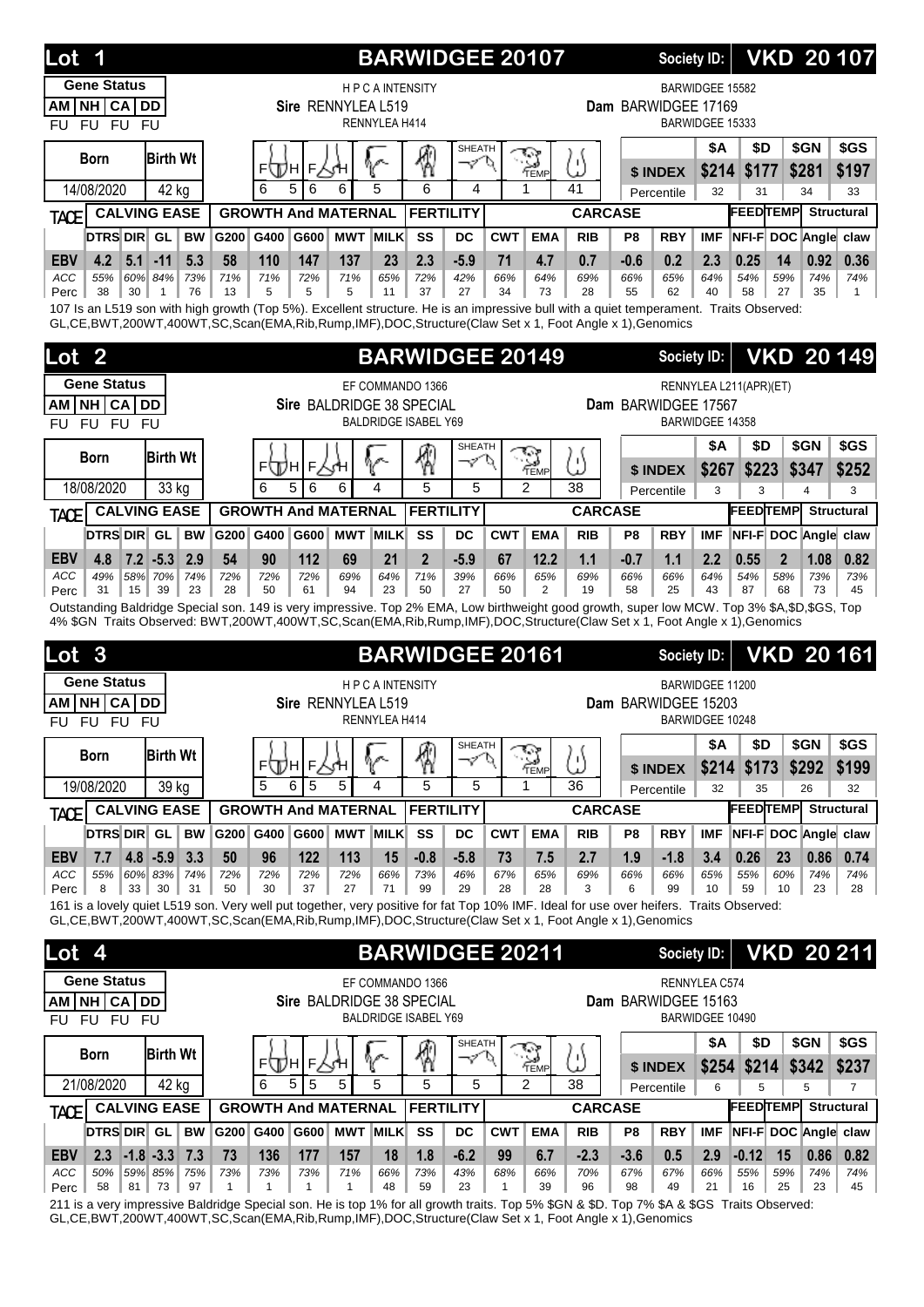| Lot<br>5                                                                                                                                                                                                                                                                 |                                        |           |                     |                            |                      | <b>BARWIDGEE 20123</b>      |                    |            |                    |                |                     | <b>Society ID:</b> |                        |                        |                     | <b>VKD 20123</b>           |
|--------------------------------------------------------------------------------------------------------------------------------------------------------------------------------------------------------------------------------------------------------------------------|----------------------------------------|-----------|---------------------|----------------------------|----------------------|-----------------------------|--------------------|------------|--------------------|----------------|---------------------|--------------------|------------------------|------------------------|---------------------|----------------------------|
| <b>Gene Status</b>                                                                                                                                                                                                                                                       |                                        |           |                     |                            | <b>HPCAINTENSITY</b> |                             |                    |            |                    |                |                     |                    | RENNYLEA C574          |                        |                     |                            |
| NH CA DD<br>AM<br>FU FU FU<br><b>FU</b>                                                                                                                                                                                                                                  |                                        |           |                     | Sire RENNYLEA L519         | RENNYLEA H414        |                             |                    |            |                    |                | Dam BARWIDGEE 15129 |                    | BARWIDGEE 04268        |                        |                     |                            |
| <b>Born</b>                                                                                                                                                                                                                                                              | <b>Birth Wt</b>                        |           | ⊾Щы                 | F∕√H                       |                      |                             | <b>SHEATH</b><br>マ |            | $\sim$<br>TEMP     | /۱             |                     | \$ INDEX           | <b>\$A</b><br>\$218    | \$D<br>\$179           | \$GN<br>\$295       | \$GS<br>\$202              |
| 16/08/2020                                                                                                                                                                                                                                                               | 39 kg                                  |           | 6<br>6              | 6<br>6                     | 5                    | 5                           | 4                  |            | $\overline{2}$     | 37             |                     | Percentile         | 29                     | 29                     | 24                  | 29                         |
| <b>TACE</b>                                                                                                                                                                                                                                                              | <b>CALVING EASE</b>                    |           |                     | <b>GROWTH And MATERNAL</b> |                      | <b>FERTILITY</b>            |                    |            |                    | <b>CARCASE</b> |                     |                    |                        | <b>FEEDTEMP</b>        |                     | <b>Structural</b>          |
| <b>DTRS DIR</b> GL                                                                                                                                                                                                                                                       | BW                                     | G200      | G400                | G600 MWT MILK              |                      | SS                          | DC                 | <b>CWT</b> | <b>EMA</b>         | <b>RIB</b>     | P8                  | <b>RBY</b>         | <b>IMF</b>             |                        |                     | NFI-F DOC Angle claw       |
| <b>EBV</b><br>5.6                                                                                                                                                                                                                                                        | $2.3 - 7.6$<br>5.1                     | 49        | 94                  | 119<br>105                 | 20                   | 1                           | $-7.8$             | 74         | 6.3                | 0.8            | 0.2                 | $-0.7$             | 3.8                    | 0.64                   | 6                   | 0.82<br>0.6                |
| ACC<br>56%<br>23<br>55<br>Perc                                                                                                                                                                                                                                           | 61% 84%<br>74%<br>12<br>72             | 72%<br>54 | 72%<br>35           | 72%<br>72%<br>46<br>42     | 67%<br>25            | 72%<br>88                   | 46%<br>7           | 67%<br>25  | 65%<br>46          | 70%<br>25      | 67%<br>33           | 66%<br>89          | 65%<br>5               | 56%<br>92              | 61%<br>53           | 75%<br>75%<br>16<br>9      |
| 123 Is an excellent L519 son. Top 5% IMF. Excellent phenotype, he is sure to impress. Traits Observed:<br>GL,CE,BWT,200WT,400WT,SC,Scan(EMA,Rib,Rump,IMF),DOC,Structure(Claw Set x 1, Foot Angle x 1),Genomics                                                           |                                        |           |                     |                            |                      |                             |                    |            |                    |                |                     |                    |                        |                        |                     |                            |
| Lot<br>6                                                                                                                                                                                                                                                                 |                                        |           |                     |                            |                      | <b>BARWIDGEE 20383</b>      |                    |            |                    |                |                     | Society ID:        |                        |                        |                     | <b>VKD 20383</b>           |
| <b>Gene Status</b>                                                                                                                                                                                                                                                       |                                        |           |                     |                            |                      | TE MANIA EMPEROR E343(AI)   |                    |            |                    |                |                     |                    | <b>BARWIDGEE 14145</b> |                        |                     |                            |
| NH CA DD<br>AM                                                                                                                                                                                                                                                           |                                        |           |                     | Sire BARWIDGEE 15124       |                      |                             |                    |            |                    |                | Dam BARWIDGEE 16374 |                    |                        |                        |                     |                            |
| FU FU FU<br><b>FU</b>                                                                                                                                                                                                                                                    |                                        |           |                     |                            | BARWIDGEE 11369      |                             |                    |            |                    |                |                     |                    | BARWIDGEE 10318        |                        |                     |                            |
| <b>Born</b>                                                                                                                                                                                                                                                              | <b>Birth Wt</b>                        |           |                     |                            |                      |                             | <b>SHEATH</b><br>マ |            |                    |                |                     |                    | <b>\$A</b>             | \$D                    | \$GN                | \$GS                       |
| 30/08/2020                                                                                                                                                                                                                                                               | 36 kg                                  |           | FЩH<br>5<br>6       | F<br>5<br>5                | 4                    | 5                           | 4                  |            | TEMP               | ω<br>36        |                     | \$ INDEX           | \$183                  | \$151                  | \$238               | \$167                      |
|                                                                                                                                                                                                                                                                          | <b>CALVING EASE</b>                    |           |                     | <b>GROWTH And MATERNAL</b> |                      | <b>FERTILITY</b>            |                    |            |                    | <b>CARCASE</b> |                     | Percentile         | 65                     | 65<br><b>FEEDTEMP</b>  | 66                  | 65<br>Structural           |
| <b>TACE</b><br>DTRS DIR GL                                                                                                                                                                                                                                               | <b>BW</b>                              | G200 G400 |                     | G600<br><b>MWT MILK</b>    |                      | SS                          | DC                 | <b>CWT</b> | <b>EMA</b>         | <b>RIB</b>     | P8                  | <b>RBY</b>         | <b>IMF</b>             |                        |                     | NFI-F DOC Angle claw       |
|                                                                                                                                                                                                                                                                          |                                        | 53        |                     | 148<br>130                 | 20                   | 1.5                         |                    | 73         | 1.7                | $-0.2$         | $-1.2$              | $-0.1$             |                        | 0.1                    | 27                  |                            |
| <b>EBV</b><br>3.5<br>ACC<br>44%                                                                                                                                                                                                                                          | $-0.1$ $-5.5$<br>6.1<br>52% 55%<br>72% | 66%       | 109<br>67%          | 65%<br>61%                 | 53%                  | 70%                         | $-4.8$<br>37%      | 56%        | 57%                | 58%            | 58%                 | 54%                | 2.2<br>52%             | 42%                    | 58%                 | 0.94<br>0.8<br>64%<br>64%  |
| 45<br>72<br>Perc                                                                                                                                                                                                                                                         | 88<br>36                               | 31        | 6                   | 4<br>9                     | 30                   | 72                          | 47                 | 28         | 97                 | 54             | 71                  | 73                 | 43                     | 39                     | 6                   | 40<br>41                   |
| 383 is an impressive young bull with excellent growth. Top 6% 400 & 600 day. Excellent structure and very quiet. Traits Observed:<br>BWT,200WT,400WT,SC,Scan(EMA,Rib,Rump,IMF),DOC,Structure(Claw Set x 1, Foot Angle x 1)                                               |                                        |           |                     |                            |                      |                             |                    |            |                    |                |                     |                    |                        |                        |                     |                            |
| Lot                                                                                                                                                                                                                                                                      |                                        |           |                     |                            |                      | <b>BARWIDGEE 20217</b>      |                    |            |                    |                |                     | <b>Society ID:</b> |                        |                        |                     | <b>VKD 20 217</b>          |
| <b>Gene Status</b>                                                                                                                                                                                                                                                       |                                        |           |                     |                            |                      |                             |                    |            |                    |                |                     |                    |                        |                        |                     |                            |
| <b>CA</b><br><b>NH</b><br>AM I                                                                                                                                                                                                                                           |                                        |           |                     |                            |                      | EF COMMANDO 1366            |                    |            |                    |                |                     |                    | <b>BARWIDGEE 14145</b> |                        |                     |                            |
| FU FU FU<br>FU.                                                                                                                                                                                                                                                          | <b>DD</b>                              |           |                     | Sire BALDRIDGE 38 SPECIAL  |                      | <b>BALDRIDGE ISABEL Y69</b> |                    |            |                    |                | Dam BARWIDGEE 16216 |                    | <b>BARWIDGEE 11685</b> |                        |                     |                            |
|                                                                                                                                                                                                                                                                          |                                        |           |                     |                            |                      |                             | SHEATH             |            |                    |                |                     |                    | <b>\$A</b>             | \$D                    | \$GN                | \$GS                       |
| <b>Born</b>                                                                                                                                                                                                                                                              | <b>Birth Wt</b>                        |           | ⊧ДА∣⊧∖ун            |                            | V                    | ∕₩                          | マロ                 |            | <b>RAN</b><br>TEMP | U              |                     | \$ INDEX           | \$241                  | \$207                  | \$306               | \$226                      |
| 21/08/2020                                                                                                                                                                                                                                                               | 33 kg                                  |           | 6<br>6              | 5<br>6                     | 5                    | 5                           | 4                  |            | 1                  | 41             |                     | Percentile         | 11                     | $\overline{7}$         | 18                  | 12                         |
| <b>TACE</b>                                                                                                                                                                                                                                                              | <b>CALVING EASE</b>                    |           |                     | <b>GROWTH And MATERNAL</b> |                      | <b>FERTILITY</b>            |                    |            |                    | <b>CARCASE</b> |                     |                    |                        |                        |                     | <b>FEEDTEMP</b> Structural |
| <b>DTRS DIR GL</b>                                                                                                                                                                                                                                                       | <b>BW</b>                              | G200 G400 |                     | G600 MWT MILK              |                      | SS                          | DC                 | <b>CWT</b> | <b>EMA</b>         | <b>RIB</b>     | P8                  | <b>RBY</b>         | <b>IMF</b>             |                        |                     | NFI-F DOC Angle claw       |
| <b>EBV</b><br>5.9<br>ACC<br>47%                                                                                                                                                                                                                                          | $5.6 - 4.6$<br>2.8<br>56% 83%<br>73%   | 54<br>71% | 101<br>71%          | 129<br>95<br>71%<br>69%    | 20<br>62%            | 2.5<br>72%                  | $-6.5$<br>38%      | 74<br>65%  | 7.8<br>63%         | 0.3<br>67%     | $-1.7$<br>64%       | 0.9<br>63%         | 1.8<br>62%             | 0.66<br>51%            | $\mathbf{2}$<br>59% | 0.94<br>0.68<br>76%<br>75% |
| 26<br>20<br>Perc                                                                                                                                                                                                                                                         | 21<br>51                               | 28        | 18                  | 23<br>61                   | 29                   | 29                          | 19                 | 25         | 24                 | 39             | 82                  | 32                 | 60                     | 93                     | 67                  | 40<br>18                   |
| 217 is another very good Special son. Excellent birth to growth spread. Top 7% \$D Top 12% \$A & \$GS. Top 18% \$GN Ideal for use over heifers.<br>Traits Observed: GL,CE,BWT,200WT,400WT,SC,Scan(EMA,Rib,Rump,IMF),DOC,Structure(Claw Set x 1, Foot Angle x 1),Genomics |                                        |           |                     |                            |                      |                             |                    |            |                    |                |                     |                    |                        |                        |                     |                            |
|                                                                                                                                                                                                                                                                          |                                        |           |                     |                            |                      |                             |                    |            |                    |                |                     |                    |                        |                        |                     |                            |
| Lot <sub>8</sub>                                                                                                                                                                                                                                                         |                                        |           |                     |                            |                      | <b>BARWIDGEE 20251</b>      |                    |            |                    |                |                     | Society ID:        |                        |                        |                     | <b>VKD 20 251</b>          |
| <b>Gene Status</b>                                                                                                                                                                                                                                                       |                                        |           |                     |                            |                      | EF COMMANDO 1366            |                    |            |                    |                |                     |                    |                        | RENNYLEA L211(APR)(ET) |                     |                            |
| AM NH CA DD<br>FU.                                                                                                                                                                                                                                                       |                                        |           |                     | Sire BALDRIDGE 38 SPECIAL  |                      | <b>BALDRIDGE ISABEL Y69</b> |                    |            |                    |                | Dam BARWIDGEE 17589 |                    | BARWIDGEE 14264        |                        |                     |                            |
| FU FU FU                                                                                                                                                                                                                                                                 |                                        |           |                     |                            |                      |                             | <b>SHEATH</b>      |            |                    |                |                     |                    | \$Α                    | \$D                    | \$GN                | \$GS                       |
| <b>Born</b>                                                                                                                                                                                                                                                              | <b>Birth Wt</b>                        |           | ⊧∖Дн                | F∕γΉ                       | ∾                    |                             | マ                  | D          | ্ৰ<br>TEMP         | /۱             |                     | \$ INDEX           | \$259                  | \$221                  | \$336               | \$245                      |
| 23/08/2020                                                                                                                                                                                                                                                               | 37 kg                                  |           | $\overline{7}$<br>6 | 6<br>6                     | 4                    | 6                           | 4                  |            | $\mathcal{P}$      | 39             |                     | Percentile         | 4                      | 3                      | $\overline{7}$      | 5                          |
| <b>TACE</b>                                                                                                                                                                                                                                                              | <b>CALVING EASE</b>                    |           |                     | <b>GROWTH And MATERNAL</b> |                      | <b>FERTILITY</b>            |                    |            |                    | <b>CARCASE</b> |                     |                    |                        | <b>FEEDTEMP</b>        |                     | <b>Structural</b>          |
| DTRS DIR GL                                                                                                                                                                                                                                                              | <b>BW</b>                              | G200 G400 |                     | G600 MWT MILK              |                      | SS                          | DC                 | <b>CWT</b> | <b>EMA</b>         | <b>RIB</b>     | P8                  | <b>RBY</b>         | <b>IMF</b>             |                        |                     | NFI-F DOC Angle claw       |
| <b>EBV</b><br>3.6<br>ACC<br>48%                                                                                                                                                                                                                                          | $8.2$ -4.3<br>2.9<br>57% 83%<br>73%    | 52<br>71% | 87<br>71%           | 105<br>75<br>71%<br>69%    | 14<br>63%            | 2.5<br>72%                  | $-8.4$<br>39%      | 68<br>65%  | 11.6<br>64%        | 1.2<br>68%     | $-0.7$<br>65%       | 0.7<br>64%         | 2.7<br>63%             | 1.01<br>53%            | 4<br>59%            | 1.02<br>0.88<br>76%<br>75% |

251 is another very good Special son. Top 3% EMA, Top 4% DC, Top 9% CE. Ideal for use over heifers, he has excellent indexes of top 3% \$D, top4% \$A, top 5% \$GS, top 7% \$GN Traits Observed: GL,CE,BWT,200WT,400WT,SC,Scan(EMA,Rib,Rump,IMF),DOC,Structure(Claw Set x 1, Foot Angle x 1),Genomics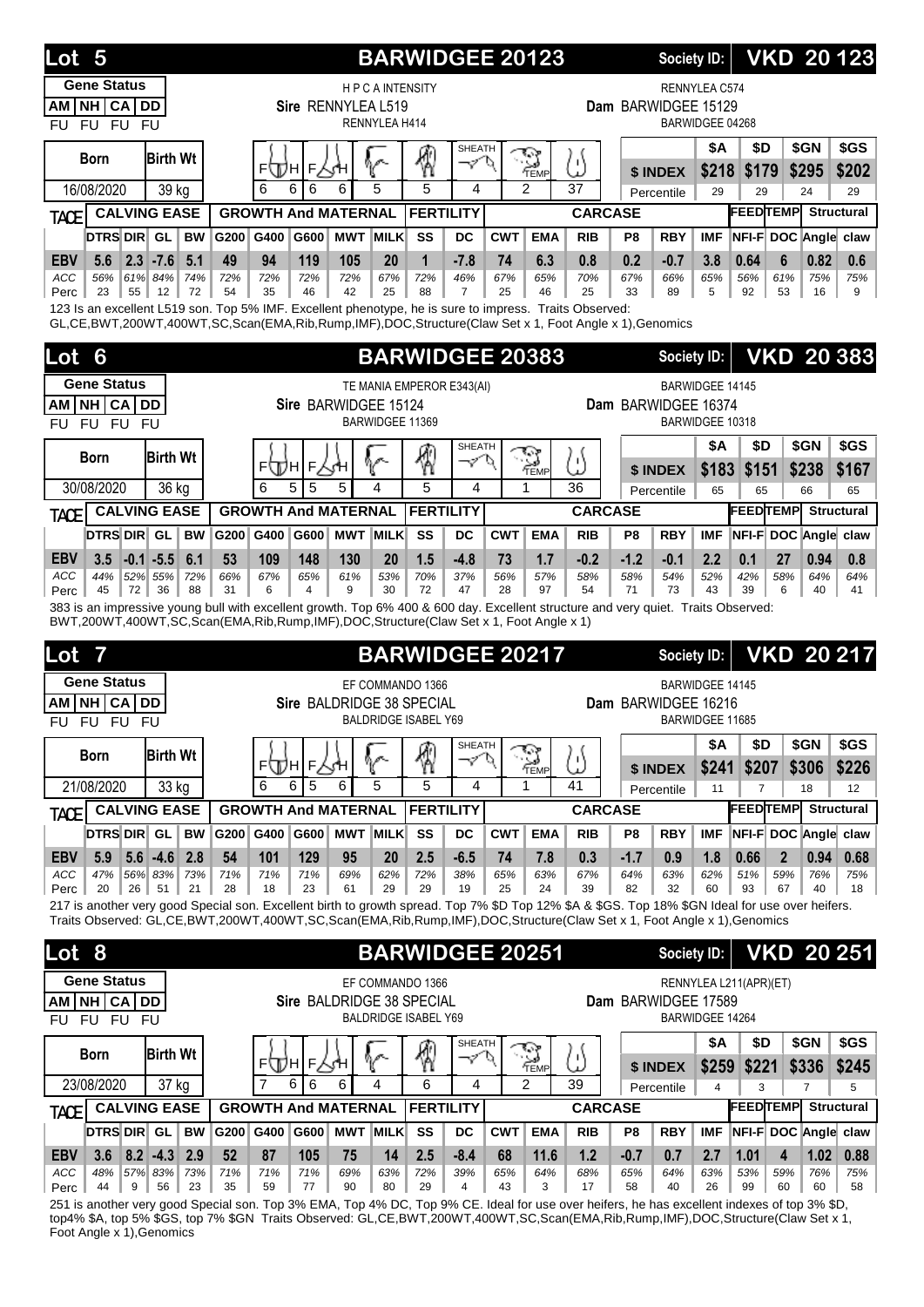| Lot<br>9                                                                                                                                                                                                                                                                          |                               |           |                            |                |                    |                                       | <b>BARWIDGEE 20209</b>   |                         |            |                      |                |                     | Society ID:        |                 |                                  |           |               | <b>VKD 20 209</b>    |
|-----------------------------------------------------------------------------------------------------------------------------------------------------------------------------------------------------------------------------------------------------------------------------------|-------------------------------|-----------|----------------------------|----------------|--------------------|---------------------------------------|--------------------------|-------------------------|------------|----------------------|----------------|---------------------|--------------------|-----------------|----------------------------------|-----------|---------------|----------------------|
| <b>Gene Status</b><br>NH CA DD<br><b>AM</b><br>FU FU FU<br><b>FU</b>                                                                                                                                                                                                              |                               |           |                            |                | Sire RENNYLEA L519 | <b>HPCAINTENSITY</b><br>RENNYLEA H414 |                          |                         |            |                      |                | Dam BARWIDGEE 16176 |                    | BARWIDGEE 14304 | <b>MATAURI REALITY 839</b>       |           |               |                      |
| Born<br>21/08/2020                                                                                                                                                                                                                                                                | <b>Birth Wt</b><br>36 kg      |           | ⊧∖Дн<br>6                  | F∕yH<br>6<br>6 | 6                  | 5                                     | 5                        | <b>SHEATH</b><br>マ<br>5 |            | TEMP                 | ω<br>39        |                     | \$ INDEX           | \$Α<br>\$209    | \$D<br>\$169                     |           | \$GN<br>\$280 | \$GS<br>\$196        |
|                                                                                                                                                                                                                                                                                   | <b>CALVING EASE</b>           |           | <b>GROWTH And MATERNAL</b> |                |                    |                                       | <b>FERTILITY</b>         |                         |            |                      | <b>CARCASE</b> |                     | Percentile         | 37              | 41<br><b>FEEDTEMP</b> Structural |           | 35            | 34                   |
| TACE<br><b>DTRS DIR GL</b>                                                                                                                                                                                                                                                        | <b>BW</b>                     | G200      | G400                       | G600           |                    | <b>MWT MILK</b>                       | SS                       | <b>DC</b>               | <b>CWT</b> | <b>EMA</b>           | <b>RIB</b>     | P <sub>8</sub>      | <b>RBY</b>         | <b>IMF</b>      | NFI-F DOC Angle claw             |           |               |                      |
| <b>EBV</b><br>5.3                                                                                                                                                                                                                                                                 | 3.7<br>$5.4 - 5.2$            | 50        | 96                         | 126            | 122                | 20                                    | 2.3                      | $-6.4$                  | 68         | 7.6                  | 2.3            | 1.9                 | $-0.6$             | 3.3             | 0.61                             | 24        | 0.9           | 0.44                 |
| ACC<br>56%                                                                                                                                                                                                                                                                        | 61% 84%<br>73%                | 72%       | 71%                        | 73%            | 72%                | 66%                                   | 72%                      | 45%                     | 67%        | 65%                  | 69%            | 66%                 | 66%                | 65%             | 56%                              | 61%       | 75%           | 75%                  |
| 26<br>28<br>Perc<br>Another outstanding L519 son. This bull is out of a Reality daughter, he has very positive fat and is suitable for use over heifers. Traits Observed:<br>GL,CE,BWT,200WT,400WT,SC,Scan(EMA,Rib,Rump,IMF),DOC,Structure(Claw Set x 1, Foot Angle x 1),Genomics | 41<br>40                      | 50        | 31                         | 30             | 16                 | 25                                    | 37                       | 20                      | 43         | 26                   | 5              | 6                   | 87                 | 12              | 91                               | 8         | 31            | 2                    |
| 10<br>Lot                                                                                                                                                                                                                                                                         |                               |           |                            |                |                    |                                       | <b>BARWIDGEE 20171</b>   |                         |            |                      |                |                     | <b>Society ID:</b> |                 |                                  |           |               | <b>VKD 20171</b>     |
| <b>Gene Status</b>                                                                                                                                                                                                                                                                |                               |           |                            |                |                    | <b>HPCAINTENSITY</b>                  |                          |                         |            |                      |                |                     |                    | BARWIDGEE 12163 |                                  |           |               |                      |
| AM NH CA DD                                                                                                                                                                                                                                                                       |                               |           |                            |                | Sire RENNYLEA L519 |                                       |                          |                         |            |                      |                | Dam BARWIDGEE 14172 |                    |                 |                                  |           |               |                      |
| FU FU FU<br>FU                                                                                                                                                                                                                                                                    |                               |           |                            |                |                    | RENNYLEA H414                         |                          |                         |            |                      |                |                     |                    | BARWIDGEE 12364 |                                  |           |               |                      |
| Born                                                                                                                                                                                                                                                                              | <b>Birth Wt</b>               |           | ⊧∖Дн                       | F人∱H           |                    |                                       | ₩                        | <b>SHEATH</b><br>マ      | P.         | <b>R</b><br>TEMP     | ω              |                     |                    | \$Α             | \$D                              |           | \$GN          | \$GS                 |
| 19/08/2020                                                                                                                                                                                                                                                                        | 34 kg                         |           | 6                          | 6<br>5         | 6                  | 5                                     | 5                        | 5                       |            | 1                    | 39             |                     | \$ INDEX           | \$202<br>45     | \$171<br>39                      |           | \$259<br>50   | \$191<br>40          |
|                                                                                                                                                                                                                                                                                   | <b>CALVING EASE</b>           |           | <b>GROWTH And MATERNAL</b> |                |                    |                                       | <b>FERTILITY</b>         |                         |            |                      | <b>CARCASE</b> |                     | Percentile         |                 | <b>FEEDTEMP</b>                  |           |               | <b>Structural</b>    |
| TACE<br>DTRS DIR GL                                                                                                                                                                                                                                                               | <b>BW</b>                     | G200      | G400                       | G600           |                    | <b>MWT MILK</b>                       | SS                       | <b>DC</b>               | <b>CWT</b> | <b>EMA</b>           | <b>RIB</b>     | P <sub>8</sub>      | <b>RBY</b>         | <b>IMF</b>      |                                  |           |               | NFI-F DOC Angle claw |
| <b>EBV</b><br>5.8                                                                                                                                                                                                                                                                 | $11.1 - 7.2$<br>0.9           | 34        | 73                         | 89             | 67                 | 16                                    | 1.8                      | $-7.9$                  | 50         | 5.9                  | 2.9            | 3                   | $-0.9$             | 3               | 0.68                             | 5         | 1             | 0.52                 |
| 54%<br>ACC                                                                                                                                                                                                                                                                        | 60% 83%<br>74%                | 71%       | 71%                        | 72%            | 71%                | 66%                                   | 72%                      | 43%                     | 66%        | 63%                  | 68%            | 65%                 | 64%                | 63%             | 53%                              | 61%       | 75%           | 74%                  |
| 21<br>$\mathbf{1}$<br>Perc                                                                                                                                                                                                                                                        | 15<br>4                       | 98        | 92                         | 95             | 95                 | 63                                    | 59                       | 7                       | 95         | 53                   | 2              | 2                   | 92                 | 18              | 94                               | 59        | 56            | 4                    |
|                                                                                                                                                                                                                                                                                   |                               |           |                            |                |                    |                                       |                          |                         |            |                      |                |                     |                    |                 |                                  |           |               |                      |
| 171 is a top 1% CE son of L519. Very positive for fat, very low MCW. He is ideal for use over heifers. Very quiet temperament Traits Observed:<br>GL,CE,BWT,200WT,400WT,SC,Scan(EMA,Rib,Rump,IMF),DOC,Structure(Claw Set x 1, Foot Angle x 1),Genomics                            |                               |           |                            |                |                    |                                       |                          |                         |            |                      |                |                     |                    |                 |                                  |           |               |                      |
| Lot<br>11                                                                                                                                                                                                                                                                         |                               |           |                            |                |                    |                                       | <b>BARWIDGEE 20165</b>   |                         |            |                      |                |                     | <b>Society ID:</b> |                 |                                  |           |               | <b>VKD 20165</b>     |
| <b>Gene Status</b>                                                                                                                                                                                                                                                                |                               |           |                            |                |                    |                                       | RENNYLEA L211(APR)(ET)   |                         |            |                      |                |                     |                    | BARWIDGEE 10211 |                                  |           |               |                      |
| <b>NH CA</b><br>AM<br>FU FU FU<br>FU                                                                                                                                                                                                                                              | <b>DD</b>                     |           |                            |                |                    | BARWIDGEE 14158                       | Sire BARWIDGEE 17114(ET) |                         |            |                      |                | Dam BARWIDGEE 13231 |                    | BARWIDGEE 05405 |                                  |           |               |                      |
|                                                                                                                                                                                                                                                                                   |                               |           |                            |                |                    |                                       |                          | SHEATH                  |            |                      |                |                     |                    | \$A             | \$D                              |           | \$GN          | \$GS                 |
| <b>Born</b>                                                                                                                                                                                                                                                                       | <b>Birth Wt</b>               |           |                            | ⊧ДА∣⊧∖ун       |                    | $\gamma$                              | 圈                        | マロ                      |            | $\sum_{\text{TEMP}}$ | U              |                     | \$ INDEX           | \$231           | \$197                            |           | \$301         | \$220                |
| 19/08/2020                                                                                                                                                                                                                                                                        | 38 kg                         |           | 6                          | 5<br>6         | 6                  | 5                                     | 6                        | 4                       |            | $\mathfrak{p}$       | 43             |                     | Percentile         | 17              | 13                               |           | 21            | 15                   |
| <b>TACE</b>                                                                                                                                                                                                                                                                       | <b>CALVING EASE</b>           |           | <b>GROWTH And MATERNAL</b> |                |                    |                                       | <b>FERTILITY</b>         |                         |            |                      | <b>CARCASE</b> |                     |                    |                 | <b>FEEDTEMP</b> Structural       |           |               |                      |
| DTRS DIR GL                                                                                                                                                                                                                                                                       | <b>BW</b>                     | G200 G400 |                            | G600           |                    | <b>MWT MILK</b>                       | SS                       | DC                      | <b>CWT</b> | <b>EMA</b>           | <b>RIB</b>     | P8                  | <b>RBY</b>         | <b>IMF</b>      | NFI-F DOC Angle claw             |           |               |                      |
| <b>EBV</b><br>4.1                                                                                                                                                                                                                                                                 | $7.5 - 3.3$ 2.2               | 45        | 87                         | 107            | 85                 | 19                                    | 3.7                      | $-7.8$                  | 65         | 9.2                  | 0.8            | $-0.2$              | 0.7                | 3.1             | 0.75                             | 4         | 0.9           | 0.8                  |
| ACC<br>43%<br>39<br>$13 \parallel$<br>Perc                                                                                                                                                                                                                                        | 52% 53%<br>73%<br>73<br>12    | 67%<br>77 | 69%<br>60                  | 66%<br>73      | 62%<br>78          | 53%<br>36                             | 71%<br>5                 | 39%<br>7                | 57%<br>56  | 58%<br>12            | 59%<br>25      | 60%<br>44           | 55%<br>40          | 53%<br>16       | 41%<br>96                        | 58%<br>61 | 64%<br>31     | 64%<br>41            |
| 165 is an excellent heifer bull with a good birth to growth spread top 5% SS, Top 7% DTC and top 20% or better for indexes he is a very useful                                                                                                                                    |                               |           |                            |                |                    |                                       |                          |                         |            |                      |                |                     |                    |                 |                                  |           |               |                      |
| sort. Traits Observed: CE,BWT,200WT,400WT,SC,Scan(EMA,Rib,Rump,IMF),DOC,Structure(Claw Set x 1, Foot Angle x 1)                                                                                                                                                                   |                               |           |                            |                |                    |                                       |                          |                         |            |                      |                |                     |                    |                 |                                  |           |               |                      |
| <b>Lot 12</b>                                                                                                                                                                                                                                                                     |                               |           |                            |                |                    |                                       | <b>BARWIDGEE 20215</b>   |                         |            |                      |                |                     | <b>Society ID:</b> |                 |                                  |           |               |                      |
| <b>Gene Status</b>                                                                                                                                                                                                                                                                |                               |           |                            |                |                    |                                       | RENNYLEA L211(APR)(ET)   |                         |            |                      |                |                     |                    | BARWIDGEE 11200 |                                  |           |               | <b>VKD 20 215</b>    |
| AM NH CA DD                                                                                                                                                                                                                                                                       |                               |           |                            |                |                    |                                       | Sire BARWIDGEE 17114(ET) |                         |            |                      |                | Dam BARWIDGEE 14272 |                    |                 |                                  |           |               |                      |
| FU FU FU<br>FU                                                                                                                                                                                                                                                                    |                               |           |                            |                |                    | BARWIDGEE 14158                       |                          |                         |            |                      |                |                     |                    | BARWIDGEE 06130 |                                  |           |               |                      |
| <b>Born</b>                                                                                                                                                                                                                                                                       | <b>Birth Wt</b>               |           |                            |                |                    |                                       |                          | <b>SHEATH</b><br>マロ     |            |                      |                |                     |                    | \$Α             | \$D                              |           | \$GN          | \$GS                 |
|                                                                                                                                                                                                                                                                                   |                               |           | ⊧⊕ы                        | г∆н            |                    | V                                     |                          |                         |            | $\sum_{\text{TEMP}}$ | ω              |                     | \$ INDEX           | \$235           | \$194                            |           | \$307         | \$222                |
| 20/08/2020                                                                                                                                                                                                                                                                        | $\overline{37}$ kg            |           | 6                          | 6<br>6         | 6                  | 6                                     | 6                        | 4                       |            | 2                    | 41             |                     | Percentile         | 14              | 14                               |           | 17            | 14                   |
| <b>TACE</b>                                                                                                                                                                                                                                                                       | <b>CALVING EASE</b>           |           | <b>GROWTH And MATERNAL</b> |                |                    |                                       | <b>FERTILITY</b>         |                         |            |                      | <b>CARCASE</b> |                     |                    |                 | <b>FEEDTEMP</b> Structural       |           |               |                      |
| DTRS DIR GL                                                                                                                                                                                                                                                                       | <b>BW</b>                     | G200 G400 |                            | G600           |                    | MWT MILK                              | SS                       | DC                      | <b>CWT</b> | <b>EMA</b>           | <b>RIB</b>     | P8                  | <b>RBY</b>         | <b>IMF</b>      |                                  |           |               | NFI-F DOC Angle claw |
| <b>EBV</b><br>6.2<br>6.4<br>ACC<br>43%                                                                                                                                                                                                                                            | 3.2<br>$-4$<br>52% 55%<br>74% | 50<br>68% | 91<br>69%                  | 118<br>66%     | 102<br>63%         | 23<br>55%                             | 3<br>71%                 | $-8.6$<br>40%           | 73<br>58%  | 8.4<br>59%           | 0.9<br>60%     | 0.1<br>61%          | 0.4<br>56%         | 2.9<br>54%      | 0.27<br>43%                      | 14<br>58% | 0.88<br>64%   | 0.84<br>63%          |

215 is a very good young bull. Top 4% DC Top 15% \$A,\$D & \$GS indexes. Top 17% \$GN Low birthweight and good growth. Suitable for use over heifers. Traits Observed: CE,BWT,200WT,400WT,SC,Scan(EMA,Rib,Rump,IMF),DOC,Structure(Claw Set x 1, Foot Angle x 1)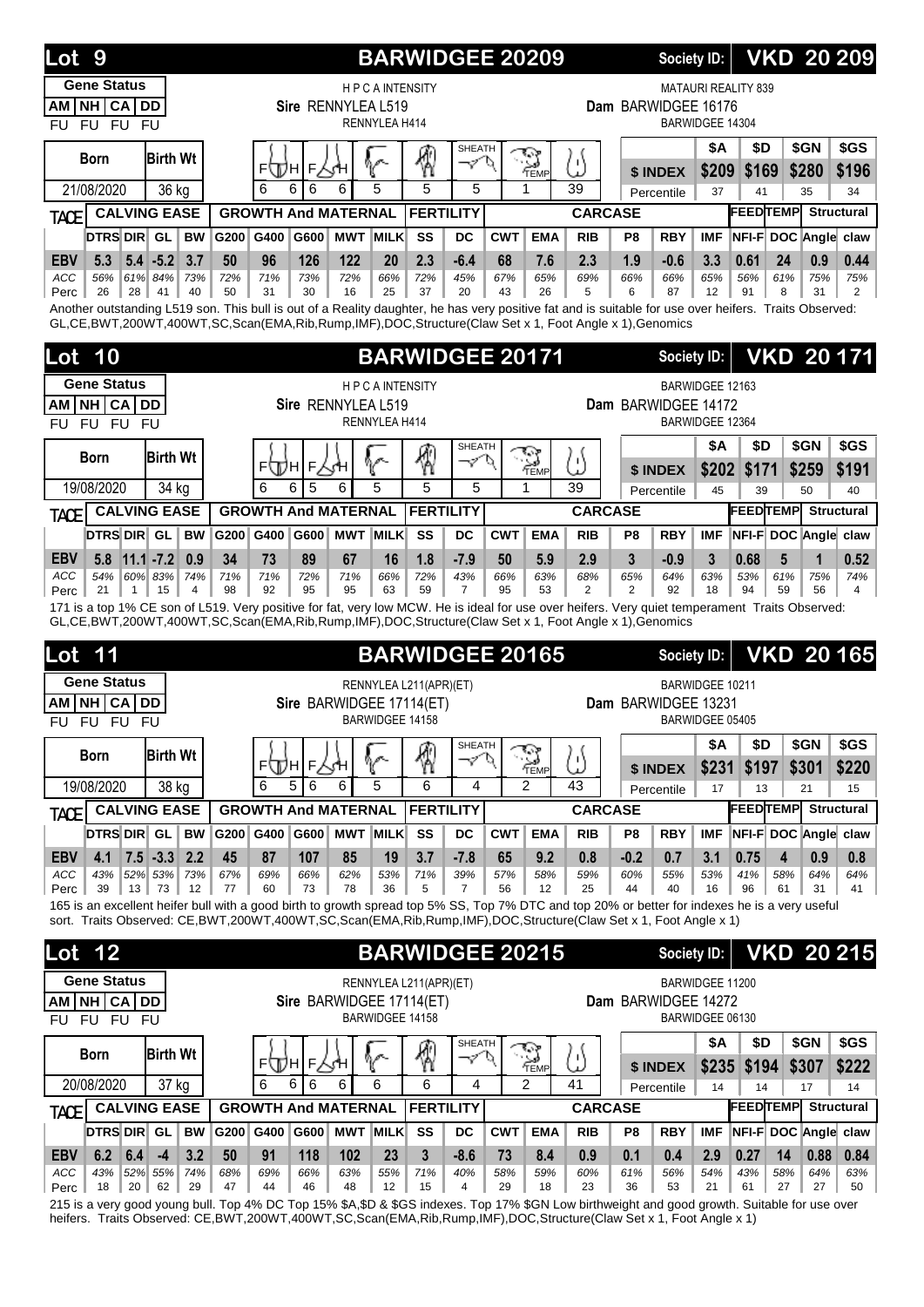| 13<br>Lot                                                                                                                                                                                             |                 |                    |                       |                                         |           | <b>BARWIDGEE 20331</b>    |                     |                  |                              |                     |                | <b>Society ID:</b>     |                     |                           |                |               | <b>VKD 20 331</b>       |
|-------------------------------------------------------------------------------------------------------------------------------------------------------------------------------------------------------|-----------------|--------------------|-----------------------|-----------------------------------------|-----------|---------------------------|---------------------|------------------|------------------------------|---------------------|----------------|------------------------|---------------------|---------------------------|----------------|---------------|-------------------------|
| <b>Gene Status</b>                                                                                                                                                                                    |                 |                    |                       |                                         |           | TE MANIA EMPEROR E343(AI) |                     |                  |                              |                     |                |                        |                     | TE MANIA EMPEROR E343(AI) |                |               |                         |
| NH CA DD<br>AM I<br>FU FU FU<br><b>FU</b>                                                                                                                                                             |                 |                    |                       | Sire BARWIDGEE 15124<br>BARWIDGEE 11369 |           |                           |                     |                  |                              |                     |                | Dam BARWIDGEE 16140    | BARWIDGEE 10646     |                           |                |               |                         |
| <b>Birth Wt</b><br><b>Born</b>                                                                                                                                                                        |                 | ⊧\Дн               | F<br>ΧΉ               |                                         |           | 4                         | <b>SHEATH</b><br>ーン |                  | $\ddot{\phantom{a}}$<br>TEMP | '۱<br>Ŀ,            |                | \$ INDEX               | <b>\$A</b><br>\$201 | \$D<br>\$166              |                | \$GN<br>\$263 | \$GS<br>\$185           |
| 28/08/2020<br>42 kg                                                                                                                                                                                   |                 | 5<br>6             | 5                     | 5<br>6                                  |           | 6                         | 4                   | $\mathfrak{p}$   |                              | 41                  |                | Percentile             | 46                  | 45                        |                | 47            | 46                      |
| <b>CALVING EASE</b><br><b>TACE</b>                                                                                                                                                                    |                 |                    |                       | <b>GROWTH And MATERNAL</b>              |           | <b>FERTILITY</b>          |                     |                  |                              | <b>CARCASE</b>      |                |                        |                     | <b>FEEDTEMP</b>           |                |               | <b>Structural</b>       |
| <b>DTRS DIR</b> GL<br><b>BW</b>                                                                                                                                                                       | G200            | G400               | G600                  | <b>MWT MILK</b>                         |           | SS                        | <b>DC</b>           | <b>CWT</b>       | <b>EMA</b>                   | <b>RIB</b>          | P <sub>8</sub> | <b>RBY</b>             | <b>IMF</b>          | NFI-F DOC Angle claw      |                |               |                         |
| <b>EBV</b><br>$1.8 - 6.9$<br>6.1<br>1.1                                                                                                                                                               | 56              | 109                | 145                   | 130                                     | 17        | 2.6                       | $-6.3$              | 72               | 1.5                          | 1.4                 | 0.1            | $-0.7$                 | 2.6                 | 0.27                      | 14             | 1             | 0.8                     |
| 50%<br>57% 64%<br>74%<br>ACC<br>69<br>59<br>18<br>88<br>Perc                                                                                                                                          | 69%<br>21       | 70%<br>6           | 68%<br>6              | 65%<br>9                                | 57%<br>56 | 73%<br>26                 | 43%<br>21           | 59%<br>30        | 61%<br>98                    | 61%<br>14           | 62%<br>36      | 58%<br>89              | 56%<br>29           | 48%<br>61                 | 61%<br>29      | 65%<br>56     | 65%<br>41               |
| 331 is a young bull with good growth (Top 6% 400 & 600). Excellent structure. Traits Observed:<br>CE, BWT, 200WT, 400WT, SC, Scan(EMA, Rib, Rump, IMF), DOC, Structure (Claw Set x 1, Foot Angle x 1) |                 |                    |                       |                                         |           |                           |                     |                  |                              |                     |                |                        |                     |                           |                |               |                         |
| 14<br>Lot                                                                                                                                                                                             |                 |                    |                       |                                         |           | <b>BARWIDGEE 20343</b>    |                     |                  |                              |                     |                | <b>Society ID:</b>     |                     |                           |                |               | <b>VKD 20 343</b>       |
| <b>Gene Status</b>                                                                                                                                                                                    |                 |                    |                       | RENNYLEA C574                           |           |                           |                     |                  |                              |                     |                |                        |                     | TE MANIA EMPEROR E343(AI) |                |               |                         |
| NH CA DD<br>AM                                                                                                                                                                                        |                 |                    |                       | Sire BARWIDGEE 14145                    |           |                           |                     |                  |                              |                     |                | Dam BARWIDGEE 16196    |                     |                           |                |               |                         |
| FU FU FU<br><b>FU</b>                                                                                                                                                                                 |                 |                    |                       | BARWIDGEE 09589                         |           |                           |                     |                  |                              |                     |                |                        | BARWIDGEE 10316     |                           |                |               |                         |
| <b>Birth Wt</b><br><b>Born</b>                                                                                                                                                                        |                 | ⊧∖Дн               | F<br>∕√Ή              |                                         |           | ⊛                         | <b>SHEATH</b><br>ーン |                  | $\mathbb{R}$<br>`⇔<br>′TEMP  | ω                   |                |                        | <b>\$A</b><br>\$178 | \$D<br>\$144              |                | \$GN<br>\$227 | \$GS<br>\$159           |
| 29/08/2020<br>47 kg                                                                                                                                                                                   |                 | 6<br>6             | 6                     | 6<br>6                                  |           | 5                         | 3                   | $\overline{2}$   |                              | 36                  |                | \$ INDEX<br>Percentile | 70                  | 73                        |                | 72            | 71                      |
| <b>CALVING EASE</b><br><b>TACE</b>                                                                                                                                                                    |                 |                    |                       | <b>GROWTH And MATERNAL</b>              |           | <b>FERTILITY</b>          |                     |                  |                              | <b>CARCASE</b>      |                |                        |                     | <b>FEEDTEMP</b>           |                |               | <b>Structural</b>       |
| <b>DTRS DIR</b> GL<br><b>BW</b>                                                                                                                                                                       | G200 G400       |                    | G600                  | <b>MWT MILK</b>                         |           | SS                        | <b>DC</b>           | <b>CWT</b>       | <b>EMA</b>                   | <b>RIB</b>          | P8             | <b>RBY</b>             | <b>IMF</b>          | NFI-F DOC Angle claw      |                |               |                         |
| $-2.5 - 4.9$<br><b>EBV</b><br>6.3<br>7.8                                                                                                                                                              | 58              | 111                | 155                   | 152                                     | 16        | 1.3                       | $-7.7$              | 79               | $-0.9$                       | 0.9                 | 0.8            | $-1.1$                 | $\mathbf{2}$        | $-0.14$                   | -8             | 1.1           | 0.94                    |
| ACC<br>57% 64%<br>74%<br>50%<br>17<br>84<br>46<br>99<br>Perc                                                                                                                                          | 69%<br>13       | 70%<br>5           | 68%<br>$\overline{2}$ | 65%<br>$\overline{2}$                   | 60%<br>61 | 73%<br>79                 | 44%<br>8            | 60%<br>12        | 61%<br>99                    | 62%<br>23           | 63%<br>20      | 58%<br>95              | 57%<br>51           | 48%<br>14                 | 60%<br>91      | 66%<br>77     | 66%<br>70               |
|                                                                                                                                                                                                       |                 |                    |                       |                                         |           |                           |                     |                  |                              |                     |                |                        |                     |                           |                |               |                         |
| If you are looking for growth then 343 has plenty to offer. Top 2% 600 day, top 5% 400 day also top 8% DC. Not recommended for use over                                                               |                 |                    |                       |                                         |           |                           |                     |                  |                              |                     |                |                        |                     |                           |                |               |                         |
| heifers. Traits Observed: CE,BWT,200WT,400WT,SC,Scan(EMA,Rib,Rump,IMF),DOC,Structure(Claw Set x 1, Foot Angle x 1)                                                                                    |                 |                    |                       |                                         |           |                           |                     |                  |                              |                     |                |                        |                     |                           |                |               |                         |
| 15<br>Lot                                                                                                                                                                                             |                 |                    |                       |                                         |           | <b>BARWIDGEE 20377</b>    |                     |                  |                              |                     |                | <b>Society ID:</b>     |                     |                           |                |               | <b>VKD 20 377</b>       |
| <b>Gene Status</b><br><b>NH CA</b><br><b>DD</b><br>AM I                                                                                                                                               |                 |                    |                       | Sire BARWIDGEE 18281                    |           | RENNYLEA L211(APR)(ET)    |                     |                  |                              |                     |                |                        | BARWIDGEE 15132     |                           |                |               |                         |
| <b>FU</b><br><b>FU</b><br><b>FU</b><br><b>FU</b>                                                                                                                                                      |                 |                    |                       | BARWIDGEE 16116                         |           |                           |                     |                  |                              |                     |                | Dam BARWIDGEE 17429    | BARWIDGEE 15243     |                           |                |               |                         |
|                                                                                                                                                                                                       |                 |                    |                       |                                         |           |                           | SHEATH              |                  | ক                            |                     |                |                        | <b>\$A</b>          | \$D                       |                | \$GN          | \$GS                    |
| <b>Birth Wt</b><br><b>Born</b>                                                                                                                                                                        |                 |                    | ⊧⊕н∣⊧∑ч               | V                                       |           | 圈                         | ーン                  |                  | TEMP                         | ω                   |                | \$ INDEX               | \$239               | \$207                     |                | \$305         | \$225                   |
| 30/08/2020<br>40 kg                                                                                                                                                                                   |                 | 6<br>6             | 6                     | 6<br>6                                  |           | 5                         | 5                   | 1                |                              | 44                  |                | Percentile             | 12                  | 7                         |                | 19            | 12                      |
| <b>CALVING EASE</b><br><b>TACE</b>                                                                                                                                                                    |                 |                    |                       | <b>GROWTH And MATERNAL</b>              |           | <b>FERTILITY</b>          |                     |                  |                              | <b>CARCASE</b>      |                |                        |                     | <b>FEEDTEMP</b>           |                |               | <b>Structural</b>       |
| <b>DTRS DIR GL</b><br><b>BW</b>                                                                                                                                                                       | G200 G400<br>49 |                    |                       | G600 MWT MILK<br>84                     |           | SS                        | DC                  | <b>CWT</b><br>68 | <b>EMA</b>                   | <b>RIB</b>          | P8             | <b>RBY</b>             | <b>IMF</b>          | NFI-F DOC Angle claw      | $\overline{2}$ |               |                         |
| $4.1 - 3.6$<br> 4.3<br><b>EBV</b><br>$-1.5$<br>ACC<br>50% 54%<br>71%<br>43%                                                                                                                           | 64%             | 93<br>65%          | 114<br>62%            | 60%                                     | 20<br>51% | 4.1<br>69%                | $-9.2$<br>34%       | 54%              | 6.5<br>55%                   | $-0.3$<br>57%       | $-1$<br>57%    | 1.1<br>53%             | 2.7<br>51%          | 0.18<br>42%               | 49%            | 0.84<br>60%   | 0.64<br>59%             |
| 86<br>39<br>68<br>55<br>Perc<br>377 is a very useful sort of bull, great structure and temperament. Very good figures. Top 2% DC Top 3% SS Top 7% \$D top 12% \$A & \$GS. A                           | 52              | 38                 | 57                    | 79                                      | 28        | 3                         | 2                   | 44               | 42                           | 57                  | 66             | 25                     | 26                  | 49                        | 68             | 19            | 13                      |
| definite herd improver bull. Traits Observed: CE,BWT,200WT,400WT,SC,Scan(EMA,Rib,Rump,IMF),DOC,Structure(Claw Set x 1, Foot Angle x 1)                                                                |                 |                    |                       |                                         |           |                           |                     |                  |                              |                     |                |                        |                     |                           |                |               |                         |
| 16<br>Lot                                                                                                                                                                                             |                 |                    |                       |                                         |           | <b>BARWIDGEE 20471</b>    |                     |                  |                              |                     |                | <b>Society ID:</b>     |                     |                           |                |               | <b>VKD 20 471</b>       |
| <b>Gene Status</b>                                                                                                                                                                                    |                 |                    |                       |                                         |           |                           |                     |                  |                              |                     |                |                        | BARWIDGEE 13292     |                           |                |               |                         |
| AM NH CA DD                                                                                                                                                                                           |                 |                    |                       | Sire BARWIDGEE 17114(ET)                |           | RENNYLEA L211(APR)(ET)    |                     |                  |                              |                     |                | Dam BARWIDGEE 15475    |                     |                           |                |               |                         |
| FU FU FU<br>FU                                                                                                                                                                                        |                 |                    |                       | BARWIDGEE 14158                         |           |                           |                     |                  |                              |                     |                |                        | BARWIDGEE 13133     |                           |                |               |                         |
| <b>Birth Wt</b><br><b>Born</b>                                                                                                                                                                        |                 |                    |                       |                                         |           |                           | SHEATH<br>マ         |                  |                              |                     |                |                        | \$Α                 | \$D                       |                | \$GN          | \$GS                    |
| 7/09/2020                                                                                                                                                                                             |                 | ⊧ДА∣⊧Р₹н<br>6<br>6 | 6                     | V<br>5<br>6                             |           | ⊗<br>5                    | 4                   | $\mathfrak{p}$   | $\sum_{\text{new}}$          | ω<br>38             |                | \$ INDEX               | \$204               | \$174                     |                | \$261<br>48   | \$189                   |
| 43 kg<br><b>CALVING EASE</b>                                                                                                                                                                          |                 |                    |                       | <b>GROWTH And MATERNAL</b>              |           | <b>FERTILITY</b>          |                     |                  |                              | <b>CARCASE</b>      |                | Percentile             | 43                  | 35<br><b>FEEDTEMP</b>     |                |               | 42<br><b>Structural</b> |
| <b>TACE</b><br><b>DTRS DIR GL</b><br><b>BW</b>                                                                                                                                                        | G200 G400       |                    |                       | G600 MWT MILK                           |           | SS                        | <b>DC</b>           | <b>CWT</b>       | <b>EMA</b>                   | <b>RIB</b>          | P8             | <b>RBY</b>             | <b>IMF</b>          | NFI-F DOC Angle claw      |                |               |                         |
| $4.4 - 3.6$<br>4.5<br><b>EBV</b><br>2.5<br>ACC<br>42%<br>51% 52%<br>73%                                                                                                                               | 48<br>67%       | 91<br>68%          | 118<br>65%            | 109<br>62%                              | 17<br>51% | 2.2<br>70%                | $-6.8$<br>37%       | 74<br>56%        | 10.6<br>57%                  | $\mathbf{0}$<br>58% | $-1.6$<br>59%  | 1.4<br>54%             | 2.6<br>52%          | 0.34<br>41%               | 18<br>55%      | 0.96<br>61%   | 0.9<br>61%              |

471 is a very well muscled young bull (top 5% EMA). Well balanced EBV's. Traits Observed:

CE,BWT,200WT,400WT,SC,Scan(EMA,Rib,Rump,IMF),DOC,Structure(Claw Set x 1, Foot Angle x 1)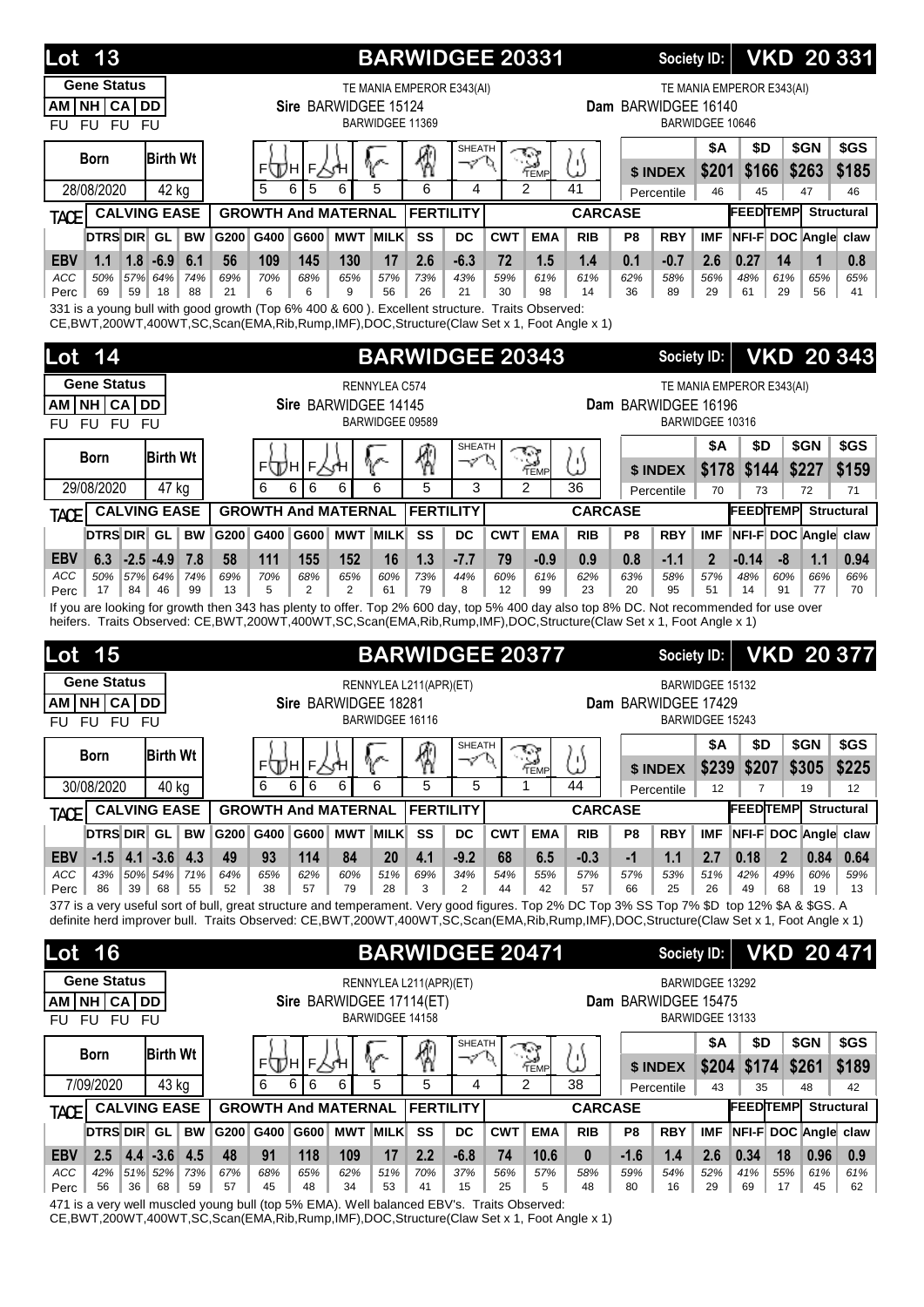| <b>Lot 17</b>                                                                                                                                                                                  |           |                 |                                |                      | <b>BARWIDGEE 20507</b>      |                          |                  |                      |                |                | Society ID:         |                 |                                 | <b>VKD 20507</b>                   |                                   |
|------------------------------------------------------------------------------------------------------------------------------------------------------------------------------------------------|-----------|-----------------|--------------------------------|----------------------|-----------------------------|--------------------------|------------------|----------------------|----------------|----------------|---------------------|-----------------|---------------------------------|------------------------------------|-----------------------------------|
| <b>Gene Status</b><br>NH CA DD<br>AM<br>FU FU FU<br><b>FU</b>                                                                                                                                  |           |                 | Sire BARWIDGEE 15124           | BARWIDGEE 11369      | TE MANIA EMPEROR E343(AI)   |                          |                  |                      |                |                | Dam BARWIDGEE 14152 | BARWIDGEE 09221 | TUWHARETOA REGENT D145          |                                    |                                   |
| <b>Birth Wt</b><br><b>Born</b>                                                                                                                                                                 |           |                 | ⊧ДА∣⊧∖Ан                       |                      | 9                           | <b>SHEATH</b><br>$\prec$ | d                | ್<br>TEMP            | ω              |                | \$ INDEX            | \$A<br>\$211    | \$D<br>\$175                    | \$GN<br>\$272                      | \$GS<br>\$198                     |
| 11/09/2020<br>44 kg                                                                                                                                                                            |           | 6<br>6          | 5<br>5                         | 5                    | 5                           | 3                        |                  | $\mathcal{P}$        | 40             |                | Percentile          | 36              | 33                              | 40                                 | 33                                |
| <b>CALVING EASE</b><br>TACE                                                                                                                                                                    |           |                 | <b>GROWTH And MATERNAL</b>     |                      | <b>FERTILITY</b>            |                          |                  |                      | <b>CARCASE</b> |                |                     |                 | <b>FEEDTEMP</b>                 |                                    | <b>Structural</b>                 |
| DTRS DIR GL<br><b>BW</b>                                                                                                                                                                       |           | G200 G400       | G600                           | <b>MWT MILK</b>      | SS                          | DC                       | <b>CWT</b>       | <b>EMA</b>           | <b>RIB</b>     | P <sub>8</sub> | <b>RBY</b>          | <b>IMF</b>      |                                 | NFI-F DOC Angle claw               |                                   |
| <b>EBV</b><br>$-0.3$<br>$0.2$ -5.7<br>5.2                                                                                                                                                      | 50        | 100             | 132<br>107                     | 17                   | 2.1                         | $-6.7$                   | 76               | 6.9                  | 1.1            | $-0.4$         | 0.2                 | 2.7             | 0.48                            | 0.74<br>7                          | 0.7                               |
| ACC<br>49%<br>56% 62%<br>73%<br>79<br>70<br>33<br>74<br>Perc                                                                                                                                   | 68%<br>47 | 69%<br>19       | 66%<br>63%<br>19<br>38         | 55%<br>49            | 72%<br>45                   | 42%<br>16                | 58%<br>19        | 58%<br>36            | 59%<br>19      | 60%<br>49      | 56%<br>62           | 55%<br>26       | 46%<br>82                       | 60%<br>66%<br>53<br>$\overline{7}$ | 65%<br>21                         |
| 507 is a stylish young bull with good growth and well balanced EBV's. Traits Observed:<br>CE, BWT, 200WT, 400WT, SC, Scan(EMA, Rib, Rump, IMF), DOC, Structure (Claw Set x 1, Foot Angle x 1)  |           |                 |                                |                      |                             |                          |                  |                      |                |                |                     |                 |                                 |                                    |                                   |
| 18<br>Lot                                                                                                                                                                                      |           |                 |                                |                      | <b>BARWIDGEE 20525</b>      |                          |                  |                      |                |                | Society ID:         |                 |                                 | <b>VKD 20 525</b>                  |                                   |
| <b>Gene Status</b>                                                                                                                                                                             |           |                 |                                | RENNYLEA L519        |                             |                          |                  |                      |                |                |                     | BARWIDGEE 13124 |                                 |                                    |                                   |
| NH CA DD<br>AM I<br>FU FU FU                                                                                                                                                                   |           |                 | Sire BARWIDGEE 18117           | BARWIDGEE 12272      |                             |                          |                  |                      |                |                | Dam BARWIDGEE 16570 | BARWIDGEE 14272 |                                 |                                    |                                   |
| <b>FU</b>                                                                                                                                                                                      |           |                 |                                |                      |                             | SHEATH                   |                  |                      |                |                |                     | <b>\$A</b>      | \$D                             | \$GN                               | \$GS                              |
| <b>Birth Wt</b><br><b>Born</b>                                                                                                                                                                 |           |                 | ⊧⊕Лн∣⊧∖⊀н                      | ∿                    | \$                          | マ                        | U                | ্র<br>TEMP           | ω              |                | \$ INDEX            | \$202           | \$152                           | \$290                              | \$188                             |
| 12/09/2020<br>44 kg                                                                                                                                                                            |           | 6<br>6          | 6<br>6                         | 5                    | 5                           | 5                        |                  | 1                    | 39             |                | Percentile          | 46              | 64                              | 28                                 | 42                                |
| <b>CALVING EASE</b><br>TACE                                                                                                                                                                    |           |                 | <b>GROWTH And MATERNAL</b>     |                      | <b>FERTILITY</b>            |                          |                  |                      | <b>CARCASE</b> |                |                     |                 | <b>FEEDTEMP</b>                 |                                    | <b>Structural</b>                 |
| DTRS DIR GL<br><b>BW</b>                                                                                                                                                                       |           | G200 G400       | G600                           | <b>MWT MILK</b>      | SS                          | DC                       | <b>CWT</b>       | <b>EMA</b>           | <b>RIB</b>     | P8             | <b>RBY</b>          | <b>IMF</b>      |                                 | NFI-F DOC Angle claw               |                                   |
| $-0.2 -2.4$<br><b>EBV</b><br>0.9<br>5.4                                                                                                                                                        | 47        | 85              | 111<br>103                     | 20                   | 2.1                         | $-8.1$                   | 62               | 4.4                  | 0.7            | 1.1            | $-1.7$              | 4.8             | 0.59                            | 3<br>0.8                           | 0.6                               |
| <b>ACC</b><br>42%<br>50% 53%<br>70%<br>71<br>73<br>84<br>78<br>Perc                                                                                                                            | 64%<br>65 | 65%<br>64       | 63%<br>60%<br>64<br>45         | 53%<br>28            | 68%<br>45                   | 35%<br>6                 | 54%<br>68        | 55%<br>78            | 57%<br>28      | 58%<br>15      | 53%<br>99           | 51%<br>1        | 41%<br>90                       | 51%<br>60%<br>65<br>13             | 60%<br>9                          |
| 525 has a lovely quiet nature. He is top 1% for IMF and top 6% for DC. Traits Observed:<br>CE, BWT, 200WT, 400WT, SC, Scan(EMA, Rib, Rump, IMF), DOC, Structure (Claw Set x 1, Foot Angle x 1) |           |                 |                                |                      |                             |                          |                  |                      |                |                |                     |                 |                                 |                                    |                                   |
| Lot<br>19                                                                                                                                                                                      |           |                 |                                |                      | <b>BARWIDGEE 20225</b>      |                          |                  |                      |                |                | <b>Society ID:</b>  |                 |                                 | <b>VKD 20 225</b>                  |                                   |
| <b>Gene Status</b>                                                                                                                                                                             |           |                 |                                | <b>G A R PROPHET</b> |                             |                          |                  |                      |                |                |                     | RENNYLEA L519   |                                 |                                    |                                   |
| NH CA DD<br>AM I<br>FU FU FU<br>FU.                                                                                                                                                            |           |                 | Sire BALDRIDGE BEAST MODE B074 |                      | <b>BALDRIDGE ISABEL Y69</b> |                          |                  |                      |                |                | Dam BARWIDGEE 18212 | BARWIDGEE 13355 |                                 |                                    |                                   |
| <b>Birth Wt</b><br><b>Born</b>                                                                                                                                                                 |           |                 |                                | ዮ                    | 4                           | SHEATH<br>マリ             |                  | $\sum_{\text{Temp}}$ | U              |                |                     | <b>\$A</b>      | \$D                             | \$GN                               | \$GS                              |
| 22/08/2020<br>35 kg                                                                                                                                                                            |           | 6<br>6          | ⊧⊕Чн∣⊧<br>5<br>6               | 5                    | 5                           | 5                        |                  | $\overline{2}$       | 38             |                | \$ INDEX            |                 | \$282 \$234                     | \$375                              | \$266                             |
| <b>CALVING EASE</b><br><b>TACE</b>                                                                                                                                                             |           |                 | <b>GROWTH And MATERNAL</b>     |                      | <b>FERTILITY</b>            |                          |                  |                      | <b>CARCASE</b> |                | Percentile          | $\mathbf{1}$    | $\mathbf{1}$<br><b>FEEDTEMP</b> | $\mathbf{1}$                       | $\mathbf{1}$<br><b>Structural</b> |
| <b>DTRS DIR</b> GL<br><b>BW</b>                                                                                                                                                                |           | G200 G400       | G600                           | <b>MWT MILK</b>      | SS                          | DC                       | <b>CWT</b>       | <b>EMA</b>           | <b>RIB</b>     | P8             | <b>RBY</b>          | <b>IMF</b>      |                                 | NFI-F DOC Angle claw               |                                   |
| 5.2<br>$6.3 - 3.5$<br>2.9<br><b>EBV</b>                                                                                                                                                        | 63        | 106             | 133<br>98                      | 19                   | $\overline{2}$              | $-7.2$                   | 66               | 4.7                  | 1.1            | $-0.1$         | $-0.1$              | 2.5             | 0.03                            | 0.74<br>12                         | 0.52                              |
| ACC<br>53%<br>61% 83% 73%<br>21<br>70<br>23<br>Perc $ $<br>27                                                                                                                                  | 71%<br>4  | 71%<br>10       | 72%<br>71%<br>17<br>56         | 65%<br>37            | 72%<br>50                   | 42%<br>11                | 66%<br>54        | 65%<br>73            | 69%<br>19      | 65%<br>41      | 66%<br>73           | 64%<br>33       | 55%<br>30                       | 60%<br>75%<br>35<br>$\overline{7}$ | 75%<br>$\overline{4}$             |
| 225 is an outstanding Beastmode son. Excellent structure. Top 4% 200 day growth. Top 10% 400 day growth. Low birth weight & MCW. Ideal for                                                     |           |                 |                                |                      |                             |                          |                  |                      |                |                |                     |                 |                                 |                                    |                                   |
| heifers. Top 1% for \$A, \$GN, \$D & \$GS. A top bull. Traits Observed:<br>GL,CE,BWT,200WT,400WT,SC,Scan(EMA,Rib,Rump,IMF),DOC,Structure(Claw Set x 1, Foot Angle x 1),Genomics                |           |                 |                                |                      |                             |                          |                  |                      |                |                |                     |                 |                                 |                                    |                                   |
| <b>Lot 20</b>                                                                                                                                                                                  |           |                 |                                |                      | <b>BARWIDGEE 20207</b>      |                          |                  |                      |                |                | <b>Society ID:</b>  |                 |                                 | <b>VKD 20 207</b>                  |                                   |
| <b>Gene Status</b>                                                                                                                                                                             |           |                 |                                |                      | EF COMMANDO 1366            |                          |                  |                      |                |                |                     |                 | <b>LAWSONS LINKEDIN L483</b>    |                                    |                                   |
| AM NH CA DD<br>FU FU FU<br>FU.                                                                                                                                                                 |           |                 | Sire BALDRIDGE 38 SPECIAL      |                      | <b>BALDRIDGE ISABEL Y69</b> |                          |                  |                      |                |                | Dam BARWIDGEE 18246 | BARWIDGEE 15201 |                                 |                                    |                                   |
| <b>Birth Wt</b><br><b>Born</b>                                                                                                                                                                 |           |                 |                                |                      |                             | SHEATH                   |                  |                      |                |                |                     | <b>\$A</b>      | \$D                             | \$GN                               | \$GS                              |
|                                                                                                                                                                                                |           | F<br>וחקה       | E,                             | V                    | \$                          | $\varphi^{\prime}$       | σ                | $\sum_{\text{Temp}}$ | ω              |                | \$ INDEX            | \$257           | \$216                           | \$331                              | \$243                             |
| 20/08/2020<br>39 kg                                                                                                                                                                            |           | 6<br>6          | 6<br>6                         | 5                    | 6                           | 4                        |                  | $\overline{2}$       | 40             |                | Percentile          | 5               | 4                               | 8                                  | 5                                 |
| <b>CALVING EASE</b><br><b>TACE</b>                                                                                                                                                             |           |                 | <b>GROWTH And MATERNAL</b>     |                      | <b>FERTILITY</b>            |                          |                  |                      | <b>CARCASE</b> |                |                     |                 | <b>FEEDTEMP</b>                 |                                    | <b>Structural</b>                 |
| DTRS DIR GL<br><b>BW</b><br>4.5<br>$0.7 - 3.8$<br>$5\phantom{.0}$                                                                                                                              | 56        | G200 G400<br>97 | G600<br>92                     | <b>MWT MILK</b>      | SS<br>3.1                   | DC                       | <b>CWT</b><br>67 | <b>EMA</b>           | <b>RIB</b>     | P8             | <b>RBY</b>          | IMF             |                                 | NFI-F DOC Angle claw               |                                   |
| <b>EBV</b><br>49%<br>58% 83%<br>ACC<br>73%                                                                                                                                                     | 71%       | 70%             | 123<br>69%<br>71%              | 16<br>62%            | 71%                         | $-8.9$<br>38%            | 65%              | 8.7<br>63%           | 0.9<br>67%     | 0.4<br>64%     | 0.4<br>64%          | 2.7<br>63%      | 0.42<br>53%                     | $\mathbf{0}$<br>0.94<br>57%<br>75% | 0.9<br>75%                        |
| 34<br>67<br>71<br>65<br>Perc                                                                                                                                                                   | 20        | 26              | 34<br>66                       | 62                   | 13                          | 3                        | 48               | 15                   | 23             | 28             | 53                  | 26              | 77                              | 73<br>40                           | 62                                |

207 is a very special bull by Baldridge Special. First calf from a 2yo heifer he is top 4% \$D, Top 5% \$A & \$GS, Top 8% \$GN Traits Observed: GL,CE,BWT,200WT,400WT,SC,Scan(EMA,Rib,Rump,IMF),DOC,Structure(Claw Set x 1, Foot Angle x 1),Genomics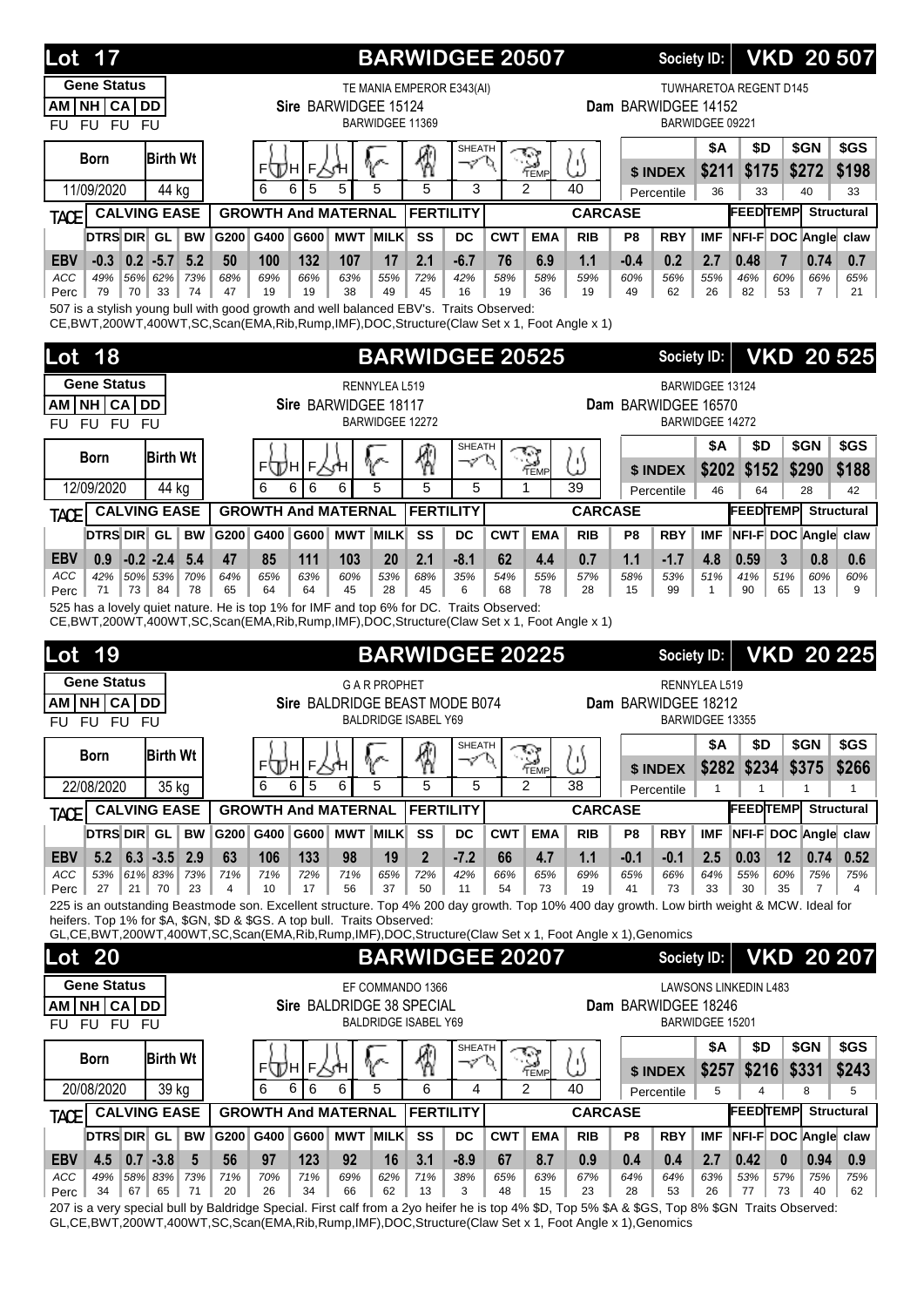| <b>Gene Status</b><br><b>BARWIDGEE 14145</b><br>EF COMMANDO 1366<br>NH CA <br><b>DD</b><br>Sire BALDRIDGE 38 SPECIAL<br>Dam BARWIDGEE 18344<br>AM<br><b>BALDRIDGE ISABEL Y69</b><br>$FU$ $FU$<br>BARWIDGEE 12154<br><b>FU</b><br><b>FU</b><br>\$GN<br>\$GS<br>\$A<br>\$D<br><b>SHEATH</b><br>₩<br><b>S</b><br><b>Birth Wt</b><br><b>Born</b><br>৺১<br>IJ<br>⊧\Дн<br>F<br>\$231<br>\$304<br>\$212<br>\$190<br>\$ INDEX<br>5<br>6<br>$\mathfrak{p}$<br>38<br>20/08/2020<br>6<br>6<br>6<br>6<br>4<br>32 kg<br>18<br>18<br>19<br>21<br>Percentile<br><b>FEEDTEMPL</b><br><b>GROWTH And MATERNAL</b><br><b>FERTILITY</b><br><b>Structural</b><br><b>CALVING EASE</b><br><b>CARCASE</b><br><b>TACE</b><br>DTRS DIR GL<br><b>MWT MILK</b><br>SS<br><b>CWT</b><br>NFI-F DOC Angle claw<br><b>BW</b><br>G200<br>G400<br>G600<br>DC<br><b>EMA</b><br><b>RIB</b><br>P <sub>8</sub><br><b>RBY</b><br><b>IMF</b><br>$-6.3$<br>61<br>111<br>147<br>2.3<br>$-6.3$<br>$-1.1$<br>$\mathbf{1}$<br>0.8<br><b>EBV</b><br>7.2<br>8<br>3.8<br>124<br>25<br>81<br>1.2<br>$\bf{0}$<br>$-0.5$<br>$\overline{2}$<br>0.1<br>9<br>ACC<br>48%<br>57% 83%<br>71%<br>71%<br>71%<br>69%<br>63%<br>72%<br>39%<br>65%<br>64%<br>64%<br>63%<br>52%<br>75%<br>73%<br>68%<br>65%<br>58%<br>75%<br>10<br>10 <sup>1</sup><br>24<br>42<br>6<br>5<br>5<br>14<br>$\overline{4}$<br>37<br>21<br>10<br>99<br>48<br>68<br>85<br>51<br>39<br>Perc<br>44<br>56<br>41<br>185 is a very attractive Baldridge Special son out of a 2yo heifer. Low birth weight and top 5% for growth! Top 10% calving ease & CWT. Top 20%<br>for indexes. Traits Observed: GL,CE,BWT,200WT,400WT,SC,Scan(EMA,Rib,Rump,IMF),DOC,Structure(Claw Set x 1, Foot Angle x 1),Genomics<br><b>BARWIDGEE 20227</b><br><b>VKD 20 227</b><br><b>Lot 22</b><br><b>Society ID:</b><br><b>Gene Status</b><br>BARWIDGEE 14145<br><b>HPCAINTENSITY</b><br>NH CA<br><b>DD</b><br>Sire RENNYLEA L519<br>Dam BARWIDGEE 18380<br>AM<br>RENNYLEA H414<br>BARWIDGEE 14180<br>FU FU<br><b>FU</b><br>FU<br>\$Α<br>\$GN<br>\$GS<br>\$D<br><b>SHEATH</b><br>\$<br>$\sum_{\text{Temp}}$<br><b>Birth Wt</b><br><b>Born</b><br>σ<br>5<br>$\varphi'$<br>⊧\Дн<br>F<br>\$215<br>\$280<br>\$199<br>\$175<br>\$ INDEX<br>5<br>6<br>6<br>6<br>$\overline{2}$<br>32<br>22/08/2020<br>6<br>6<br>4<br>34 kg<br>32<br>34<br>34<br>32<br>Percentile<br><b>FEEDTEMP</b><br><b>Structural</b><br><b>GROWTH And MATERNAL</b><br><b>FERTILITY</b><br><b>CALVING EASE</b><br><b>CARCASE</b><br><b>TACE</b><br>DTRS DIR GL<br><b>MWT MILK</b><br>SS<br>NFI-F DOC Angle claw<br><b>BW</b><br>G200<br>G400<br>G600<br>DC<br><b>CWT</b><br><b>EMA</b><br><b>RBY</b><br><b>IMF</b><br><b>RIB</b><br>P8<br><b>EBV</b><br>7.2<br>$5.6 - 5.6$<br>3.2<br>48<br>99<br>132<br>112<br>$-0.3$<br>1.4<br>0.7<br>12<br>0.92<br>0.56<br>23<br>$-6.6$<br>74<br>5.4<br>$-0.8$<br>2.6<br>0.26<br><b>ACC</b><br>54%<br>60% 83%<br>71%<br>70%<br>64%<br>71%<br>42%<br>65%<br>64%<br>63%<br>54%<br>73%<br>71%<br>70%<br>63%<br>68%<br>65%<br>60%<br>75%<br>75%<br>9<br>10<br>26 <sup>1</sup><br>34<br>29<br>57<br>23<br>19<br>30<br>99<br>18<br>23<br>62<br>14<br>22<br>91<br>29<br>59<br>34<br>35<br>6<br>Perc<br>227 is another very good L519 son. First calf from a 2yo heifer he is suitable for use over heifers. Very good growth and high milk. Traits<br>Observed: GL,CE,BWT,200WT,400WT,SC,Scan(EMA,Rib,Rump,IMF),DOC,Structure(Claw Set x 1, Foot Angle x 1),Genomics<br><b>BARWIDGEE 20221</b><br><b>VKD 20 221</b><br>23<br>Lot<br><b>Society ID:</b><br><b>Gene Status</b><br>ALLOURA GET CRACKING G10<br>BARWIDGEE 16105<br><b>NH CA</b><br>Sire BARWIDGEE 18171<br>Dam BARWIDGEE 18518<br><b>DD</b><br>ΑM<br>BARWIDGEE 15395<br>BARWIDGEE 16534<br><b>FU</b><br><b>FU</b><br>FU.<br>FU<br>\$D<br>\$Α<br>\$GN<br>\$GS<br><b>SHEATH</b><br>\$<br><b>S</b><br><b>Birth Wt</b><br><b>Born</b><br>V<br>5<br>マ<br>⊧∰н∣⊧∖√н<br>\$215<br>\$287<br>\$202<br>\$172<br>\$ INDEX<br>$\overline{2}$<br>22/08/2020<br>6<br>6<br>41<br>30 kg<br>6<br>6<br>6<br>6<br>4<br>Percentile<br>32<br>38<br>30<br>29<br><b>FEEDTEMP</b><br><b>Structural</b><br><b>GROWTH And MATERNAL</b><br><b>FERTILITY</b><br><b>CALVING EASE</b><br><b>CARCASE</b><br><b>TACE</b><br><b>DTRS DIR GL</b><br>G600 MWT MILK<br>NFI-F DOC Angle claw<br><b>BW</b><br>G200 G400<br>SS<br><b>CWT</b><br><b>EMA</b><br><b>RBY</b><br><b>IMF</b><br>DC<br><b>RIB</b><br>P8<br>4.5<br>$5.3$ -7.1<br>2.6<br>45<br>83<br>108<br>92<br>2.8<br>$-8.2$<br>63<br>5<br>1.3<br>1.7<br>$-0.9$<br>0.61<br>16<br>$\mathbf 1$<br>0.6<br><b>EBV</b><br>21<br>3.4<br>ACC<br>41%<br>52% 54%<br>70%<br>64%<br>49%<br>68%<br>34%<br>54%<br>53%<br>51%<br>50%<br>65%<br>62%<br>60%<br>55%<br>57%<br>57%<br>43%<br>60%<br>60%<br>70<br>20<br>92<br>34<br>28<br>16<br>18<br>74<br>72<br>67<br>18<br>5<br>63<br>69<br>15<br>8<br>10<br>23<br>9<br>Perc<br>91<br>56<br>221 is a first calf from a 2yo heifer. Good birth to growth spread. Top 5% DC. Ideal for use over heifers. Traits Observed:<br>CE, BWT, 200WT, 400WT, SC, Scan(EMA, Rib, Rump, IMF), DOC, Structure(Claw Set x 1, Foot Angle x 1)<br><b>VKD 20 229</b><br><b>BARWIDGEE 20229</b><br><b>Society ID:</b><br><b>Gene Status</b><br><b>HPCAINTENSITY</b><br>BARWIDGEE 14119<br>AM NH CA DD<br>Sire RENNYLEA L519<br>Dam BARWIDGEE 18546<br>RENNYLEA H414<br>BARWIDGEE 15307<br>FU FU<br><b>FU</b><br>FU<br><b>\$A</b><br>\$GN<br>\$GS<br>\$D<br><b>SHEATH</b><br>$\sum_{\text{TEMP}}$<br><b>Birth Wt</b><br><b>Born</b><br>$\varphi'$<br>P<br>5)<br>V<br>$F_{2}$<br>⊧∖Дн<br>sΉ<br>\$203<br>\$216<br>\$167<br>\$289<br>\$ INDEX<br>5<br>22/08/2020<br>5<br>6<br>5<br>4<br>2<br>40<br>36 kg<br>6<br>6<br>31<br>43<br>Percentile<br>28<br>29<br><b>FEEDTEMP</b><br><b>FERTILITY</b><br><b>Structural</b><br><b>CALVING EASE</b><br><b>GROWTH And MATERNAL</b><br><b>CARCASE</b> | <b>Lot 24</b><br><b>TACE</b><br>DTRS DIR GL<br>G600 MWT MILK<br>NFI-F DOC Angle claw<br><b>BW</b><br>G200 G400<br>SS<br><b>DC</b><br><b>CWT</b><br><b>EMA</b><br><b>RIB</b><br>P8<br><b>RBY</b><br><b>IMF</b><br>2.3<br>$5.9 - 3.3$<br>3.5<br>48<br>87<br>117<br>62<br>1.2<br>2.4<br>12<br>99<br>17<br>1.9<br>$-7.9$<br>4.8<br>$-1.8$<br>3.5<br>0.78<br>0.88<br>0.44<br><b>EBV</b> | 21<br>Lot |  |  |  | <b>BARWIDGEE 20185</b> |  | <b>Society ID:</b> |  |  | <b>VKD 20185</b> |
|-----------------------------------------------------------------------------------------------------------------------------------------------------------------------------------------------------------------------------------------------------------------------------------------------------------------------------------------------------------------------------------------------------------------------------------------------------------------------------------------------------------------------------------------------------------------------------------------------------------------------------------------------------------------------------------------------------------------------------------------------------------------------------------------------------------------------------------------------------------------------------------------------------------------------------------------------------------------------------------------------------------------------------------------------------------------------------------------------------------------------------------------------------------------------------------------------------------------------------------------------------------------------------------------------------------------------------------------------------------------------------------------------------------------------------------------------------------------------------------------------------------------------------------------------------------------------------------------------------------------------------------------------------------------------------------------------------------------------------------------------------------------------------------------------------------------------------------------------------------------------------------------------------------------------------------------------------------------------------------------------------------------------------------------------------------------------------------------------------------------------------------------------------------------------------------------------------------------------------------------------------------------------------------------------------------------------------------------------------------------------------------------------------------------------------------------------------------------------------------------------------------------------------------------------------------------------------------------------------------------------------------------------------------------------------------------------------------------------------------------------------------------------------------------------------------------------------------------------------------------------------------------------------------------------------------------------------------------------------------------------------------------------------------------------------------------------------------------------------------------------------------------------------------------------------------------------------------------------------------------------------------------------------------------------------------------------------------------------------------------------------------------------------------------------------------------------------------------------------------------------------------------------------------------------------------------------------------------------------------------------------------------------------------------------------------------------------------------------------------------------------------------------------------------------------------------------------------------------------------------------------------------------------------------------------------------------------------------------------------------------------------------------------------------------------------------------------------------------------------------------------------------------------------------------------------------------------------------------------------------------------------------------------------------------------------------------------------------------------------------------------------------------------------------------------------------------------------------------------------------------------------------------------------------------------------------------------------------------------------------------------------------------------------------------------------------------------------------------------------------------------------------------------------------------------------------------------------------------------------------------------------------------------------------------------------------------------------------------------------------------------------------------------------------------------------------------------------------------------------------------------------------------------------------------------------------------------------------------------------------------------------------------------------------------------------------------------------------------------------------------------------------------------------------------------------------------------------------------------------------------------------------------------------------------------------------------------------------------------------------------------------------------------------------------------------------------------------------------------------------------------------------------------------------------------------------------------------------------------------|------------------------------------------------------------------------------------------------------------------------------------------------------------------------------------------------------------------------------------------------------------------------------------------------------------------------------------------------------------------------------------|-----------|--|--|--|------------------------|--|--------------------|--|--|------------------|
|                                                                                                                                                                                                                                                                                                                                                                                                                                                                                                                                                                                                                                                                                                                                                                                                                                                                                                                                                                                                                                                                                                                                                                                                                                                                                                                                                                                                                                                                                                                                                                                                                                                                                                                                                                                                                                                                                                                                                                                                                                                                                                                                                                                                                                                                                                                                                                                                                                                                                                                                                                                                                                                                                                                                                                                                                                                                                                                                                                                                                                                                                                                                                                                                                                                                                                                                                                                                                                                                                                                                                                                                                                                                                                                                                                                                                                                                                                                                                                                                                                                                                                                                                                                                                                                                                                                                                                                                                                                                                                                                                                                                                                                                                                                                                                                                                                                                                                                                                                                                                                                                                                                                                                                                                                                                                                                                                                                                                                                                                                                                                                                                                                                                                                                                                                                                                                                           |                                                                                                                                                                                                                                                                                                                                                                                    |           |  |  |  |                        |  |                    |  |  |                  |
|                                                                                                                                                                                                                                                                                                                                                                                                                                                                                                                                                                                                                                                                                                                                                                                                                                                                                                                                                                                                                                                                                                                                                                                                                                                                                                                                                                                                                                                                                                                                                                                                                                                                                                                                                                                                                                                                                                                                                                                                                                                                                                                                                                                                                                                                                                                                                                                                                                                                                                                                                                                                                                                                                                                                                                                                                                                                                                                                                                                                                                                                                                                                                                                                                                                                                                                                                                                                                                                                                                                                                                                                                                                                                                                                                                                                                                                                                                                                                                                                                                                                                                                                                                                                                                                                                                                                                                                                                                                                                                                                                                                                                                                                                                                                                                                                                                                                                                                                                                                                                                                                                                                                                                                                                                                                                                                                                                                                                                                                                                                                                                                                                                                                                                                                                                                                                                                           |                                                                                                                                                                                                                                                                                                                                                                                    |           |  |  |  |                        |  |                    |  |  |                  |
|                                                                                                                                                                                                                                                                                                                                                                                                                                                                                                                                                                                                                                                                                                                                                                                                                                                                                                                                                                                                                                                                                                                                                                                                                                                                                                                                                                                                                                                                                                                                                                                                                                                                                                                                                                                                                                                                                                                                                                                                                                                                                                                                                                                                                                                                                                                                                                                                                                                                                                                                                                                                                                                                                                                                                                                                                                                                                                                                                                                                                                                                                                                                                                                                                                                                                                                                                                                                                                                                                                                                                                                                                                                                                                                                                                                                                                                                                                                                                                                                                                                                                                                                                                                                                                                                                                                                                                                                                                                                                                                                                                                                                                                                                                                                                                                                                                                                                                                                                                                                                                                                                                                                                                                                                                                                                                                                                                                                                                                                                                                                                                                                                                                                                                                                                                                                                                                           |                                                                                                                                                                                                                                                                                                                                                                                    |           |  |  |  |                        |  |                    |  |  |                  |
|                                                                                                                                                                                                                                                                                                                                                                                                                                                                                                                                                                                                                                                                                                                                                                                                                                                                                                                                                                                                                                                                                                                                                                                                                                                                                                                                                                                                                                                                                                                                                                                                                                                                                                                                                                                                                                                                                                                                                                                                                                                                                                                                                                                                                                                                                                                                                                                                                                                                                                                                                                                                                                                                                                                                                                                                                                                                                                                                                                                                                                                                                                                                                                                                                                                                                                                                                                                                                                                                                                                                                                                                                                                                                                                                                                                                                                                                                                                                                                                                                                                                                                                                                                                                                                                                                                                                                                                                                                                                                                                                                                                                                                                                                                                                                                                                                                                                                                                                                                                                                                                                                                                                                                                                                                                                                                                                                                                                                                                                                                                                                                                                                                                                                                                                                                                                                                                           |                                                                                                                                                                                                                                                                                                                                                                                    |           |  |  |  |                        |  |                    |  |  |                  |
|                                                                                                                                                                                                                                                                                                                                                                                                                                                                                                                                                                                                                                                                                                                                                                                                                                                                                                                                                                                                                                                                                                                                                                                                                                                                                                                                                                                                                                                                                                                                                                                                                                                                                                                                                                                                                                                                                                                                                                                                                                                                                                                                                                                                                                                                                                                                                                                                                                                                                                                                                                                                                                                                                                                                                                                                                                                                                                                                                                                                                                                                                                                                                                                                                                                                                                                                                                                                                                                                                                                                                                                                                                                                                                                                                                                                                                                                                                                                                                                                                                                                                                                                                                                                                                                                                                                                                                                                                                                                                                                                                                                                                                                                                                                                                                                                                                                                                                                                                                                                                                                                                                                                                                                                                                                                                                                                                                                                                                                                                                                                                                                                                                                                                                                                                                                                                                                           |                                                                                                                                                                                                                                                                                                                                                                                    |           |  |  |  |                        |  |                    |  |  |                  |
|                                                                                                                                                                                                                                                                                                                                                                                                                                                                                                                                                                                                                                                                                                                                                                                                                                                                                                                                                                                                                                                                                                                                                                                                                                                                                                                                                                                                                                                                                                                                                                                                                                                                                                                                                                                                                                                                                                                                                                                                                                                                                                                                                                                                                                                                                                                                                                                                                                                                                                                                                                                                                                                                                                                                                                                                                                                                                                                                                                                                                                                                                                                                                                                                                                                                                                                                                                                                                                                                                                                                                                                                                                                                                                                                                                                                                                                                                                                                                                                                                                                                                                                                                                                                                                                                                                                                                                                                                                                                                                                                                                                                                                                                                                                                                                                                                                                                                                                                                                                                                                                                                                                                                                                                                                                                                                                                                                                                                                                                                                                                                                                                                                                                                                                                                                                                                                                           |                                                                                                                                                                                                                                                                                                                                                                                    |           |  |  |  |                        |  |                    |  |  |                  |
|                                                                                                                                                                                                                                                                                                                                                                                                                                                                                                                                                                                                                                                                                                                                                                                                                                                                                                                                                                                                                                                                                                                                                                                                                                                                                                                                                                                                                                                                                                                                                                                                                                                                                                                                                                                                                                                                                                                                                                                                                                                                                                                                                                                                                                                                                                                                                                                                                                                                                                                                                                                                                                                                                                                                                                                                                                                                                                                                                                                                                                                                                                                                                                                                                                                                                                                                                                                                                                                                                                                                                                                                                                                                                                                                                                                                                                                                                                                                                                                                                                                                                                                                                                                                                                                                                                                                                                                                                                                                                                                                                                                                                                                                                                                                                                                                                                                                                                                                                                                                                                                                                                                                                                                                                                                                                                                                                                                                                                                                                                                                                                                                                                                                                                                                                                                                                                                           |                                                                                                                                                                                                                                                                                                                                                                                    |           |  |  |  |                        |  |                    |  |  |                  |
|                                                                                                                                                                                                                                                                                                                                                                                                                                                                                                                                                                                                                                                                                                                                                                                                                                                                                                                                                                                                                                                                                                                                                                                                                                                                                                                                                                                                                                                                                                                                                                                                                                                                                                                                                                                                                                                                                                                                                                                                                                                                                                                                                                                                                                                                                                                                                                                                                                                                                                                                                                                                                                                                                                                                                                                                                                                                                                                                                                                                                                                                                                                                                                                                                                                                                                                                                                                                                                                                                                                                                                                                                                                                                                                                                                                                                                                                                                                                                                                                                                                                                                                                                                                                                                                                                                                                                                                                                                                                                                                                                                                                                                                                                                                                                                                                                                                                                                                                                                                                                                                                                                                                                                                                                                                                                                                                                                                                                                                                                                                                                                                                                                                                                                                                                                                                                                                           |                                                                                                                                                                                                                                                                                                                                                                                    |           |  |  |  |                        |  |                    |  |  |                  |
|                                                                                                                                                                                                                                                                                                                                                                                                                                                                                                                                                                                                                                                                                                                                                                                                                                                                                                                                                                                                                                                                                                                                                                                                                                                                                                                                                                                                                                                                                                                                                                                                                                                                                                                                                                                                                                                                                                                                                                                                                                                                                                                                                                                                                                                                                                                                                                                                                                                                                                                                                                                                                                                                                                                                                                                                                                                                                                                                                                                                                                                                                                                                                                                                                                                                                                                                                                                                                                                                                                                                                                                                                                                                                                                                                                                                                                                                                                                                                                                                                                                                                                                                                                                                                                                                                                                                                                                                                                                                                                                                                                                                                                                                                                                                                                                                                                                                                                                                                                                                                                                                                                                                                                                                                                                                                                                                                                                                                                                                                                                                                                                                                                                                                                                                                                                                                                                           |                                                                                                                                                                                                                                                                                                                                                                                    |           |  |  |  |                        |  |                    |  |  |                  |
|                                                                                                                                                                                                                                                                                                                                                                                                                                                                                                                                                                                                                                                                                                                                                                                                                                                                                                                                                                                                                                                                                                                                                                                                                                                                                                                                                                                                                                                                                                                                                                                                                                                                                                                                                                                                                                                                                                                                                                                                                                                                                                                                                                                                                                                                                                                                                                                                                                                                                                                                                                                                                                                                                                                                                                                                                                                                                                                                                                                                                                                                                                                                                                                                                                                                                                                                                                                                                                                                                                                                                                                                                                                                                                                                                                                                                                                                                                                                                                                                                                                                                                                                                                                                                                                                                                                                                                                                                                                                                                                                                                                                                                                                                                                                                                                                                                                                                                                                                                                                                                                                                                                                                                                                                                                                                                                                                                                                                                                                                                                                                                                                                                                                                                                                                                                                                                                           |                                                                                                                                                                                                                                                                                                                                                                                    |           |  |  |  |                        |  |                    |  |  |                  |
|                                                                                                                                                                                                                                                                                                                                                                                                                                                                                                                                                                                                                                                                                                                                                                                                                                                                                                                                                                                                                                                                                                                                                                                                                                                                                                                                                                                                                                                                                                                                                                                                                                                                                                                                                                                                                                                                                                                                                                                                                                                                                                                                                                                                                                                                                                                                                                                                                                                                                                                                                                                                                                                                                                                                                                                                                                                                                                                                                                                                                                                                                                                                                                                                                                                                                                                                                                                                                                                                                                                                                                                                                                                                                                                                                                                                                                                                                                                                                                                                                                                                                                                                                                                                                                                                                                                                                                                                                                                                                                                                                                                                                                                                                                                                                                                                                                                                                                                                                                                                                                                                                                                                                                                                                                                                                                                                                                                                                                                                                                                                                                                                                                                                                                                                                                                                                                                           |                                                                                                                                                                                                                                                                                                                                                                                    |           |  |  |  |                        |  |                    |  |  |                  |
|                                                                                                                                                                                                                                                                                                                                                                                                                                                                                                                                                                                                                                                                                                                                                                                                                                                                                                                                                                                                                                                                                                                                                                                                                                                                                                                                                                                                                                                                                                                                                                                                                                                                                                                                                                                                                                                                                                                                                                                                                                                                                                                                                                                                                                                                                                                                                                                                                                                                                                                                                                                                                                                                                                                                                                                                                                                                                                                                                                                                                                                                                                                                                                                                                                                                                                                                                                                                                                                                                                                                                                                                                                                                                                                                                                                                                                                                                                                                                                                                                                                                                                                                                                                                                                                                                                                                                                                                                                                                                                                                                                                                                                                                                                                                                                                                                                                                                                                                                                                                                                                                                                                                                                                                                                                                                                                                                                                                                                                                                                                                                                                                                                                                                                                                                                                                                                                           |                                                                                                                                                                                                                                                                                                                                                                                    |           |  |  |  |                        |  |                    |  |  |                  |
|                                                                                                                                                                                                                                                                                                                                                                                                                                                                                                                                                                                                                                                                                                                                                                                                                                                                                                                                                                                                                                                                                                                                                                                                                                                                                                                                                                                                                                                                                                                                                                                                                                                                                                                                                                                                                                                                                                                                                                                                                                                                                                                                                                                                                                                                                                                                                                                                                                                                                                                                                                                                                                                                                                                                                                                                                                                                                                                                                                                                                                                                                                                                                                                                                                                                                                                                                                                                                                                                                                                                                                                                                                                                                                                                                                                                                                                                                                                                                                                                                                                                                                                                                                                                                                                                                                                                                                                                                                                                                                                                                                                                                                                                                                                                                                                                                                                                                                                                                                                                                                                                                                                                                                                                                                                                                                                                                                                                                                                                                                                                                                                                                                                                                                                                                                                                                                                           |                                                                                                                                                                                                                                                                                                                                                                                    |           |  |  |  |                        |  |                    |  |  |                  |
|                                                                                                                                                                                                                                                                                                                                                                                                                                                                                                                                                                                                                                                                                                                                                                                                                                                                                                                                                                                                                                                                                                                                                                                                                                                                                                                                                                                                                                                                                                                                                                                                                                                                                                                                                                                                                                                                                                                                                                                                                                                                                                                                                                                                                                                                                                                                                                                                                                                                                                                                                                                                                                                                                                                                                                                                                                                                                                                                                                                                                                                                                                                                                                                                                                                                                                                                                                                                                                                                                                                                                                                                                                                                                                                                                                                                                                                                                                                                                                                                                                                                                                                                                                                                                                                                                                                                                                                                                                                                                                                                                                                                                                                                                                                                                                                                                                                                                                                                                                                                                                                                                                                                                                                                                                                                                                                                                                                                                                                                                                                                                                                                                                                                                                                                                                                                                                                           |                                                                                                                                                                                                                                                                                                                                                                                    |           |  |  |  |                        |  |                    |  |  |                  |
|                                                                                                                                                                                                                                                                                                                                                                                                                                                                                                                                                                                                                                                                                                                                                                                                                                                                                                                                                                                                                                                                                                                                                                                                                                                                                                                                                                                                                                                                                                                                                                                                                                                                                                                                                                                                                                                                                                                                                                                                                                                                                                                                                                                                                                                                                                                                                                                                                                                                                                                                                                                                                                                                                                                                                                                                                                                                                                                                                                                                                                                                                                                                                                                                                                                                                                                                                                                                                                                                                                                                                                                                                                                                                                                                                                                                                                                                                                                                                                                                                                                                                                                                                                                                                                                                                                                                                                                                                                                                                                                                                                                                                                                                                                                                                                                                                                                                                                                                                                                                                                                                                                                                                                                                                                                                                                                                                                                                                                                                                                                                                                                                                                                                                                                                                                                                                                                           |                                                                                                                                                                                                                                                                                                                                                                                    |           |  |  |  |                        |  |                    |  |  |                  |
|                                                                                                                                                                                                                                                                                                                                                                                                                                                                                                                                                                                                                                                                                                                                                                                                                                                                                                                                                                                                                                                                                                                                                                                                                                                                                                                                                                                                                                                                                                                                                                                                                                                                                                                                                                                                                                                                                                                                                                                                                                                                                                                                                                                                                                                                                                                                                                                                                                                                                                                                                                                                                                                                                                                                                                                                                                                                                                                                                                                                                                                                                                                                                                                                                                                                                                                                                                                                                                                                                                                                                                                                                                                                                                                                                                                                                                                                                                                                                                                                                                                                                                                                                                                                                                                                                                                                                                                                                                                                                                                                                                                                                                                                                                                                                                                                                                                                                                                                                                                                                                                                                                                                                                                                                                                                                                                                                                                                                                                                                                                                                                                                                                                                                                                                                                                                                                                           |                                                                                                                                                                                                                                                                                                                                                                                    |           |  |  |  |                        |  |                    |  |  |                  |
|                                                                                                                                                                                                                                                                                                                                                                                                                                                                                                                                                                                                                                                                                                                                                                                                                                                                                                                                                                                                                                                                                                                                                                                                                                                                                                                                                                                                                                                                                                                                                                                                                                                                                                                                                                                                                                                                                                                                                                                                                                                                                                                                                                                                                                                                                                                                                                                                                                                                                                                                                                                                                                                                                                                                                                                                                                                                                                                                                                                                                                                                                                                                                                                                                                                                                                                                                                                                                                                                                                                                                                                                                                                                                                                                                                                                                                                                                                                                                                                                                                                                                                                                                                                                                                                                                                                                                                                                                                                                                                                                                                                                                                                                                                                                                                                                                                                                                                                                                                                                                                                                                                                                                                                                                                                                                                                                                                                                                                                                                                                                                                                                                                                                                                                                                                                                                                                           |                                                                                                                                                                                                                                                                                                                                                                                    |           |  |  |  |                        |  |                    |  |  |                  |
|                                                                                                                                                                                                                                                                                                                                                                                                                                                                                                                                                                                                                                                                                                                                                                                                                                                                                                                                                                                                                                                                                                                                                                                                                                                                                                                                                                                                                                                                                                                                                                                                                                                                                                                                                                                                                                                                                                                                                                                                                                                                                                                                                                                                                                                                                                                                                                                                                                                                                                                                                                                                                                                                                                                                                                                                                                                                                                                                                                                                                                                                                                                                                                                                                                                                                                                                                                                                                                                                                                                                                                                                                                                                                                                                                                                                                                                                                                                                                                                                                                                                                                                                                                                                                                                                                                                                                                                                                                                                                                                                                                                                                                                                                                                                                                                                                                                                                                                                                                                                                                                                                                                                                                                                                                                                                                                                                                                                                                                                                                                                                                                                                                                                                                                                                                                                                                                           |                                                                                                                                                                                                                                                                                                                                                                                    |           |  |  |  |                        |  |                    |  |  |                  |
|                                                                                                                                                                                                                                                                                                                                                                                                                                                                                                                                                                                                                                                                                                                                                                                                                                                                                                                                                                                                                                                                                                                                                                                                                                                                                                                                                                                                                                                                                                                                                                                                                                                                                                                                                                                                                                                                                                                                                                                                                                                                                                                                                                                                                                                                                                                                                                                                                                                                                                                                                                                                                                                                                                                                                                                                                                                                                                                                                                                                                                                                                                                                                                                                                                                                                                                                                                                                                                                                                                                                                                                                                                                                                                                                                                                                                                                                                                                                                                                                                                                                                                                                                                                                                                                                                                                                                                                                                                                                                                                                                                                                                                                                                                                                                                                                                                                                                                                                                                                                                                                                                                                                                                                                                                                                                                                                                                                                                                                                                                                                                                                                                                                                                                                                                                                                                                                           |                                                                                                                                                                                                                                                                                                                                                                                    |           |  |  |  |                        |  |                    |  |  |                  |
|                                                                                                                                                                                                                                                                                                                                                                                                                                                                                                                                                                                                                                                                                                                                                                                                                                                                                                                                                                                                                                                                                                                                                                                                                                                                                                                                                                                                                                                                                                                                                                                                                                                                                                                                                                                                                                                                                                                                                                                                                                                                                                                                                                                                                                                                                                                                                                                                                                                                                                                                                                                                                                                                                                                                                                                                                                                                                                                                                                                                                                                                                                                                                                                                                                                                                                                                                                                                                                                                                                                                                                                                                                                                                                                                                                                                                                                                                                                                                                                                                                                                                                                                                                                                                                                                                                                                                                                                                                                                                                                                                                                                                                                                                                                                                                                                                                                                                                                                                                                                                                                                                                                                                                                                                                                                                                                                                                                                                                                                                                                                                                                                                                                                                                                                                                                                                                                           |                                                                                                                                                                                                                                                                                                                                                                                    |           |  |  |  |                        |  |                    |  |  |                  |
|                                                                                                                                                                                                                                                                                                                                                                                                                                                                                                                                                                                                                                                                                                                                                                                                                                                                                                                                                                                                                                                                                                                                                                                                                                                                                                                                                                                                                                                                                                                                                                                                                                                                                                                                                                                                                                                                                                                                                                                                                                                                                                                                                                                                                                                                                                                                                                                                                                                                                                                                                                                                                                                                                                                                                                                                                                                                                                                                                                                                                                                                                                                                                                                                                                                                                                                                                                                                                                                                                                                                                                                                                                                                                                                                                                                                                                                                                                                                                                                                                                                                                                                                                                                                                                                                                                                                                                                                                                                                                                                                                                                                                                                                                                                                                                                                                                                                                                                                                                                                                                                                                                                                                                                                                                                                                                                                                                                                                                                                                                                                                                                                                                                                                                                                                                                                                                                           |                                                                                                                                                                                                                                                                                                                                                                                    |           |  |  |  |                        |  |                    |  |  |                  |
|                                                                                                                                                                                                                                                                                                                                                                                                                                                                                                                                                                                                                                                                                                                                                                                                                                                                                                                                                                                                                                                                                                                                                                                                                                                                                                                                                                                                                                                                                                                                                                                                                                                                                                                                                                                                                                                                                                                                                                                                                                                                                                                                                                                                                                                                                                                                                                                                                                                                                                                                                                                                                                                                                                                                                                                                                                                                                                                                                                                                                                                                                                                                                                                                                                                                                                                                                                                                                                                                                                                                                                                                                                                                                                                                                                                                                                                                                                                                                                                                                                                                                                                                                                                                                                                                                                                                                                                                                                                                                                                                                                                                                                                                                                                                                                                                                                                                                                                                                                                                                                                                                                                                                                                                                                                                                                                                                                                                                                                                                                                                                                                                                                                                                                                                                                                                                                                           |                                                                                                                                                                                                                                                                                                                                                                                    |           |  |  |  |                        |  |                    |  |  |                  |
|                                                                                                                                                                                                                                                                                                                                                                                                                                                                                                                                                                                                                                                                                                                                                                                                                                                                                                                                                                                                                                                                                                                                                                                                                                                                                                                                                                                                                                                                                                                                                                                                                                                                                                                                                                                                                                                                                                                                                                                                                                                                                                                                                                                                                                                                                                                                                                                                                                                                                                                                                                                                                                                                                                                                                                                                                                                                                                                                                                                                                                                                                                                                                                                                                                                                                                                                                                                                                                                                                                                                                                                                                                                                                                                                                                                                                                                                                                                                                                                                                                                                                                                                                                                                                                                                                                                                                                                                                                                                                                                                                                                                                                                                                                                                                                                                                                                                                                                                                                                                                                                                                                                                                                                                                                                                                                                                                                                                                                                                                                                                                                                                                                                                                                                                                                                                                                                           |                                                                                                                                                                                                                                                                                                                                                                                    |           |  |  |  |                        |  |                    |  |  |                  |
|                                                                                                                                                                                                                                                                                                                                                                                                                                                                                                                                                                                                                                                                                                                                                                                                                                                                                                                                                                                                                                                                                                                                                                                                                                                                                                                                                                                                                                                                                                                                                                                                                                                                                                                                                                                                                                                                                                                                                                                                                                                                                                                                                                                                                                                                                                                                                                                                                                                                                                                                                                                                                                                                                                                                                                                                                                                                                                                                                                                                                                                                                                                                                                                                                                                                                                                                                                                                                                                                                                                                                                                                                                                                                                                                                                                                                                                                                                                                                                                                                                                                                                                                                                                                                                                                                                                                                                                                                                                                                                                                                                                                                                                                                                                                                                                                                                                                                                                                                                                                                                                                                                                                                                                                                                                                                                                                                                                                                                                                                                                                                                                                                                                                                                                                                                                                                                                           |                                                                                                                                                                                                                                                                                                                                                                                    |           |  |  |  |                        |  |                    |  |  |                  |
|                                                                                                                                                                                                                                                                                                                                                                                                                                                                                                                                                                                                                                                                                                                                                                                                                                                                                                                                                                                                                                                                                                                                                                                                                                                                                                                                                                                                                                                                                                                                                                                                                                                                                                                                                                                                                                                                                                                                                                                                                                                                                                                                                                                                                                                                                                                                                                                                                                                                                                                                                                                                                                                                                                                                                                                                                                                                                                                                                                                                                                                                                                                                                                                                                                                                                                                                                                                                                                                                                                                                                                                                                                                                                                                                                                                                                                                                                                                                                                                                                                                                                                                                                                                                                                                                                                                                                                                                                                                                                                                                                                                                                                                                                                                                                                                                                                                                                                                                                                                                                                                                                                                                                                                                                                                                                                                                                                                                                                                                                                                                                                                                                                                                                                                                                                                                                                                           |                                                                                                                                                                                                                                                                                                                                                                                    |           |  |  |  |                        |  |                    |  |  |                  |
|                                                                                                                                                                                                                                                                                                                                                                                                                                                                                                                                                                                                                                                                                                                                                                                                                                                                                                                                                                                                                                                                                                                                                                                                                                                                                                                                                                                                                                                                                                                                                                                                                                                                                                                                                                                                                                                                                                                                                                                                                                                                                                                                                                                                                                                                                                                                                                                                                                                                                                                                                                                                                                                                                                                                                                                                                                                                                                                                                                                                                                                                                                                                                                                                                                                                                                                                                                                                                                                                                                                                                                                                                                                                                                                                                                                                                                                                                                                                                                                                                                                                                                                                                                                                                                                                                                                                                                                                                                                                                                                                                                                                                                                                                                                                                                                                                                                                                                                                                                                                                                                                                                                                                                                                                                                                                                                                                                                                                                                                                                                                                                                                                                                                                                                                                                                                                                                           |                                                                                                                                                                                                                                                                                                                                                                                    |           |  |  |  |                        |  |                    |  |  |                  |
|                                                                                                                                                                                                                                                                                                                                                                                                                                                                                                                                                                                                                                                                                                                                                                                                                                                                                                                                                                                                                                                                                                                                                                                                                                                                                                                                                                                                                                                                                                                                                                                                                                                                                                                                                                                                                                                                                                                                                                                                                                                                                                                                                                                                                                                                                                                                                                                                                                                                                                                                                                                                                                                                                                                                                                                                                                                                                                                                                                                                                                                                                                                                                                                                                                                                                                                                                                                                                                                                                                                                                                                                                                                                                                                                                                                                                                                                                                                                                                                                                                                                                                                                                                                                                                                                                                                                                                                                                                                                                                                                                                                                                                                                                                                                                                                                                                                                                                                                                                                                                                                                                                                                                                                                                                                                                                                                                                                                                                                                                                                                                                                                                                                                                                                                                                                                                                                           |                                                                                                                                                                                                                                                                                                                                                                                    |           |  |  |  |                        |  |                    |  |  |                  |
|                                                                                                                                                                                                                                                                                                                                                                                                                                                                                                                                                                                                                                                                                                                                                                                                                                                                                                                                                                                                                                                                                                                                                                                                                                                                                                                                                                                                                                                                                                                                                                                                                                                                                                                                                                                                                                                                                                                                                                                                                                                                                                                                                                                                                                                                                                                                                                                                                                                                                                                                                                                                                                                                                                                                                                                                                                                                                                                                                                                                                                                                                                                                                                                                                                                                                                                                                                                                                                                                                                                                                                                                                                                                                                                                                                                                                                                                                                                                                                                                                                                                                                                                                                                                                                                                                                                                                                                                                                                                                                                                                                                                                                                                                                                                                                                                                                                                                                                                                                                                                                                                                                                                                                                                                                                                                                                                                                                                                                                                                                                                                                                                                                                                                                                                                                                                                                                           |                                                                                                                                                                                                                                                                                                                                                                                    |           |  |  |  |                        |  |                    |  |  |                  |
|                                                                                                                                                                                                                                                                                                                                                                                                                                                                                                                                                                                                                                                                                                                                                                                                                                                                                                                                                                                                                                                                                                                                                                                                                                                                                                                                                                                                                                                                                                                                                                                                                                                                                                                                                                                                                                                                                                                                                                                                                                                                                                                                                                                                                                                                                                                                                                                                                                                                                                                                                                                                                                                                                                                                                                                                                                                                                                                                                                                                                                                                                                                                                                                                                                                                                                                                                                                                                                                                                                                                                                                                                                                                                                                                                                                                                                                                                                                                                                                                                                                                                                                                                                                                                                                                                                                                                                                                                                                                                                                                                                                                                                                                                                                                                                                                                                                                                                                                                                                                                                                                                                                                                                                                                                                                                                                                                                                                                                                                                                                                                                                                                                                                                                                                                                                                                                                           |                                                                                                                                                                                                                                                                                                                                                                                    |           |  |  |  |                        |  |                    |  |  |                  |
|                                                                                                                                                                                                                                                                                                                                                                                                                                                                                                                                                                                                                                                                                                                                                                                                                                                                                                                                                                                                                                                                                                                                                                                                                                                                                                                                                                                                                                                                                                                                                                                                                                                                                                                                                                                                                                                                                                                                                                                                                                                                                                                                                                                                                                                                                                                                                                                                                                                                                                                                                                                                                                                                                                                                                                                                                                                                                                                                                                                                                                                                                                                                                                                                                                                                                                                                                                                                                                                                                                                                                                                                                                                                                                                                                                                                                                                                                                                                                                                                                                                                                                                                                                                                                                                                                                                                                                                                                                                                                                                                                                                                                                                                                                                                                                                                                                                                                                                                                                                                                                                                                                                                                                                                                                                                                                                                                                                                                                                                                                                                                                                                                                                                                                                                                                                                                                                           |                                                                                                                                                                                                                                                                                                                                                                                    |           |  |  |  |                        |  |                    |  |  |                  |
|                                                                                                                                                                                                                                                                                                                                                                                                                                                                                                                                                                                                                                                                                                                                                                                                                                                                                                                                                                                                                                                                                                                                                                                                                                                                                                                                                                                                                                                                                                                                                                                                                                                                                                                                                                                                                                                                                                                                                                                                                                                                                                                                                                                                                                                                                                                                                                                                                                                                                                                                                                                                                                                                                                                                                                                                                                                                                                                                                                                                                                                                                                                                                                                                                                                                                                                                                                                                                                                                                                                                                                                                                                                                                                                                                                                                                                                                                                                                                                                                                                                                                                                                                                                                                                                                                                                                                                                                                                                                                                                                                                                                                                                                                                                                                                                                                                                                                                                                                                                                                                                                                                                                                                                                                                                                                                                                                                                                                                                                                                                                                                                                                                                                                                                                                                                                                                                           |                                                                                                                                                                                                                                                                                                                                                                                    |           |  |  |  |                        |  |                    |  |  |                  |
|                                                                                                                                                                                                                                                                                                                                                                                                                                                                                                                                                                                                                                                                                                                                                                                                                                                                                                                                                                                                                                                                                                                                                                                                                                                                                                                                                                                                                                                                                                                                                                                                                                                                                                                                                                                                                                                                                                                                                                                                                                                                                                                                                                                                                                                                                                                                                                                                                                                                                                                                                                                                                                                                                                                                                                                                                                                                                                                                                                                                                                                                                                                                                                                                                                                                                                                                                                                                                                                                                                                                                                                                                                                                                                                                                                                                                                                                                                                                                                                                                                                                                                                                                                                                                                                                                                                                                                                                                                                                                                                                                                                                                                                                                                                                                                                                                                                                                                                                                                                                                                                                                                                                                                                                                                                                                                                                                                                                                                                                                                                                                                                                                                                                                                                                                                                                                                                           |                                                                                                                                                                                                                                                                                                                                                                                    |           |  |  |  |                        |  |                    |  |  |                  |
|                                                                                                                                                                                                                                                                                                                                                                                                                                                                                                                                                                                                                                                                                                                                                                                                                                                                                                                                                                                                                                                                                                                                                                                                                                                                                                                                                                                                                                                                                                                                                                                                                                                                                                                                                                                                                                                                                                                                                                                                                                                                                                                                                                                                                                                                                                                                                                                                                                                                                                                                                                                                                                                                                                                                                                                                                                                                                                                                                                                                                                                                                                                                                                                                                                                                                                                                                                                                                                                                                                                                                                                                                                                                                                                                                                                                                                                                                                                                                                                                                                                                                                                                                                                                                                                                                                                                                                                                                                                                                                                                                                                                                                                                                                                                                                                                                                                                                                                                                                                                                                                                                                                                                                                                                                                                                                                                                                                                                                                                                                                                                                                                                                                                                                                                                                                                                                                           |                                                                                                                                                                                                                                                                                                                                                                                    |           |  |  |  |                        |  |                    |  |  |                  |
|                                                                                                                                                                                                                                                                                                                                                                                                                                                                                                                                                                                                                                                                                                                                                                                                                                                                                                                                                                                                                                                                                                                                                                                                                                                                                                                                                                                                                                                                                                                                                                                                                                                                                                                                                                                                                                                                                                                                                                                                                                                                                                                                                                                                                                                                                                                                                                                                                                                                                                                                                                                                                                                                                                                                                                                                                                                                                                                                                                                                                                                                                                                                                                                                                                                                                                                                                                                                                                                                                                                                                                                                                                                                                                                                                                                                                                                                                                                                                                                                                                                                                                                                                                                                                                                                                                                                                                                                                                                                                                                                                                                                                                                                                                                                                                                                                                                                                                                                                                                                                                                                                                                                                                                                                                                                                                                                                                                                                                                                                                                                                                                                                                                                                                                                                                                                                                                           |                                                                                                                                                                                                                                                                                                                                                                                    |           |  |  |  |                        |  |                    |  |  |                  |
|                                                                                                                                                                                                                                                                                                                                                                                                                                                                                                                                                                                                                                                                                                                                                                                                                                                                                                                                                                                                                                                                                                                                                                                                                                                                                                                                                                                                                                                                                                                                                                                                                                                                                                                                                                                                                                                                                                                                                                                                                                                                                                                                                                                                                                                                                                                                                                                                                                                                                                                                                                                                                                                                                                                                                                                                                                                                                                                                                                                                                                                                                                                                                                                                                                                                                                                                                                                                                                                                                                                                                                                                                                                                                                                                                                                                                                                                                                                                                                                                                                                                                                                                                                                                                                                                                                                                                                                                                                                                                                                                                                                                                                                                                                                                                                                                                                                                                                                                                                                                                                                                                                                                                                                                                                                                                                                                                                                                                                                                                                                                                                                                                                                                                                                                                                                                                                                           |                                                                                                                                                                                                                                                                                                                                                                                    |           |  |  |  |                        |  |                    |  |  |                  |
|                                                                                                                                                                                                                                                                                                                                                                                                                                                                                                                                                                                                                                                                                                                                                                                                                                                                                                                                                                                                                                                                                                                                                                                                                                                                                                                                                                                                                                                                                                                                                                                                                                                                                                                                                                                                                                                                                                                                                                                                                                                                                                                                                                                                                                                                                                                                                                                                                                                                                                                                                                                                                                                                                                                                                                                                                                                                                                                                                                                                                                                                                                                                                                                                                                                                                                                                                                                                                                                                                                                                                                                                                                                                                                                                                                                                                                                                                                                                                                                                                                                                                                                                                                                                                                                                                                                                                                                                                                                                                                                                                                                                                                                                                                                                                                                                                                                                                                                                                                                                                                                                                                                                                                                                                                                                                                                                                                                                                                                                                                                                                                                                                                                                                                                                                                                                                                                           |                                                                                                                                                                                                                                                                                                                                                                                    |           |  |  |  |                        |  |                    |  |  |                  |
|                                                                                                                                                                                                                                                                                                                                                                                                                                                                                                                                                                                                                                                                                                                                                                                                                                                                                                                                                                                                                                                                                                                                                                                                                                                                                                                                                                                                                                                                                                                                                                                                                                                                                                                                                                                                                                                                                                                                                                                                                                                                                                                                                                                                                                                                                                                                                                                                                                                                                                                                                                                                                                                                                                                                                                                                                                                                                                                                                                                                                                                                                                                                                                                                                                                                                                                                                                                                                                                                                                                                                                                                                                                                                                                                                                                                                                                                                                                                                                                                                                                                                                                                                                                                                                                                                                                                                                                                                                                                                                                                                                                                                                                                                                                                                                                                                                                                                                                                                                                                                                                                                                                                                                                                                                                                                                                                                                                                                                                                                                                                                                                                                                                                                                                                                                                                                                                           |                                                                                                                                                                                                                                                                                                                                                                                    |           |  |  |  |                        |  |                    |  |  |                  |
|                                                                                                                                                                                                                                                                                                                                                                                                                                                                                                                                                                                                                                                                                                                                                                                                                                                                                                                                                                                                                                                                                                                                                                                                                                                                                                                                                                                                                                                                                                                                                                                                                                                                                                                                                                                                                                                                                                                                                                                                                                                                                                                                                                                                                                                                                                                                                                                                                                                                                                                                                                                                                                                                                                                                                                                                                                                                                                                                                                                                                                                                                                                                                                                                                                                                                                                                                                                                                                                                                                                                                                                                                                                                                                                                                                                                                                                                                                                                                                                                                                                                                                                                                                                                                                                                                                                                                                                                                                                                                                                                                                                                                                                                                                                                                                                                                                                                                                                                                                                                                                                                                                                                                                                                                                                                                                                                                                                                                                                                                                                                                                                                                                                                                                                                                                                                                                                           |                                                                                                                                                                                                                                                                                                                                                                                    |           |  |  |  |                        |  |                    |  |  |                  |
|                                                                                                                                                                                                                                                                                                                                                                                                                                                                                                                                                                                                                                                                                                                                                                                                                                                                                                                                                                                                                                                                                                                                                                                                                                                                                                                                                                                                                                                                                                                                                                                                                                                                                                                                                                                                                                                                                                                                                                                                                                                                                                                                                                                                                                                                                                                                                                                                                                                                                                                                                                                                                                                                                                                                                                                                                                                                                                                                                                                                                                                                                                                                                                                                                                                                                                                                                                                                                                                                                                                                                                                                                                                                                                                                                                                                                                                                                                                                                                                                                                                                                                                                                                                                                                                                                                                                                                                                                                                                                                                                                                                                                                                                                                                                                                                                                                                                                                                                                                                                                                                                                                                                                                                                                                                                                                                                                                                                                                                                                                                                                                                                                                                                                                                                                                                                                                                           |                                                                                                                                                                                                                                                                                                                                                                                    |           |  |  |  |                        |  |                    |  |  |                  |
|                                                                                                                                                                                                                                                                                                                                                                                                                                                                                                                                                                                                                                                                                                                                                                                                                                                                                                                                                                                                                                                                                                                                                                                                                                                                                                                                                                                                                                                                                                                                                                                                                                                                                                                                                                                                                                                                                                                                                                                                                                                                                                                                                                                                                                                                                                                                                                                                                                                                                                                                                                                                                                                                                                                                                                                                                                                                                                                                                                                                                                                                                                                                                                                                                                                                                                                                                                                                                                                                                                                                                                                                                                                                                                                                                                                                                                                                                                                                                                                                                                                                                                                                                                                                                                                                                                                                                                                                                                                                                                                                                                                                                                                                                                                                                                                                                                                                                                                                                                                                                                                                                                                                                                                                                                                                                                                                                                                                                                                                                                                                                                                                                                                                                                                                                                                                                                                           |                                                                                                                                                                                                                                                                                                                                                                                    |           |  |  |  |                        |  |                    |  |  |                  |
|                                                                                                                                                                                                                                                                                                                                                                                                                                                                                                                                                                                                                                                                                                                                                                                                                                                                                                                                                                                                                                                                                                                                                                                                                                                                                                                                                                                                                                                                                                                                                                                                                                                                                                                                                                                                                                                                                                                                                                                                                                                                                                                                                                                                                                                                                                                                                                                                                                                                                                                                                                                                                                                                                                                                                                                                                                                                                                                                                                                                                                                                                                                                                                                                                                                                                                                                                                                                                                                                                                                                                                                                                                                                                                                                                                                                                                                                                                                                                                                                                                                                                                                                                                                                                                                                                                                                                                                                                                                                                                                                                                                                                                                                                                                                                                                                                                                                                                                                                                                                                                                                                                                                                                                                                                                                                                                                                                                                                                                                                                                                                                                                                                                                                                                                                                                                                                                           |                                                                                                                                                                                                                                                                                                                                                                                    |           |  |  |  |                        |  |                    |  |  |                  |
|                                                                                                                                                                                                                                                                                                                                                                                                                                                                                                                                                                                                                                                                                                                                                                                                                                                                                                                                                                                                                                                                                                                                                                                                                                                                                                                                                                                                                                                                                                                                                                                                                                                                                                                                                                                                                                                                                                                                                                                                                                                                                                                                                                                                                                                                                                                                                                                                                                                                                                                                                                                                                                                                                                                                                                                                                                                                                                                                                                                                                                                                                                                                                                                                                                                                                                                                                                                                                                                                                                                                                                                                                                                                                                                                                                                                                                                                                                                                                                                                                                                                                                                                                                                                                                                                                                                                                                                                                                                                                                                                                                                                                                                                                                                                                                                                                                                                                                                                                                                                                                                                                                                                                                                                                                                                                                                                                                                                                                                                                                                                                                                                                                                                                                                                                                                                                                                           |                                                                                                                                                                                                                                                                                                                                                                                    |           |  |  |  |                        |  |                    |  |  |                  |
|                                                                                                                                                                                                                                                                                                                                                                                                                                                                                                                                                                                                                                                                                                                                                                                                                                                                                                                                                                                                                                                                                                                                                                                                                                                                                                                                                                                                                                                                                                                                                                                                                                                                                                                                                                                                                                                                                                                                                                                                                                                                                                                                                                                                                                                                                                                                                                                                                                                                                                                                                                                                                                                                                                                                                                                                                                                                                                                                                                                                                                                                                                                                                                                                                                                                                                                                                                                                                                                                                                                                                                                                                                                                                                                                                                                                                                                                                                                                                                                                                                                                                                                                                                                                                                                                                                                                                                                                                                                                                                                                                                                                                                                                                                                                                                                                                                                                                                                                                                                                                                                                                                                                                                                                                                                                                                                                                                                                                                                                                                                                                                                                                                                                                                                                                                                                                                                           | ACC<br>55%<br>60% 83%<br>73%<br>72%<br>71%<br>71%<br>71%<br>42%<br>66%<br>64%<br>65%<br>65%<br>64%<br>59%<br>74%<br>74%<br>72%<br>65%<br>69%<br>54%<br>58<br>24<br>73<br>35<br>59<br>59<br>50<br>54<br>66<br>99<br>9<br>27<br>$\overline{2}$<br>52<br>53<br>$\overline{7}$<br>72<br>17<br>4<br>97<br>33<br>Perc                                                                    |           |  |  |  |                        |  |                    |  |  |                  |

229 is a first calf from a 2yo heifer. Sired by the outstanding L519. Good birth to growth spread and suitable for heifers. Traits Observed: GL,CE,BWT,200WT,400WT,SC,Scan(EMA,Rib,Rump,IMF),DOC,Structure(Claw Set x 1, Foot Angle x 1),Genomics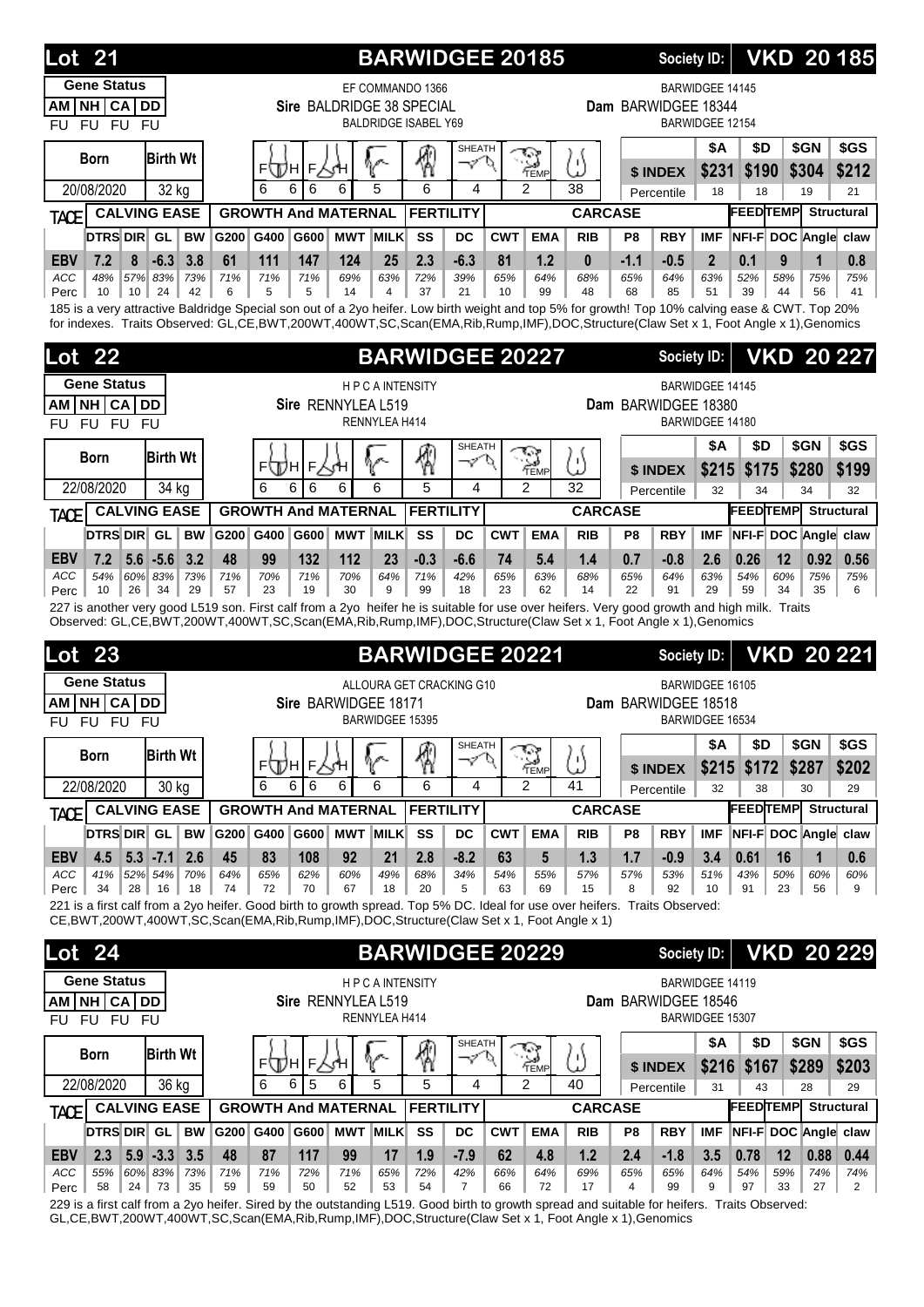| 25<br>Lot                                                                                                                                                                                                                                                                     |                 |                       |                  |                                                                     | <b>BARWIDGEE 20327</b> |                                  |                 |                           |                  |                           | <b>Society ID:</b>     |                                           |                       |                 |                     | <b>VKD 20 327</b>          |
|-------------------------------------------------------------------------------------------------------------------------------------------------------------------------------------------------------------------------------------------------------------------------------|-----------------|-----------------------|------------------|---------------------------------------------------------------------|------------------------|----------------------------------|-----------------|---------------------------|------------------|---------------------------|------------------------|-------------------------------------------|-----------------------|-----------------|---------------------|----------------------------|
| <b>Gene Status</b><br>NH CA DD<br>АM<br><b>FU</b><br><b>FU</b><br><b>FU</b><br><b>FU</b>                                                                                                                                                                                      |                 |                       |                  | ALLOURA GET CRACKING G10<br>Sire BARWIDGEE 18339<br>BARWIDGEE 16548 |                        |                                  |                 |                           |                  |                           | Dam BARWIDGEE 18496    | <b>BARWIDGEE 14145</b><br>BARWIDGEE 13453 |                       |                 |                     |                            |
| <b>Birth Wt</b><br><b>Born</b><br>27/08/2020<br>33 kg                                                                                                                                                                                                                         |                 | FЩH <br>6<br>5        | F<br>6           | 6<br>6                                                              | 4<br>5                 | <b>SHEATH</b><br>$\varphi'$<br>4 |                 | ್ತ<br>TEMP<br>1           | ۱۱<br>36         |                           | \$ INDEX<br>Percentile | <b>\$A</b><br>\$223<br>24                 | \$D<br>\$182<br>25    |                 | \$GN<br>\$307<br>17 | \$GS<br>\$206<br>26        |
| <b>CALVING EASE</b><br><b>TACE</b>                                                                                                                                                                                                                                            |                 |                       |                  | <b>GROWTH And MATERNAL</b>                                          | <b>FERTILITY</b>       |                                  |                 |                           | <b>CARCASE</b>   |                           |                        |                                           | <b>FEEDTEMP</b>       |                 |                     | <b>Structural</b>          |
| DTRS DIR GL<br><b>BW</b>                                                                                                                                                                                                                                                      | G200            | G400                  | G600             | <b>MWT MILK</b>                                                     | SS                     | DC                               | <b>CWT</b>      | <b>EMA</b>                | <b>RIB</b>       | P8                        | <b>RBY</b>             | <b>IMF</b>                                |                       |                 |                     | NFI-F DOC Angle claw       |
| $4.9 - 5.3$<br><b>EBV</b><br>8.4<br>3.8                                                                                                                                                                                                                                       | 57              | 109                   | 139              | 135<br>24                                                           | 1.5                    | $-9.1$                           | 84              | 3.2                       | $\mathbf 1$      | 0.1                       | $-1.9$                 | 3.7                                       | $-0.01$               | 20              | 0.96                | 0.52                       |
| 47%<br>55% 66%<br><b>ACC</b><br>73%<br>5<br>32<br>39<br>42<br>Perc                                                                                                                                                                                                            | 70%<br>16       | 69%<br>$\overline{7}$ | 70%<br>10        | 69%<br>62%<br>$\overline{7}$<br>8                                   | 70%<br>72              | 39%<br>2                         | 65%<br>6        | 62%<br>90                 | 68%<br>21        | 64%<br>36                 | 65%<br>99              | 63%<br>6                                  | 53%<br>26             | 52%<br>14       | 69%<br>45           | 69%<br>$\overline{4}$      |
| 327 is a 2yo heifers first calf. Top 2% DC, Top 10% 400 & 600 day growth. Below average BW. Top 6% IMF. Excellent structure he is a really<br>useful type. Traits Observed: CE,BWT,200WT,400WT,SC,Scan(EMA,Rib,Rump,IMF),DOC,Structure(Claw Set x 1, Foot Angle x 1),Genomics |                 |                       |                  |                                                                     |                        |                                  |                 |                           |                  |                           |                        |                                           |                       |                 |                     |                            |
| <b>Lot 26</b>                                                                                                                                                                                                                                                                 |                 |                       |                  |                                                                     | <b>BARWIDGEE 20349</b> |                                  |                 |                           |                  |                           | <b>Society ID:</b>     |                                           |                       |                 |                     | <b>VKD 20 349</b>          |
| <b>Gene Status</b>                                                                                                                                                                                                                                                            |                 |                       |                  | RENNYLEA L519                                                       |                        |                                  |                 |                           |                  |                           |                        | <b>BARWIDGEE 14119</b>                    |                       |                 |                     |                            |
| NH CA<br><b>DD</b><br>АM<br><b>FU</b><br><b>FU</b><br><b>FU</b><br>FU                                                                                                                                                                                                         |                 |                       |                  | Sire BARWIDGEE 18267<br>BARWIDGEE 15485                             |                        |                                  |                 |                           |                  |                           | Dam BARWIDGEE 18450    | BARWIDGEE 15391                           |                       |                 |                     |                            |
|                                                                                                                                                                                                                                                                               |                 |                       |                  |                                                                     |                        | <b>SHEATH</b>                    |                 |                           |                  |                           |                        | <b>\$A</b>                                | \$D                   |                 | \$GN                | \$GS                       |
| <b>Birth Wt</b><br><b>Born</b>                                                                                                                                                                                                                                                |                 | <b>ELLIN</b>          | F.               | V.                                                                  | 圈                      | マ                                | Ο               | <b>S</b>                  | ω                |                           | \$ INDEX               | \$219                                     | \$178                 |                 | \$292               | \$205                      |
| 29/08/2020<br>33 kg                                                                                                                                                                                                                                                           |                 | 5<br>6                | 5                | 5<br>5                                                              | 5                      | 5                                |                 | $\overline{2}$            | 38               |                           | Percentile             | 28                                        | 29                    |                 | 26                  | 26                         |
| <b>CALVING EASE</b><br>TACE                                                                                                                                                                                                                                                   |                 |                       |                  | <b>GROWTH And MATERNAL</b>                                          | <b>FERTILITY</b>       |                                  |                 |                           | <b>CARCASE</b>   |                           |                        |                                           | <b>FEEDTEMP</b>       |                 |                     | <b>Structural</b>          |
| DTRS DIR GL<br><b>BW</b>                                                                                                                                                                                                                                                      | G200            | G400                  | G600             | <b>MWT MILK</b>                                                     | SS                     | DC                               | <b>CWT</b>      | <b>EMA</b>                | <b>RIB</b>       | P8                        | <b>RBY</b>             | <b>IMF</b>                                |                       |                 |                     | NFI-F DOC Angle claw       |
| <b>EBV</b><br>5.1<br>$5.1$ -5.3<br>1.9<br><b>ACC</b><br>43%<br>52% 52%<br>70%<br>28<br>30 <sup>1</sup><br>39<br>9<br>Perc                                                                                                                                                     | 44<br>64%<br>78 | 79<br>65%<br>82       | 100<br>62%<br>84 | 83<br>18<br>60%<br>50%<br>81<br>43                                  | 2.2<br>69%<br>41       | $-7.5$<br>33%<br>9               | 61<br>54%<br>71 | 6.4<br>55%<br>44          | 0.9<br>57%<br>23 | $\mathbf{0}$<br>57%<br>38 | $\bf{0}$<br>53%<br>70  | 3.2<br>51%<br>14                          | 0.65<br>41%<br>93     | 11<br>51%<br>37 | 0.76<br>60%<br>8    | 0.64<br>60%<br>13          |
| First calf from a 2yo heifer. Top 9% DC. Near perfect structure. Good for \$ indexes. Ideal for use over heifers. Traits Observed:                                                                                                                                            |                 |                       |                  |                                                                     |                        |                                  |                 |                           |                  |                           |                        |                                           |                       |                 |                     |                            |
|                                                                                                                                                                                                                                                                               |                 |                       |                  |                                                                     |                        |                                  |                 |                           |                  |                           |                        |                                           |                       |                 |                     |                            |
| CE, BWT, 200WT, 400WT, SC, Scan(EMA, Rib, Rump, IMF), DOC, Structure (Claw Set x 1, Foot Angle x 1)<br><b>Lot 27</b>                                                                                                                                                          |                 |                       |                  |                                                                     | <b>BARWIDGEE 20233</b> |                                  |                 |                           |                  |                           | <b>Society ID:</b>     |                                           |                       |                 |                     | <b>VKD 20 233</b>          |
| <b>Gene Status</b><br><b>NH CA</b><br><b>DD</b><br>ΑM<br><b>FU</b><br><b>FU</b><br>FU.<br>FU                                                                                                                                                                                  |                 |                       |                  | <b>HPCAINTENSITY</b><br>Sire RENNYLEA L519<br>RENNYLEA H414         |                        |                                  |                 |                           |                  |                           | Dam BARWIDGEE 16548    | BARWIDGEE 14207<br>BARWIDGEE 13119        |                       |                 |                     |                            |
|                                                                                                                                                                                                                                                                               |                 |                       |                  |                                                                     |                        | SHEATH                           |                 |                           |                  |                           |                        | <b>\$A</b>                                | \$D                   |                 | \$GN                | \$GS                       |
| <b>Birth Wt</b><br><b>Born</b>                                                                                                                                                                                                                                                |                 | EQQH E,               |                  | ∿                                                                   | 圈                      | $\varphi'$                       | P               |                           | ω                |                           | \$ INDEX               | \$215                                     | \$170                 |                 | \$291               | \$204                      |
| 22/08/2020<br>40 kg                                                                                                                                                                                                                                                           |                 | 6<br>6                | 6                | 6<br>4                                                              | 5                      | 5                                |                 | $\sum_{\text{Temp}}$<br>1 | 39               |                           | Percentile             | 32                                        | 39                    |                 | 27                  | 27                         |
| <b>CALVING EASE</b><br><b>TACE</b>                                                                                                                                                                                                                                            |                 |                       |                  | <b>GROWTH And MATERNAL</b>                                          | <b>FERTILITY</b>       |                                  |                 |                           | <b>CARCASE</b>   |                           |                        |                                           | <b>FEEDTEMP</b>       |                 |                     | <b>Structural</b>          |
| DTRS DIR GL<br><b>BW</b>                                                                                                                                                                                                                                                      | G200 G400       |                       |                  | G600 MWT MILK                                                       | SS                     | DC                               | <b>CWT</b>      | <b>EMA</b>                | <b>RIB</b>       | P8                        | <b>RBY</b>             | <b>IMF</b>                                |                       |                 |                     | NFI-F DOC Angle claw       |
| $4.7 - 5.6$<br>3.7<br>3.8<br><b>EBV</b><br>ACC<br>54%<br>60% 83%<br>73%                                                                                                                                                                                                       | 44<br>71%       | 84<br>71%             | 108<br>72%       | 91<br>19<br>71%<br>65%                                              | 2.4<br>72%             | $-8.1$<br>42%                    | 74<br>66%       | 8.4<br>64%                | 2.3<br>68%       | 2.6<br>65%                | $-1.5$<br>64%          | 4.1<br>63%                                | 1.14<br>54%           | 17<br>60%       | 0.8<br>75%          | 0.78<br>75%                |
| 43<br>34<br>34<br>42<br>Perc                                                                                                                                                                                                                                                  | 78              | 67                    | 70               | 69<br>39                                                            | 33                     | 6                                | 23              | 18                        | 5                | 3                         | 98                     | 3                                         | 99                    | 21              | 13                  | 36                         |
| 233 is another very good L519 son. Top 3% IMF and top 5% fat. Suitable for use over heifers. Traits Observed:<br>GL,CE,BWT,200WT,400WT,SC,Scan(EMA,Rib,Rump,IMF),DOC,Structure(Claw Set x 1, Foot Angle x 1),Genomics                                                         |                 |                       |                  |                                                                     |                        |                                  |                 |                           |                  |                           |                        |                                           |                       |                 |                     |                            |
|                                                                                                                                                                                                                                                                               |                 |                       |                  |                                                                     |                        |                                  |                 |                           |                  |                           | <b>Society ID:</b>     |                                           |                       |                 |                     |                            |
| <b>Lot 28</b><br><b>Gene Status</b>                                                                                                                                                                                                                                           |                 |                       |                  |                                                                     | <b>BARWIDGEE 20353</b> |                                  |                 |                           |                  |                           |                        |                                           |                       |                 |                     |                            |
| NH CA DD<br>AM                                                                                                                                                                                                                                                                |                 |                       |                  | AYRVALE BARTEL E7<br>Sire BARWIDGEE 18219                           |                        |                                  |                 |                           |                  |                           | Dam BARWIDGEE 18166    |                                           | EF COMPLEMENT 8088    |                 |                     |                            |
| FU FU<br><b>FU</b><br>FU                                                                                                                                                                                                                                                      |                 |                       |                  | BARWIDGEE 16494                                                     |                        |                                  |                 |                           |                  |                           |                        | BARWIDGEE 16546                           |                       |                 |                     |                            |
| <b>Birth Wt</b><br><b>Born</b>                                                                                                                                                                                                                                                |                 |                       |                  |                                                                     |                        | <b>SHEATH</b><br>マ               | Ο               |                           |                  |                           |                        | <b>\$A</b>                                | \$D                   |                 | \$GN                | \$GS                       |
|                                                                                                                                                                                                                                                                               |                 | F(Д)н <br>6<br>6      | F.               | v<br>6<br>5                                                         | ⊛<br>6                 | 4                                |                 | $\sum_{\text{Temp}}$<br>3 | ω<br>39          |                           | \$ INDEX               | \$231                                     | \$188                 |                 | \$301               | <b>VKD 20 353</b><br>\$218 |
| 29/08/2020<br>35 kg<br><b>CALVING EASE</b>                                                                                                                                                                                                                                    |                 |                       | 6                | <b>GROWTH And MATERNAL</b>                                          | <b>FERTILITY</b>       |                                  |                 |                           | <b>CARCASE</b>   |                           | Percentile             | 18                                        | 20<br><b>FEEDTEMP</b> |                 | 21                  | 16<br><b>Structural</b>    |
| <b>TACE</b><br>DTRS DIR GL<br><b>BW</b>                                                                                                                                                                                                                                       | G200 G400       |                       |                  | G600 MWT MILK                                                       | SS                     | DC                               | <b>CWT</b>      | <b>EMA</b>                | <b>RIB</b>       | P8                        | <b>RBY</b>             | IMF.                                      |                       |                 |                     | NFI-F DOC Angle claw       |
| 8.2<br>$7.1$ -3.2 2.5<br><b>EBV</b><br>54% 53%<br>47%<br>70%                                                                                                                                                                                                                  | 44              | 82                    | 106              | 70<br>19                                                            | 1.8                    | $-5.9$                           | 67              | 10.2                      | $-0.6$           | $-0.5$                    | 0.2<br>55%             | 3.1                                       | 0.4                   | $-1$            | 0.98<br>63%         | 0.74                       |

First calf from a 2yo Complement daughter. Good for all indexes. Ideal for use over heifers. Traits Observed: CE,BWT,200WT,400WT,SC,Scan(EMA,Rib,Rump,IMF),DOC,Structure(Claw Set x 1, Foot Angle x 1)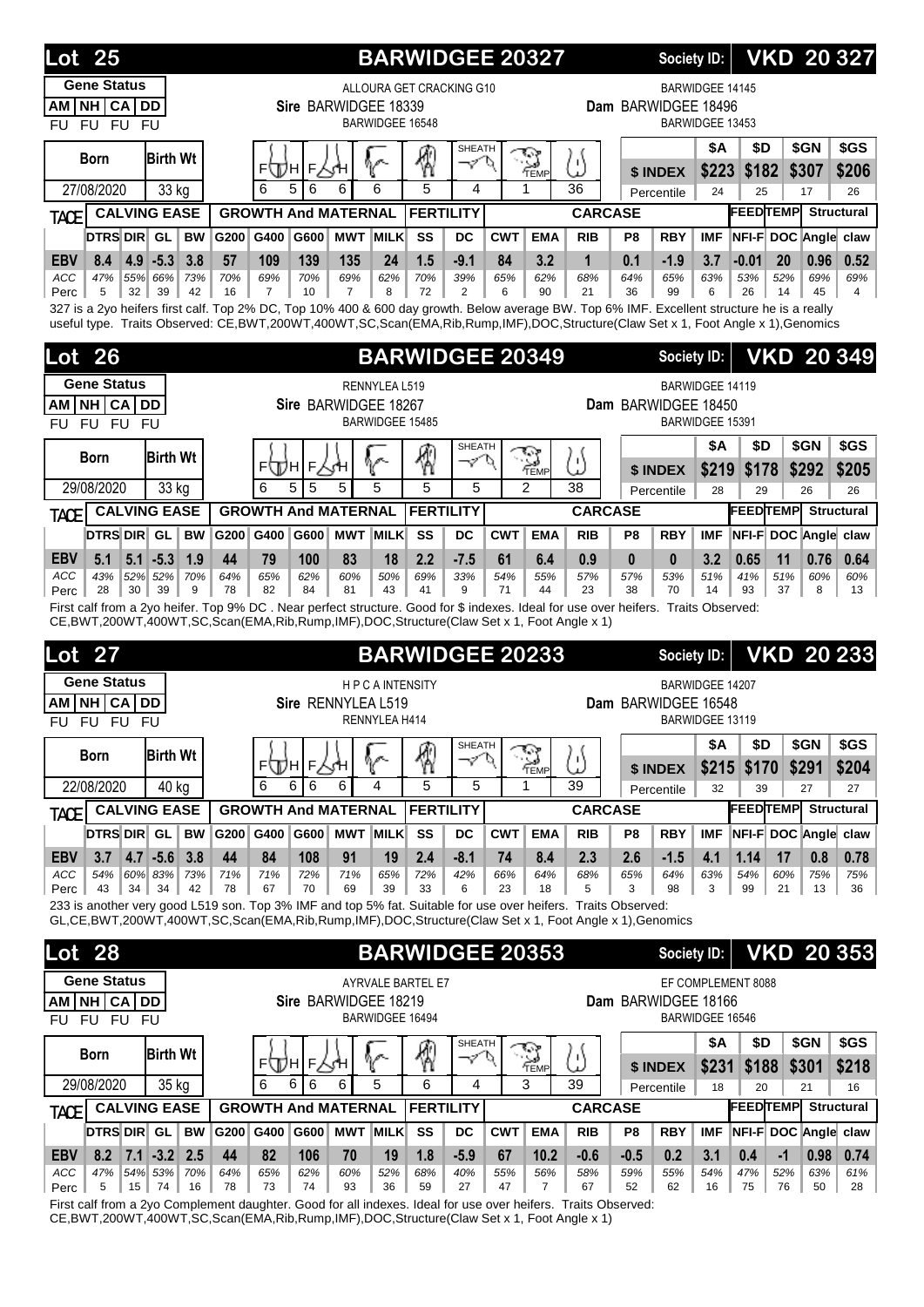| 29<br>Lot                                                                                                                                                                                                                                                     |           |                                 |                           | <b>BARWIDGEE 20467</b>      |                     |                        |                |                     | <b>Society ID:</b>     |                      |                              | <b>VKD 20467</b>               |                        |
|---------------------------------------------------------------------------------------------------------------------------------------------------------------------------------------------------------------------------------------------------------------|-----------|---------------------------------|---------------------------|-----------------------------|---------------------|------------------------|----------------|---------------------|------------------------|----------------------|------------------------------|--------------------------------|------------------------|
| <b>Gene Status</b>                                                                                                                                                                                                                                            |           |                                 | RENNYLEA L519             |                             |                     |                        |                |                     |                        | <b>GAR SURE FIRE</b> |                              |                                |                        |
| NH CA DD<br>AM                                                                                                                                                                                                                                                |           |                                 | Sire BARWIDGEE 18133      |                             |                     |                        |                | Dam BARWIDGEE 18182 |                        |                      |                              |                                |                        |
| FU FU FU<br><b>FU</b>                                                                                                                                                                                                                                         |           |                                 | BARWIDGEE 12536           |                             |                     |                        |                |                     |                        | BARWIDGEE 16382      |                              |                                |                        |
| <b>Birth Wt</b><br><b>Born</b>                                                                                                                                                                                                                                |           | F<br>⊧∖Дн                       | V                         | ℛ                           | <b>SHEATH</b><br>マヤ | S<br>TEMP              | Ľ)             |                     | \$ INDEX               | <b>\$A</b><br>\$227  | \$D<br>\$198                 | \$GN<br>\$286                  | \$GS<br>\$213          |
| 6/09/2020<br>33 kg                                                                                                                                                                                                                                            |           | 6<br>5<br>6                     | 5<br>5                    | 5                           | 5                   | $\mathfrak{p}$         | 38             |                     | Percentile             | 21                   | 12                           | 30                             | 20                     |
| <b>CALVING EASE</b><br><b>TACE</b>                                                                                                                                                                                                                            |           | <b>GROWTH And MATERNAL</b>      |                           | <b>FERTILITY</b>            |                     |                        | <b>CARCASE</b> |                     |                        |                      | <b>FEEDTEMP</b>              |                                | <b>Structural</b>      |
| DTRS DIR GL<br><b>BW</b>                                                                                                                                                                                                                                      | G200 G400 | G600                            | <b>MWT MILK</b>           | SS<br>DC                    | <b>CWT</b>          | <b>EMA</b>             | <b>RIB</b>     | P8                  | <b>RBY</b>             | <b>IMF</b>           | NFI-F DOC Angle claw         |                                |                        |
| <b>EBV</b><br>$7.9 - 6.2$<br>1.7<br>5.4<br>ACC<br>42%<br>52%<br>70%                                                                                                                                                                                           | 44<br>64% | 87<br>106<br>65%<br>62%         | 87<br>18<br>60%<br>51%    | 2.4<br>$-7.7$<br>69%<br>35% | 59<br>55%           | 6.7<br>55%             | 0.7            | 1.2<br>57%          | 0.8<br>53%             | 2.3                  | 0.12<br>43%                  | 7<br>0.94<br>49%<br>59%        | 0.78<br>59%            |
| 58%<br>25<br>10<br>26<br>8<br>Perc                                                                                                                                                                                                                            | 81        | 58<br>74                        | 76<br>41                  | 33<br>8                     | 76                  | 39                     | 57%<br>28      | 13                  | 36                     | 51%<br>40            | 41                           | 52<br>40                       | 36                     |
| 467 is a first calf from a 2yo Sure fire heifer. A lovely type who is top 8% DC & BW, top 10% CE. Top 12% \$D index. Ideal for use over heifers.<br>Traits Observed: CE,BWT,200WT,400WT,SC,Scan(EMA,Rib,Rump,IMF),DOC,Structure(Claw Set x 1, Foot Angle x 1) |           |                                 |                           |                             |                     |                        |                |                     |                        |                      |                              |                                |                        |
|                                                                                                                                                                                                                                                               |           |                                 |                           |                             |                     |                        |                |                     |                        |                      |                              |                                |                        |
| 30<br>Lot                                                                                                                                                                                                                                                     |           |                                 |                           | <b>BARWIDGEE 20509</b>      |                     |                        |                |                     | <b>Society ID:</b>     |                      |                              | <b>VKD 20 509</b>              |                        |
| <b>Gene Status</b>                                                                                                                                                                                                                                            |           |                                 |                           | TE MANIA EMPEROR E343(AI)   |                     |                        |                |                     |                        |                      | ARDROSSAN EQUATOR A241       |                                |                        |
| <b>NH CA DD</b><br>AM                                                                                                                                                                                                                                         |           |                                 | Sire BARWIDGEE 15124      |                             |                     |                        |                | Dam BARWIDGEE 11145 |                        |                      |                              |                                |                        |
| FU FU FU<br><b>FU</b>                                                                                                                                                                                                                                         |           |                                 | BARWIDGEE 11369           |                             |                     |                        |                |                     |                        | BARWIDGEE 06496      |                              |                                |                        |
| <b>Birth Wt</b><br><b>Born</b>                                                                                                                                                                                                                                |           | F<br>⊧∖Дн                       |                           | ∕?                          | <b>SHEATH</b><br>ーン | W<br>`⇔<br>TEMP        | IJ             |                     |                        | <b>\$A</b>           | \$D                          | \$GN                           | \$GS                   |
| 11/09/2020<br>42 kg                                                                                                                                                                                                                                           |           | 6<br>5<br>6                     | 6<br>5                    | 6                           | 4                   | $\overline{c}$         | 40             |                     | \$ INDEX<br>Percentile | \$186<br>62          | \$171<br>39                  | \$226<br>73                    | \$175<br>57            |
| <b>CALVING EASE</b><br>TACE                                                                                                                                                                                                                                   |           | <b>GROWTH And MATERNAL</b>      |                           | <b>FERTILITY</b>            |                     |                        | <b>CARCASE</b> |                     |                        |                      | <b>FEEDTEMP</b>              |                                | Structural             |
| DTRS DIR GL<br><b>BW</b>                                                                                                                                                                                                                                      | G200 G400 |                                 | G600 MWT MILK             | SS<br>DC                    | <b>CWT</b>          | <b>EMA</b>             | <b>RIB</b>     | P8                  | <b>RBY</b>             | <b>IMF</b>           | NFI-F DOC Angle claw         |                                |                        |
| $1.1 - 5.6$<br><b>EBV</b><br>3.8<br>3.8                                                                                                                                                                                                                       | 40        | 98<br>122                       | 82<br>22                  | -6<br>2.8                   | 66                  | 2.9                    | 0.9            | 0.5                 | 0.3                    | 1.7                  | 0.48                         | 3<br>0.72                      | 0.6                    |
| ACC<br>48%<br>55% 62%<br>73%                                                                                                                                                                                                                                  | 68%       | 69%<br>67%                      | 63%<br>56%                | 72%<br>42%                  | 58%                 | 58%                    | 59%            | 60%                 | 55%                    | 54%                  | 46%                          | 59%<br>65%                     | 65%                    |
| 42<br>64<br>34<br>42<br>Perc<br>509 is a young bull with good phenotype and well balanced EBV's suitable for use over heifers. His dam is a very good A241 daughter. Traits                                                                                   | 90        | 23<br>38                        | 82<br>17                  | 20<br>26                    | 51                  | 92                     | 23             | 26                  | 58                     | 64                   | 82                           | 63<br>5                        | 9                      |
| Observed: CE,BWT,200WT,400WT,SC,Scan(EMA,Rib,Rump,IMF),DOC,Structure(Claw Set x 1, Foot Angle x 1)                                                                                                                                                            |           |                                 |                           |                             |                     |                        |                |                     |                        |                      |                              |                                |                        |
| 31<br>Lot                                                                                                                                                                                                                                                     |           |                                 |                           | <b>BARWIDGEE 20133</b>      |                     |                        |                |                     | <b>Society ID:</b>     |                      |                              | <b>VKD 20133</b>               |                        |
| <b>Gene Status</b>                                                                                                                                                                                                                                            |           |                                 | <b>HPCAINTENSITY</b>      |                             |                     |                        |                |                     |                        | BARWIDGEE 16437      |                              |                                |                        |
| <b>NHICA</b><br><b>DD</b><br>AM I                                                                                                                                                                                                                             |           |                                 | Sire RENNYLEA L519        |                             |                     |                        |                | Dam BARWIDGEE 18608 |                        |                      |                              |                                |                        |
| <b>FU</b><br><b>FU</b><br><b>FU</b><br><b>FU</b>                                                                                                                                                                                                              |           |                                 | RENNYLEA H414             |                             |                     |                        |                |                     |                        | BARWIDGEE 16246      |                              |                                |                        |
| <b>Birth Wt</b><br><b>Born</b>                                                                                                                                                                                                                                |           |                                 |                           | 圈                           | SHEATH<br>ーンひ       | مود مي                 |                |                     |                        | \$Α                  | \$D                          | \$GN                           | \$GS                   |
|                                                                                                                                                                                                                                                               |           | ⊧ДА∣⊧∖⊹н                        | V                         | 6                           |                     | TEMP                   | 5)             |                     | \$ INDEX               |                      |                              |                                |                        |
| 17/08/2020<br>36 kg                                                                                                                                                                                                                                           |           | 6<br>5<br>6                     | 5<br>6                    |                             |                     |                        |                |                     |                        |                      | \$240 \$187                  | \$336                          | \$228                  |
| <b>CALVING EASE</b><br><b>TACE</b><br>DTRS DIR GL                                                                                                                                                                                                             |           |                                 |                           |                             | 5                   | 2                      | 40             |                     | Percentile             | 12                   | 20                           | 7                              | 10                     |
| <b>BW</b>                                                                                                                                                                                                                                                     |           | <b>GROWTH And MATERNAL</b>      |                           | <b>FERTILITY</b>            |                     |                        | <b>CARCASE</b> |                     |                        |                      | <b>FEEDTEMP</b>              |                                | <b>Structural</b>      |
|                                                                                                                                                                                                                                                               | G200 G400 |                                 | G600 MWT MILK             | SS<br>DC                    | <b>CWT</b>          | <b>EMA</b>             | <b>RIB</b>     | P8                  | <b>RBY</b>             | <b>IMF</b>           | NFI-F DOC Angle claw         |                                |                        |
| $2.7 - 8.1$<br>4.9<br><b>EBV</b><br>2.5                                                                                                                                                                                                                       | 56        | 102<br>135                      | 121<br>21                 | 2.7<br>$-7.6$               | 79                  | 6<br>65%               | $-0.9$         | $-0.8$              | $-0.3$                 | 4.5                  | 0.48                         | 0.88<br>13                     | 0.42                   |
| ACC<br>60% 83%<br>73%<br>55%<br>56<br>51<br>8<br>68<br>Perc                                                                                                                                                                                                   | 71%<br>20 | 71%<br>72%<br>16<br>14          | 72%<br>65%<br>17<br>20    | 71%<br>43%<br>22<br>8       | 67%<br>12           | 51                     | 69%<br>75      | 66%<br>60           | 66%<br>80              | 64%<br>2             | 55%<br>82                    | 59%<br>72%<br>30<br>27         | 72%<br>$\mathbf{1}$    |
| 133 is a 2yo heifers first calf by the outstanding sire L519. Moderate BW, top 20% for growth Top 2% for IMF. This young bull has excellent<br>structure combined with great indexes. Top 7% \$GN, top 12% \$A & %GN. A very useful sort. Traits Observed:    |           |                                 |                           |                             |                     |                        |                |                     |                        |                      |                              |                                |                        |
| GL,CE,BWT,200WT,400WT,SC,Scan(EMA,Rib,Rump,IMF),DOC,Structure(Claw Set x 1, Foot Angle x 1),Genomics                                                                                                                                                          |           |                                 |                           |                             |                     |                        |                |                     |                        |                      |                              |                                |                        |
| Lot 32                                                                                                                                                                                                                                                        |           |                                 |                           | <b>BARWIDGEE 20157</b>      |                     |                        |                |                     | Society ID:            |                      |                              | <b>VKD 20157</b>               |                        |
| <b>Gene Status</b>                                                                                                                                                                                                                                            |           |                                 | EF COMMANDO 1366          |                             |                     |                        |                |                     |                        | <b>GAR SURE FIRE</b> |                              |                                |                        |
| <b>NH CA</b><br>DD<br>AM                                                                                                                                                                                                                                      |           |                                 | Sire BALDRIDGE 38 SPECIAL |                             |                     |                        |                | Dam BARWIDGEE 18288 |                        |                      |                              |                                |                        |
| FU FU FU<br><b>FU</b>                                                                                                                                                                                                                                         |           |                                 |                           | <b>BALDRIDGE ISABEL Y69</b> |                     |                        |                |                     |                        | BARWIDGEE 16598      |                              |                                |                        |
| <b>Birth Wt</b><br><b>Born</b>                                                                                                                                                                                                                                |           |                                 |                           |                             | SHEATH<br>ーン        | ্র                     |                |                     |                        | <b>\$A</b>           | \$D                          | \$GN                           | \$GS                   |
|                                                                                                                                                                                                                                                               |           | Г∠ун<br>FI<br>Ππ<br>6<br>7<br>6 | 6<br>6                    | ⊛<br>6                      | 4                   | TEMP<br>$\mathfrak{p}$ | ω<br>41        |                     | \$ INDEX               | \$276                | \$237                        | \$360                          | \$265                  |
| 19/08/2020<br>33 kg                                                                                                                                                                                                                                           |           |                                 |                           | <b>FERTILITY</b>            |                     |                        | <b>CARCASE</b> |                     | Percentile             | $\overline{2}$       | 1<br><b>FEEDTEMP</b>         | 3                              | 2<br><b>Structural</b> |
| <b>CALVING EASE</b><br>TACE<br>DTRS DIR GL<br><b>BW</b>                                                                                                                                                                                                       | G200 G400 | <b>GROWTH And MATERNAL</b>      | G600 MWT MILK             | SS<br><b>DC</b>             | <b>CWT</b>          | <b>EMA</b>             | <b>RIB</b>     | P <sub>8</sub>      | <b>RBY</b>             | <b>IMF</b>           |                              |                                |                        |
| 2.8<br>8.1                                                                                                                                                                                                                                                    | 57        | 126                             | 103<br><b>20</b>          | $-8.6$                      | 74                  | 10.9                   | 1.2            | 0.8                 | 0.8                    | 3                    | NFI-F DOC Angle claw<br>0.64 | $\overline{\mathbf{4}}$        |                        |
| <b>EBV</b><br>$7.2$ -4.7<br>58% 84%<br>73%<br>ACC<br>49%<br>15<br>49<br>21<br>6<br>Perc                                                                                                                                                                       | 72%<br>17 | 103<br>71%<br>72%<br>14<br>29   | 70%<br>63%<br>46<br>29    | 3.7<br>72%<br>40%<br>5<br>4 | 66%<br>23           | 65%<br>5               | 69%<br>17      | 65%<br>20           | 66%<br>36              | 64%<br>18            | 54%<br>92                    | 1.04<br>57%<br>75%<br>62<br>65 | 0.94<br>75%<br>70      |

157 is an outstanding heifer bull. First calf from a 2yo Sure Fire heifer. Excellent birth to growth spread, Top 5% SS, DTC & EM Top 1% \$D, Top 2% \$A & \$Gs, top 3% \$GN Traits Observed: GL,CE,BWT,200WT,400WT,SC,Scan(EMA,Rib,Rump,IMF),DOC,Structure(Claw Set x 1, Foot Angle x 1),Genomics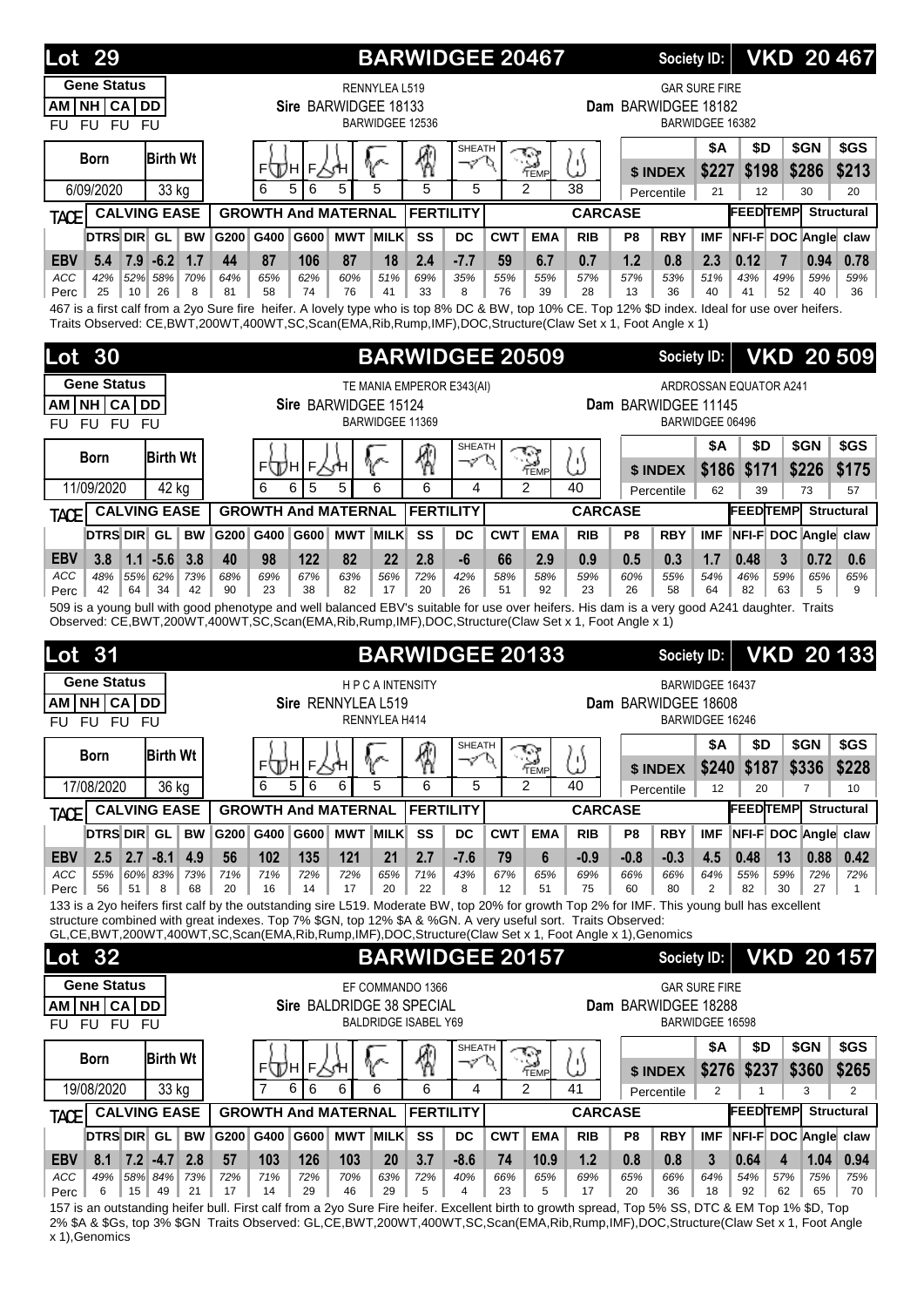| <b>Lot 33</b>                                                                                                                                                                                                                                                                     |           |            |              |                            |                      | <b>BARWIDGEE 20249</b>                                                       |                         |                  |                        |                              |                | Society ID:            |                                           |                         |           |             | <b>VKD 20 249</b>            |
|-----------------------------------------------------------------------------------------------------------------------------------------------------------------------------------------------------------------------------------------------------------------------------------|-----------|------------|--------------|----------------------------|----------------------|------------------------------------------------------------------------------|-------------------------|------------------|------------------------|------------------------------|----------------|------------------------|-------------------------------------------|-------------------------|-----------|-------------|------------------------------|
| <b>Gene Status</b><br>NH CA DD<br>ΑM<br>FU FU<br><b>FU</b><br><b>FU</b>                                                                                                                                                                                                           |           |            |              |                            |                      | EF COMMANDO 1366<br>Sire BALDRIDGE 38 SPECIAL<br><b>BALDRIDGE ISABEL Y69</b> |                         |                  |                        |                              |                | Dam BARWIDGEE 17251    | RENNYLEA L211(APR)(ET)<br>BARWIDGEE 12626 |                         |           |             |                              |
| <b>Birth Wt</b><br><b>Born</b>                                                                                                                                                                                                                                                    |           | F<br>Щн    | $\mathsf{F}$ |                            |                      | 獨                                                                            | SHEATH<br>$\mathcal{I}$ |                  | Y                      | ۱۱)                          |                |                        | \$Α<br>\$252                              | \$D                     |           | \$GN        | \$GS                         |
| 23/08/2020<br>36 kg                                                                                                                                                                                                                                                               |           |            | 6<br>6       | 6                          | 5                    | 6                                                                            | 4                       |                  | TEMP<br>$\overline{2}$ | ىد<br>40                     |                | \$ INDEX<br>Percentile | 6                                         | \$207<br>$\overline{7}$ |           | \$338<br>6  | \$238<br>6                   |
| <b>CALVING EASE</b><br><b>TACE</b>                                                                                                                                                                                                                                                |           |            |              | <b>GROWTH And MATERNAL</b> |                      | <b>FERTILITY</b>                                                             |                         |                  |                        | <b>CARCASE</b>               |                |                        |                                           | <b>FEEDTEMP</b>         |           |             | <b>Structural</b>            |
| DTRS DIR GL<br><b>BW</b>                                                                                                                                                                                                                                                          | G200      | G400       | G600         | <b>MWT MILK</b>            |                      | SS                                                                           | DC                      | <b>CWT</b>       | <b>EMA</b>             | <b>RIB</b>                   | P <sub>8</sub> | <b>RBY</b>             | <b>IMF</b>                                |                         |           |             | NFI-F DOC Angle claw         |
| <b>EBV</b><br>$7.8$ -2.1<br>3.1<br>3                                                                                                                                                                                                                                              | 58        | 104        | 132          | 106                        | 14                   | 2.4                                                                          | $-6.4$                  | 72               | 4.9                    | 0.4                          | 0.2            | $-0.7$                 | 3.1                                       | 0.46                    | 9         | 1           | 0.92                         |
| 57%<br>84%<br><b>ACC</b><br>48%<br>74%<br>87<br>26<br>Perc<br>51<br>11                                                                                                                                                                                                            | 72%<br>14 | 71%<br>12  | 72%<br>18    | 70%<br>39                  | 63%<br>77            | 73%<br>33                                                                    | 39%<br>20               | 66%<br>32        | 64%<br>70              | 68%<br>36                    | 65%<br>33      | 65%<br>89              | 63%<br>16                                 | 53%<br>81               | 59%<br>44 | 75%<br>56   | 75%<br>66                    |
| 249 is a Baldridge Special son with low birth weight and very good growth (top 15% 200 & 400, top 18% 600). Top 7% \$A, \$D, \$GN, \$GS. Ideal<br>for use over heifers. Traits Observed: GL,CE,BWT,200WT,400WT,SC,Scan(EMA,Rib,Rump,IMF),DOC,Structure(Claw Set x 1, Foot Angle x |           |            |              |                            |                      |                                                                              |                         |                  |                        |                              |                |                        |                                           |                         |           |             |                              |
| 1), Genomics                                                                                                                                                                                                                                                                      |           |            |              |                            |                      |                                                                              |                         |                  |                        |                              |                |                        |                                           |                         |           |             |                              |
| <b>Lot 34</b>                                                                                                                                                                                                                                                                     |           |            |              |                            |                      | <b>BARWIDGEE 20403</b>                                                       |                         |                  |                        |                              |                | <b>Society ID:</b>     |                                           |                         |           |             | <b>VKD 20 403</b>            |
| <b>Gene Status</b>                                                                                                                                                                                                                                                                |           |            |              |                            |                      | TE MANIA EMPEROR E343(AI)                                                    |                         |                  |                        |                              |                |                        | CARABAR DOCKLANDS D62(AI)                 |                         |           |             |                              |
| NH CA DD<br>ΑM                                                                                                                                                                                                                                                                    |           |            |              | Sire BARWIDGEE 15124       |                      |                                                                              |                         |                  |                        |                              |                | Dam BARWIDGEE 16142    | BARWIDGEE 07163                           |                         |           |             |                              |
| FU FU FU<br><b>FU</b>                                                                                                                                                                                                                                                             |           |            |              |                            |                      | BARWIDGEE 11369                                                              |                         |                  |                        |                              |                |                        | \$Α                                       | \$D                     |           | \$GN        | \$GS                         |
| <b>Birth Wt</b><br>Born                                                                                                                                                                                                                                                           |           | ⊧⊕∖н       | г人҉н         |                            | V                    | 係                                                                            | <b>SHEATH</b><br>マ      |                  | Y<br>TEMP              | Ľ)                           |                | \$ INDEX               | \$189                                     | \$163                   |           | \$234       | \$173                        |
| 1/09/2020<br>42 kg                                                                                                                                                                                                                                                                |           | 6          | 5<br>5       | 5                          | 5                    | 5                                                                            | 4                       |                  | 2                      | 39                           |                | Percentile             | 59                                        | 49                      |           | 68          | 58                           |
| <b>CALVING EASE</b><br>TACE                                                                                                                                                                                                                                                       |           |            |              | <b>GROWTH And MATERNAL</b> |                      | <b>FERTILITY</b>                                                             |                         |                  |                        | <b>CARCASE</b>               |                |                        |                                           | <b>FEEDTEMPL</b>        |           |             | <b>Structural</b>            |
| <b>DTRS DIR</b> GL<br><b>BW</b>                                                                                                                                                                                                                                                   | G200      | G400       | G600         | <b>MWT MILK</b>            |                      | SS                                                                           | DC                      | <b>CWT</b>       | <b>EMA</b>             | <b>RIB</b>                   | P8             | <b>RBY</b>             | <b>IMF</b>                                |                         |           |             | NFI-F DOC Angle claw         |
| <b>EBV</b><br>1.5<br>4<br>$-7.2$<br>4.8                                                                                                                                                                                                                                           | 49        | 102        | 135          | 113                        | 22                   | 2.2                                                                          | $-7.1$                  | 71               | $\overline{2}$         | 1.3                          | 0.7            | $-0.3$                 | 1.5                                       | 0.18                    | $\bf{0}$  | 0.84        | 0.72                         |
| <b>ACC</b><br>47%<br>54%<br>62%<br>73%<br>66<br>40<br>66<br>Perc<br>15                                                                                                                                                                                                            | 67%<br>55 | 68%<br>16  | 66%<br>14    | 63%<br>27                  | 54%<br>16            | 71%<br>41                                                                    | 41%<br>12               | 57%<br>32        | 58%<br>97              | 59%<br>15                    | 60%<br>22      | 55%<br>80              | 54%<br>72                                 | 45%<br>49               | 58%<br>74 | 65%<br>19   | 64%<br>24                    |
| 403 has good growth (top 16% 400 & 600). He is a very good phenotype with excellent structure. Traits Observed:<br>CE, BWT, 200WT, 400WT, SC, Scan(EMA, Rib, Rump, IMF), DOC, Structure (Claw Set x 1, Foot Angle x 1)                                                            |           |            |              |                            |                      |                                                                              |                         |                  |                        |                              |                |                        |                                           |                         |           |             |                              |
|                                                                                                                                                                                                                                                                                   |           |            |              |                            |                      |                                                                              |                         |                  |                        |                              |                |                        |                                           |                         |           |             |                              |
|                                                                                                                                                                                                                                                                                   |           |            |              |                            |                      |                                                                              |                         |                  |                        |                              |                |                        |                                           |                         |           |             |                              |
| <b>Lot 35</b>                                                                                                                                                                                                                                                                     |           |            |              |                            |                      | <b>BARWIDGEE 20117</b>                                                       |                         |                  |                        |                              |                | <b>Society ID:</b>     |                                           |                         |           |             | <b>VKD 20117</b>             |
| <b>Gene Status</b><br>NH CA DD<br>ΑM                                                                                                                                                                                                                                              |           |            |              |                            | <b>HPCAINTENSITY</b> |                                                                              |                         |                  |                        |                              |                | Dam BARWIDGEE 14186    | RENNYLEA C574                             |                         |           |             |                              |
| FU FU FU FU                                                                                                                                                                                                                                                                       |           |            |              | Sire RENNYLEA L519         | RENNYLEA H414        |                                                                              |                         |                  |                        |                              |                |                        | BARWIDGEE 09375                           |                         |           |             |                              |
|                                                                                                                                                                                                                                                                                   |           |            |              |                            |                      |                                                                              | <b>SHEATH</b>           |                  |                        |                              |                |                        | \$Α                                       | \$D                     |           | \$GN        | \$GS                         |
| <b>Birth Wt</b><br><b>Born</b>                                                                                                                                                                                                                                                    |           |            | ⊧∰н∣⊧∆∕н     |                            | V                    | 圈                                                                            | マク                      |                  | Y<br>TEMP              | U)                           |                | \$ INDEX               | \$239                                     | \$190                   |           | \$318       | \$227                        |
| 15/08/2020<br>$\overline{28}$ kg                                                                                                                                                                                                                                                  |           | 6          | 5<br>5       | 6                          | 5                    | 5                                                                            | 4                       |                  | 1                      | 36                           |                | Percentile             | 12                                        | 18                      |           | 13          | 11                           |
| <b>CALVING EASE</b><br><b>TACE</b>                                                                                                                                                                                                                                                |           |            |              | <b>GROWTH And MATERNAL</b> |                      | <b>FERTILITY</b>                                                             |                         |                  |                        | <b>CARCASE</b>               |                |                        |                                           | <b>FEEDTEMP</b>         |           |             | <b>Structural</b>            |
| <b>DTRS DIR</b> GL<br>BW                                                                                                                                                                                                                                                          | G200 G400 |            | G600         | <b>MWT MILK</b><br>65      |                      | SS                                                                           | DC                      | <b>CWT</b><br>64 | <b>EMA</b>             | <b>RIB</b>                   | P <sub>8</sub> | <b>RBY</b>             | <b>IMF</b>                                |                         |           |             | NFI-F DOC Angle claw         |
| <b>EBV</b><br>$8.4$ 10.8 -9.3<br>0.5<br>57%<br>62% 84%<br>ACC<br>74%                                                                                                                                                                                                              | 41<br>72% | 81<br>72%  | 105<br>73%   | 72%                        | 28<br>68%            | 0.5<br>72%                                                                   | $-5.8$<br>46%           | 67%              | 9.5<br>65%             | 1.7<br>70%                   | 0.6<br>67%     | $-0.1$<br>67%          | 3.2<br>65%                                | 0.55<br>56%             | 16<br>62% | 0.82<br>75% | 0.84<br>75%                  |
| 5<br>$\overline{2}$<br>2<br>4<br>Perc<br>117 is an outstanding calving ease son of L519. Top 2% CED, excellent birth to growth spread. Top 10% EMA and rib fat. Top 15% \$A, \$GN &                                                                                               | 89        | 76         | 75           | 95                         | $\mathbf{1}$         | 96                                                                           | 29                      | 58               | 10                     | 10                           | 24             | 73                     | 14                                        | 87                      | 21        | 16          | 50                           |
| \$GS Very low MCW. Traits Observed: GL,CE,BWT,200WT,400WT,SC,Scan(EMA,Rib,Rump,IMF),DOC,Structure(Claw Set x 1, Foot Angle x                                                                                                                                                      |           |            |              |                            |                      |                                                                              |                         |                  |                        |                              |                |                        |                                           |                         |           |             |                              |
| 1), Genomics                                                                                                                                                                                                                                                                      |           |            |              |                            |                      |                                                                              |                         |                  |                        |                              |                |                        |                                           |                         |           |             |                              |
| Lot<br>36                                                                                                                                                                                                                                                                         |           |            |              |                            |                      | <b>BARWIDGEE 20365</b>                                                       |                         |                  |                        |                              |                | <b>Society ID:</b>     |                                           |                         |           |             | <b>VKD 20 365</b>            |
| <b>Gene Status</b><br>AM NH CA DD                                                                                                                                                                                                                                                 |           |            |              |                            |                      | EF COMMANDO 1366<br>Sire BALDRIDGE 38 SPECIAL                                |                         |                  |                        |                              |                | Dam BARWIDGEE 16198    | RENNYLEA EDMUND E11(AI)(ET                |                         |           |             |                              |
| FU FU<br><b>FU</b><br><b>FU</b>                                                                                                                                                                                                                                                   |           |            |              |                            |                      | <b>BALDRIDGE ISABEL Y69</b>                                                  |                         |                  |                        |                              |                |                        | BARWIDGEE 14430                           |                         |           |             |                              |
| <b>Birth Wt</b><br><b>Born</b>                                                                                                                                                                                                                                                    |           |            |              |                            |                      |                                                                              | SHEATH                  |                  |                        |                              |                |                        | \$Α                                       | \$D                     |           | \$GN        | \$GS                         |
|                                                                                                                                                                                                                                                                                   |           |            | ⊧⊕н∣⊧√н      |                            |                      | ℛ                                                                            | マク                      |                  | $\sum_{\text{Temp}}$   | ω                            |                | \$ INDEX               | \$237                                     | \$192                   |           | \$317       | \$220                        |
| 30/08/2020<br>41 kg                                                                                                                                                                                                                                                               |           | 6          | 6<br>6       | 6                          | 5                    | 5                                                                            | 4                       |                  | 3                      | 38                           |                | Percentile             | 14                                        | 16                      |           | 13          | 15                           |
| <b>CALVING EASE</b><br><b>TACE</b><br><b>BW</b>                                                                                                                                                                                                                                   | G200      |            |              | <b>GROWTH And MATERNAL</b> |                      | <b>FERTILITY</b>                                                             | <b>DC</b>               |                  | <b>EMA</b>             | <b>CARCASE</b><br><b>RIB</b> |                | <b>RBY</b>             | <b>IMF</b>                                |                         |           |             | <b>FEEDTEMP</b> Structural   |
| DTRS DIR GL<br><b>EBV</b><br>$-1.8$ 2.8 $-0.2$ 4.4                                                                                                                                                                                                                                | 55        | G400<br>93 | G600<br>119  | <b>MWT MILK</b><br>89      | 18                   | SS<br>2.4                                                                    | $-6.8$                  | <b>CWT</b><br>67 | 4.9                    | 0.2                          | P8<br>$-0.9$   | $-0.1$                 | 2.8                                       | 0.7                     | $-10$     | 0.88        | NFI-F DOC Angle claw<br>0.62 |

Baldridge Special out of an Edmund cow. Top 15% for indexes. Traits Observed: GL,CE,BWT,200WT,400WT,SC,Scan(EMA,Rib,Rump,IMF),DOC,Structure(Claw Set x 1, Foot Angle x 1),Genomics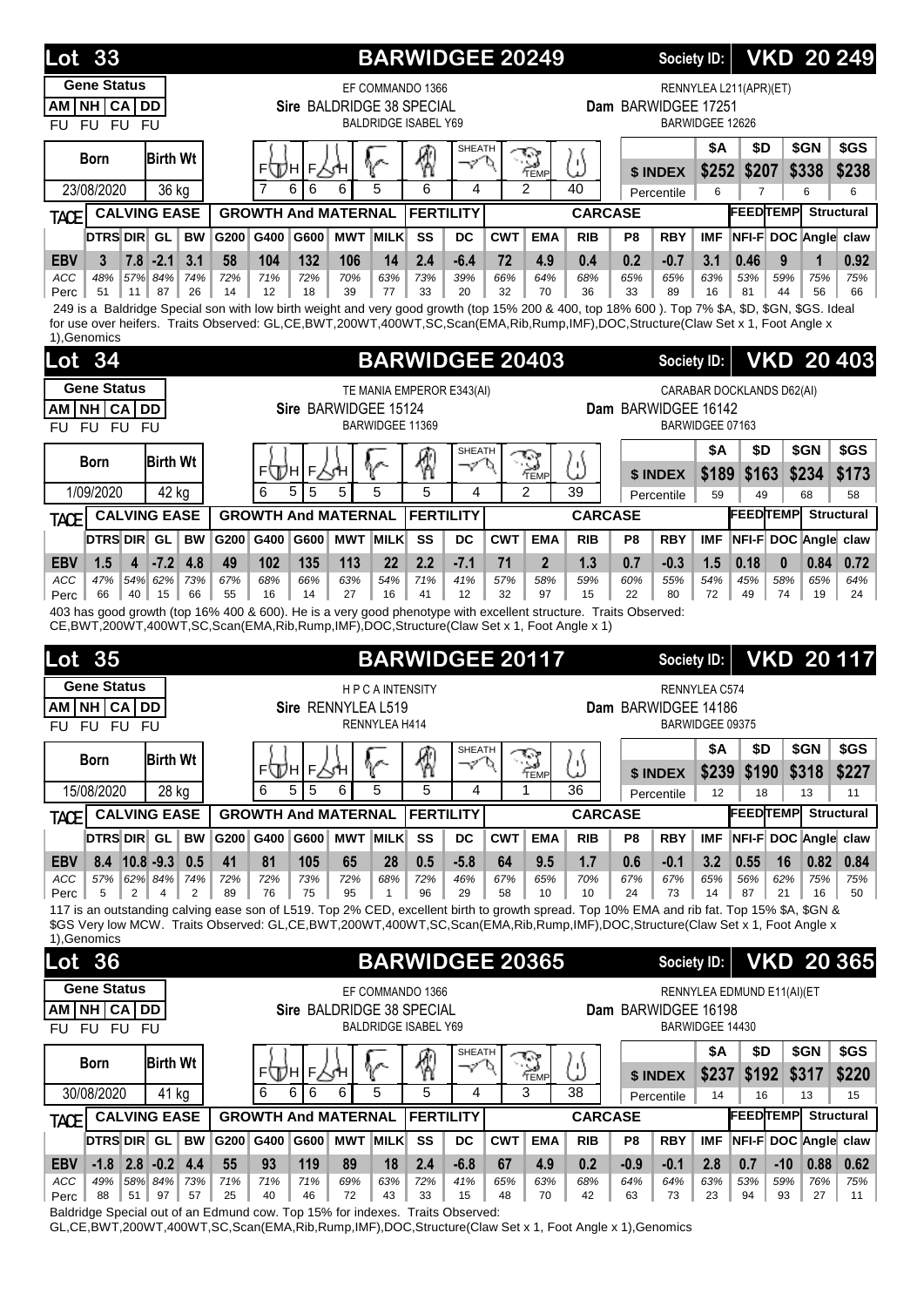| Lot 37                                                                                                                                                                                                                                         |                                 |           |           |                                      |                        | <b>BARWIDGEE 20103</b>    |                    |                                        |              |                              |                        | Society ID:        |                       |             |             | <b>VKD 20103</b>        |
|------------------------------------------------------------------------------------------------------------------------------------------------------------------------------------------------------------------------------------------------|---------------------------------|-----------|-----------|--------------------------------------|------------------------|---------------------------|--------------------|----------------------------------------|--------------|------------------------------|------------------------|--------------------|-----------------------|-------------|-------------|-------------------------|
| <b>Gene Status</b>                                                                                                                                                                                                                             |                                 |           |           |                                      |                        | RENNYLEA L211(APR)(ET)    |                    |                                        |              |                              |                        | BARWIDGEE 12205    |                       |             |             |                         |
| NH CA DD<br>AM<br>FU FU<br><b>FU</b>                                                                                                                                                                                                           |                                 |           |           | Sire BARWIDGEE 17114(ET)             | <b>BARWIDGEE 14158</b> |                           |                    |                                        |              | Dam BARWIDGEE 14514          |                        | BARWIDGEE 12220    |                       |             |             |                         |
| <b>FU</b>                                                                                                                                                                                                                                      |                                 |           |           |                                      |                        |                           | <b>SHEATH</b>      |                                        |              |                              |                        | <b>\$A</b>         | \$D                   |             | \$GN        | \$GS                    |
| <b>Born</b>                                                                                                                                                                                                                                    | <b>Birth Wt</b>                 |           | ⊧∖Дн      | F                                    | V                      | 4                         | ーン                 | <b>S</b><br>Temp                       | $\mathbb{T}$ |                              | \$ INDEX               | \$223              | \$187                 |             | \$285       | \$210                   |
| 12/08/2020                                                                                                                                                                                                                                     | 36 kg                           |           | 6<br>6    | 6<br>6                               | 6                      | 5                         | 5                  | 1                                      | 40           |                              | Percentile             | 24                 | 20                    |             | 31          | 22                      |
| <b>TACE</b>                                                                                                                                                                                                                                    | <b>CALVING EASE</b>             |           |           | <b>GROWTH And MATERNAL</b>           |                        | <b>FERTILITY</b>          |                    |                                        |              | <b>CARCASE</b>               |                        |                    | <b>FEEDTEMP</b>       |             |             | <b>Structural</b>       |
| DTRSDIR GL                                                                                                                                                                                                                                     | <b>BW</b>                       | G200      | G400      | <b>MWT</b><br>G600                   | <b>MILK</b>            | SS                        | <b>DC</b>          | <b>CWT</b>                             | <b>EMA</b>   | <b>RIB</b><br>P8             | <b>RBY</b>             | <b>IMF</b>         | NFI-F DOC Angle claw  |             |             |                         |
| <b>EBV</b><br>$\overline{7}$<br>4<br>43%<br>ACC                                                                                                                                                                                                | $-3.9$<br>2.6<br>52% 55%<br>73% | 45<br>67% | 82<br>68% | 86<br>106<br>65%<br>61%              | 18<br>53%              | 3.3<br>71%                | $-8.3$<br>38%      | 67<br>56%                              | 8<br>57%     | 0.1<br>$-1.3$<br>59%<br>59%  | 1.2<br>54%             | 2.7<br>52%         | 0.33<br>42%           | $-5$<br>57% | 0.96<br>63% | 0.84<br>63%             |
| 40<br>Perc                                                                                                                                                                                                                                     | 16 <sup>1</sup><br>63<br>18     | 73        | 75        | 74<br>76                             | 41                     | 10                        | 5                  | 49                                     | 22           | 45<br>73                     | 22                     | 26                 | 68                    | 85          | 45          | 50                      |
| 103 is an outstanding heifer bull with an excellent birth to growth spread. Top 5% DTC Top 10% SS. Lovely quiet nature. Traits Observed:<br>CE, BWT, 200WT, 400WT, SC, Scan(EMA, Rib, Rump, IMF), DOC, Structure(Claw Set x 1, Foot Angle x 1) |                                 |           |           |                                      |                        |                           |                    |                                        |              |                              |                        |                    |                       |             |             |                         |
| <b>Lot 38</b>                                                                                                                                                                                                                                  |                                 |           |           |                                      |                        | <b>BARWIDGEE 20267</b>    |                    |                                        |              |                              |                        | Society ID:        |                       |             |             | <b>VKD 20 267</b>       |
| <b>Gene Status</b>                                                                                                                                                                                                                             |                                 |           |           |                                      |                        |                           |                    |                                        |              |                              |                        |                    |                       |             |             |                         |
| NH CA DD<br>AM                                                                                                                                                                                                                                 |                                 |           |           | Sire BARWIDGEE 18311                 | <b>BARWIDGEE 14145</b> |                           |                    |                                        |              | Dam BARWIDGEE 15257          |                        |                    | RENNYLEA G317(ET)     |             |             |                         |
| FU FU FU<br><b>FU</b>                                                                                                                                                                                                                          |                                 |           |           |                                      | BARWIDGEE 12242        |                           |                    |                                        |              |                              |                        | BARWIDGEE 10204    |                       |             |             |                         |
| <b>Born</b>                                                                                                                                                                                                                                    | <b>Birth Wt</b>                 |           |           |                                      |                        |                           | <b>SHEATH</b><br>マ |                                        |              |                              |                        | <b>\$A</b>         | \$D                   |             | \$GN        | \$GS                    |
|                                                                                                                                                                                                                                                |                                 |           | F(Д)Н     | F                                    |                        | 4                         |                    | $\mathbb{S}_{\mathbb{H}^{\mathbb{N}}}$ | Ľ            |                              | \$ INDEX               | \$208              | \$168                 |             | \$268       | \$192                   |
| 24/08/2020                                                                                                                                                                                                                                     | 44 kg<br><b>CALVING EASE</b>    |           | 6<br>6    | 6<br>6<br><b>GROWTH And MATERNAL</b> | 6                      | 6<br><b>FERTILITY</b>     | 4                  | $\overline{2}$                         | 42           | <b>CARCASE</b>               | Percentile             | 39                 | 43<br><b>FEEDTEMP</b> |             | 43          | 39<br><b>Structural</b> |
| <b>TACE</b><br><b>DTRS DIR GL</b>                                                                                                                                                                                                              | <b>BW</b>                       | G200      | G400      | G600                                 | <b>MWT MILK</b>        | SS                        | DC                 | <b>CWT</b>                             | <b>EMA</b>   | <b>RIB</b><br>P <sub>8</sub> | <b>RBY</b>             | <b>IMF</b>         | NFI-F DOC Angle claw  |             |             |                         |
| <b>EBV</b><br>2.5                                                                                                                                                                                                                              | $-0.9 - 3.7$<br>6               | 54        | 95        | 129<br>108                           | 20                     | 3.4                       | $-6.9$             | 68                                     | 5            | 0.1<br>0.1                   | 0.3                    | 2.2                | 0.41                  | $\bf{0}$    | 1.02        | 0.82                    |
| ACC<br>41%                                                                                                                                                                                                                                     | 50% 58%<br>69%                  | 63%       | 64%       | 59%<br>62%                           | 53%                    | 69%                       | 38%                | 54%                                    | 54%          | 56%<br>57%                   | 52%                    | 50%                | 42%                   | 52%         | 63%         | 61%                     |
| 56<br>Perc<br>77<br>267 is a young bull with good growth and top 8% SS Traits Observed:                                                                                                                                                        | 87<br>67                        | 26        | 31        | 23<br>36                             | 25                     | 8                         | 14                 | 43                                     | 69           | 45<br>36                     | 58                     | 43                 | 76                    | 75          | 60          | 45                      |
| CE, BWT, 200WT, 400WT, SC, Scan(EMA, Rib, Rump, IMF), DOC, Structure (Claw Set x 1, Foot Angle x 1)                                                                                                                                            |                                 |           |           |                                      |                        |                           |                    |                                        |              |                              |                        |                    |                       |             |             |                         |
| 39<br>Lot                                                                                                                                                                                                                                      |                                 |           |           |                                      |                        | <b>BARWIDGEE 20289</b>    |                    |                                        |              |                              |                        | <b>Society ID:</b> |                       |             |             | <b>VKD 20 289</b>       |
|                                                                                                                                                                                                                                                |                                 |           |           |                                      |                        |                           |                    |                                        |              |                              |                        |                    |                       |             |             |                         |
| <b>Gene Status</b>                                                                                                                                                                                                                             |                                 |           |           |                                      |                        | TE MANIA EMPEROR E343(AI) |                    |                                        |              |                              |                        |                    | MATAURI REALITY 839   |             |             |                         |
| CA<br>NH.<br>АM                                                                                                                                                                                                                                | <b>DD</b>                       |           |           | Sire BARWIDGEE 15124                 |                        |                           |                    |                                        |              | Dam BARWIDGEE 16134          |                        |                    |                       |             |             |                         |
| <b>FU</b><br><b>FU</b><br><b>FU</b>                                                                                                                                                                                                            | <b>FU</b>                       |           |           |                                      | BARWIDGEE 11369        |                           |                    |                                        |              |                              |                        | BARWIDGEE 14278    |                       |             |             |                         |
| <b>Born</b>                                                                                                                                                                                                                                    | <b>Birth Wt</b>                 |           |           |                                      |                        |                           | SHEATH<br>へ        | ক                                      |              |                              |                        | \$Α                | \$D                   |             | \$GN        | \$GS                    |
| 25/08/2020                                                                                                                                                                                                                                     | 40 kg                           |           | 5<br>5    | ⊧ДА∣⊧∖Ч<br>5<br>6                    | ዮ<br>6                 | ⊛<br>6                    | 3                  | <b>REMP</b><br>2                       | 5)<br>44     |                              | \$ INDEX<br>Percentile | \$217<br>29        | \$186<br>21           |             | \$284<br>31 | \$203<br>28             |
| <b>TACE</b>                                                                                                                                                                                                                                    | <b>CALVING EASE</b>             |           |           | <b>GROWTH And MATERNAL</b>           |                        | <b>FERTILITY</b>          |                    |                                        |              | <b>CARCASE</b>               |                        |                    | <b>FEEDTEMP</b>       |             |             | <b>Structural</b>       |
| DTRS DIR GL                                                                                                                                                                                                                                    | <b>BW</b>                       | G200 G400 |           | G600                                 | <b>MWT MILK</b>        | SS                        | <b>DC</b>          | <b>CWT</b>                             | <b>EMA</b>   | <b>RIB</b><br>P8             | <b>RBY</b>             | <b>IMF</b>         | NFI-F DOC Angle claw  |             |             |                         |
| 6<br><b>EBV</b><br>5.9                                                                                                                                                                                                                         | $-7$<br>4.2                     | 52        | 107       | 134<br>104                           | 19                     | 3.6                       | $-6.3$             | 70                                     | 1.1          | 2.5<br>0.7                   | $-1.4$                 | 2.9                | 0.53                  | 6           | 0.94        | 0.6                     |
| ACC<br>47%<br>20<br>23<br>Perc                                                                                                                                                                                                                 | 54% 61%<br>73%<br>52<br>17      | 67%<br>39 | 68%<br>8  | 63%<br>66%<br>16<br>43               | 54%<br>39              | 72%<br>6                  | 40%<br>21          | 57%<br>38                              | 58%<br>99    | 59%<br>60%<br>22<br>4        | 55%<br>97              | 53%<br>21          | 45%<br>86             | 58%<br>54   | 65%<br>40   | 65%<br>9                |
| 289 is a very good young sire with near perfect structure and a very good birth to growth spread. Top 8% 400 day growth. Positive fat and top 6%                                                                                               |                                 |           |           |                                      |                        |                           |                    |                                        |              |                              |                        |                    |                       |             |             |                         |
| SS Traits Observed: CE, BWT, 200WT, 400WT, SC, Scan(EMA, Rib, Rump, IMF), DOC, Structure (Claw Set x 1, Foot Angle x 1)                                                                                                                        |                                 |           |           |                                      |                        |                           |                    |                                        |              |                              |                        |                    |                       |             |             |                         |
| <b>Lot</b> 40                                                                                                                                                                                                                                  |                                 |           |           |                                      |                        | <b>BARWIDGEE 20433</b>    |                    |                                        |              |                              |                        | Society ID:        |                       |             |             | <b>VKD 20433</b>        |
| <b>Gene Status</b>                                                                                                                                                                                                                             |                                 |           |           |                                      | <b>RENNYLEA H7</b>     |                           |                    |                                        |              |                              |                        | BARWIDGEE 14183    |                       |             |             |                         |
| NH CA DD<br>AM<br>FU FU FU<br><b>FU</b>                                                                                                                                                                                                        |                                 |           |           | Sire RENNYLEA K811(APR)(AI)          | RENNYLEA H549          |                           |                    |                                        |              | Dam BARWIDGEE 16264          |                        | BARWIDGEE 13253    |                       |             |             |                         |
|                                                                                                                                                                                                                                                |                                 |           |           |                                      |                        |                           | <b>SHEATH</b>      |                                        |              |                              |                        | <b>\$A</b>         | \$D                   |             | \$GN        | \$GS                    |
| <b>Born</b>                                                                                                                                                                                                                                    | <b>Birth Wt</b>                 |           | ⊧∖Дн      | $F\sqrt{H}$                          | V                      | ₩                         | マ                  | $\mathbb{Z}_{\mathbb{R}^p}$            | 5            |                              | \$ INDEX               | \$189              | \$156                 |             | \$242       | \$173                   |
| 2/09/2020                                                                                                                                                                                                                                      | 39 kg                           |           | 6<br>5    | 6<br>6                               | 5                      | 6                         | 4                  | 2                                      | 39           |                              | Percentile             | 59                 | 59                    |             | 62          | 58                      |
| <b>TACE</b>                                                                                                                                                                                                                                    | <b>CALVING EASE</b>             |           |           | <b>GROWTH And MATERNAL</b>           |                        | <b>FERTILITY</b>          |                    |                                        |              | <b>CARCASE</b>               |                        |                    | <b>FEEDTEMP</b>       |             |             | <b>Structural</b>       |
| DTRS DIR GL                                                                                                                                                                                                                                    | <b>BW</b>                       | G200 G400 |           | G600                                 | <b>MWT MILK</b>        | SS                        | <b>DC</b>          | <b>CWT</b>                             | <b>EMA</b>   | <b>RIB</b><br>P8             | <b>RBY</b>             | <b>IMF</b>         | NFI-F DOC Angle claw  |             |             |                         |
| 4.4<br>$\mathbf{1}$<br><b>EBV</b><br>ACC<br>47%                                                                                                                                                                                                | $-4$<br>5.6<br>54% 59%<br>73%   | 53<br>68% | 97<br>68% | 132<br>125<br>66%<br>63%             | 14<br>58%              | 2.5<br>70%                | $-7.6$<br>40%      | 75<br>57%                              | 4.6<br>58%   | 0.5<br>$-0.6$<br>60%<br>60%  | $-0.2$<br>56%          | 2.3<br>55%         | 0.14<br>45%           | 8<br>59%    | 0.98<br>64% | 0.94<br>64%             |

433 Is a Rennylea K811 son with good growth. Top 8% DC Traits Observed:

BWT,200WT,400WT,SC,Scan(EMA,Rib,Rump,IMF),DOC,Structure(Claw Set x 1, Foot Angle x 1)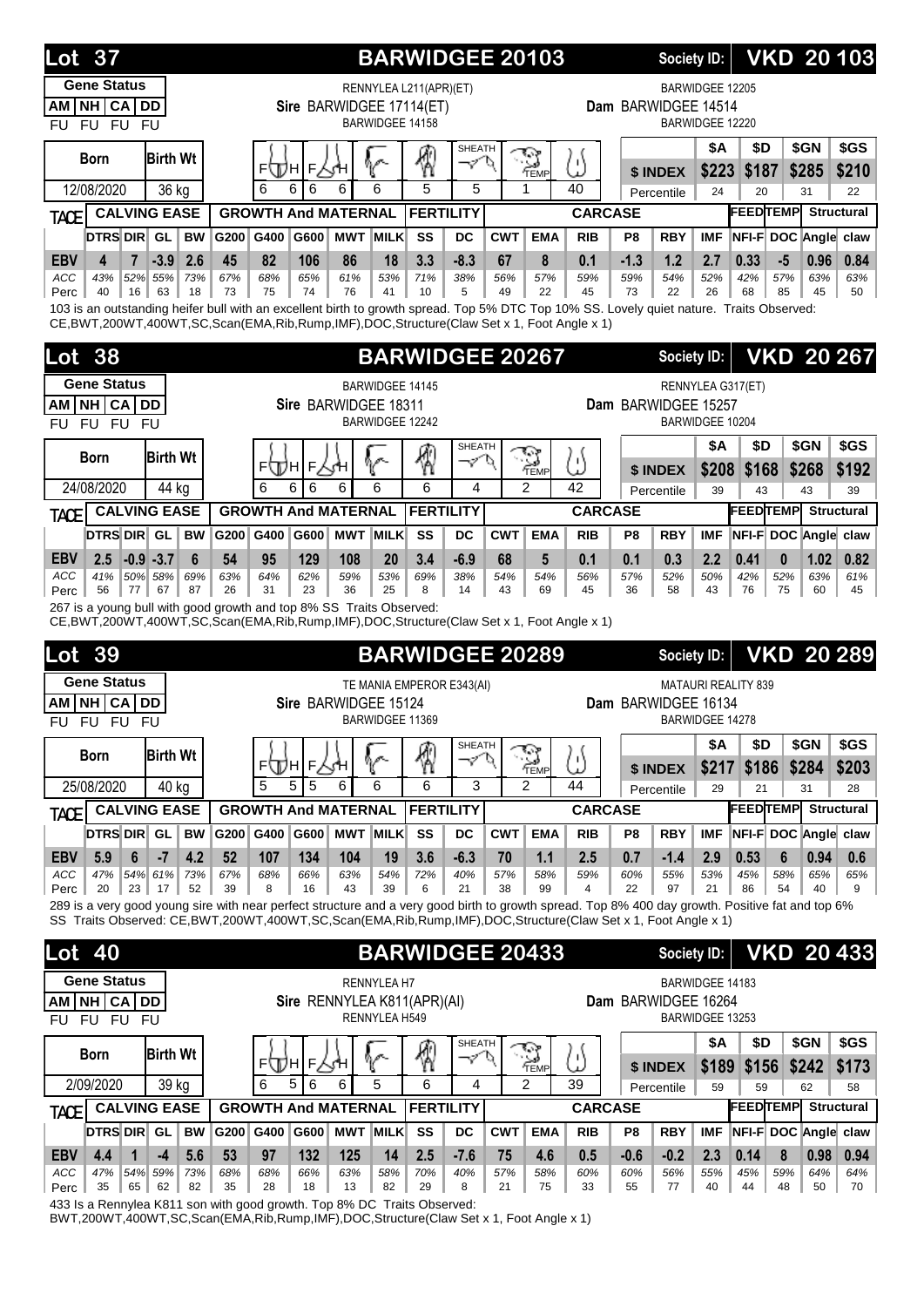|                            | <b>Lot</b> 41        |                                                                                                                                                                                                                                     |           |                            |                      |                 |                        |                             |                     |            | <b>BARWIDGEE 20541</b>         |                |                | Society ID:         |                        |                                  |             |             | <b>VKD 20 541</b>       |
|----------------------------|----------------------|-------------------------------------------------------------------------------------------------------------------------------------------------------------------------------------------------------------------------------------|-----------|----------------------------|----------------------|-----------------|------------------------|-----------------------------|---------------------|------------|--------------------------------|----------------|----------------|---------------------|------------------------|----------------------------------|-------------|-------------|-------------------------|
|                            | <b>Gene Status</b>   |                                                                                                                                                                                                                                     |           |                            |                      |                 |                        | RENNYLEA EDMUND E11(AI)(ET  |                     |            |                                |                |                |                     | BARWIDGEE 14115        |                                  |             |             |                         |
| AM I                       | NH CA DD<br>FU FU FU |                                                                                                                                                                                                                                     |           |                            | Sire BARWIDGEE 16169 |                 | <b>BARWIDGEE 14180</b> |                             |                     |            |                                |                |                | Dam BARWIDGEE 16462 | <b>BARWIDGEE 14574</b> |                                  |             |             |                         |
| <b>FU</b>                  |                      |                                                                                                                                                                                                                                     |           |                            |                      |                 |                        |                             | <b>SHEATH</b>       |            |                                |                |                |                     | <b>\$A</b>             | \$D                              |             | \$GN        | \$GS                    |
|                            | <b>Born</b>          | <b>Birth Wt</b>                                                                                                                                                                                                                     |           | ⊧∖Дн                       | F                    |                 | V                      | ⊗                           | マロ                  |            | S<br>TEMP                      | ω              |                | \$ INDEX            | \$202                  | \$167                            |             | \$270       | \$187                   |
|                            | 15/09/2020           | 44 kg                                                                                                                                                                                                                               |           | 6                          | 6<br>6               | 6               | 6                      | 5                           | 3                   |            | $\mathfrak{p}$                 | 40             |                | Percentile          | 45                     | 44                               |             | 42          | 44                      |
| <b>TACE</b>                |                      | <b>CALVING EASE</b>                                                                                                                                                                                                                 |           | <b>GROWTH And MATERNAL</b> |                      |                 |                        | <b>FERTILITY</b>            |                     |            |                                | <b>CARCASE</b> |                |                     |                        | <b>FEEDTEMP</b>                  |             |             | <b>Structural</b>       |
|                            | DTRS DIR GL          | <b>BW</b>                                                                                                                                                                                                                           | G200 G400 |                            | G600                 | <b>MWT MILK</b> |                        | SS                          | DC                  | <b>CWT</b> | <b>EMA</b>                     | <b>RIB</b>     | P <sub>8</sub> | <b>RBY</b>          | <b>IMF</b>             | NFI-F DOC Angle claw             |             |             |                         |
| <b>EBV</b><br>ACC          | $\bf{0}$<br>44%      | $-0.4 - 4.9$<br>6.1<br>53% 53%<br>73%                                                                                                                                                                                               | 49<br>67% | 97<br>68%                  | 125<br>66%           | 103<br>63%      | 16<br>51%              | 2.4<br>71%                  | $-6.6$<br>38%       | 73<br>56%  | 3<br>57%                       | 0<br>59%       | $-0.5$<br>60%  | $-0.4$<br>55%       | 3.5<br>52%             | 0.35<br>42%                      | $-1$<br>54% | 1.02<br>61% | 0.68<br>60%             |
| Perc                       | 74<br>77             | 88<br>46                                                                                                                                                                                                                            | 52        | 27                         | 31                   | 46              | 58                     | 33                          | 18                  | 28         | 92                             | 48             | 52             | 83                  | 9                      | 70                               | 77          | 60          | 18                      |
|                            |                      | 541 has good growth and top 9% IMF. He goes back on both sides of his pedigree to the great Rennylea Edmund. Traits Observed:<br>CE, BWT, 200WT, 400WT, SC, Scan(EMA, Rib, Rump, IMF), DOC, Structure(Claw Set x 1, Foot Angle x 1) |           |                            |                      |                 |                        |                             |                     |            |                                |                |                |                     |                        |                                  |             |             |                         |
| Lot                        | 42                   |                                                                                                                                                                                                                                     |           |                            |                      |                 |                        | <b>BARWIDGEE 20539</b>      |                     |            |                                |                |                | <b>Society ID:</b>  |                        |                                  |             |             | <b>VKD 20 539</b>       |
|                            | <b>Gene Status</b>   |                                                                                                                                                                                                                                     |           |                            |                      |                 | <b>RENNYLEA H7</b>     |                             |                     |            |                                |                |                |                     | BARWIDGEE 13106        |                                  |             |             |                         |
| AM                         | NH CA DD             |                                                                                                                                                                                                                                     |           |                            |                      |                 |                        | Sire RENNYLEA K811(APR)(AI) |                     |            |                                |                |                | Dam BARWIDGEE 15437 |                        |                                  |             |             |                         |
| <b>FU</b>                  | FU FU FU             |                                                                                                                                                                                                                                     |           |                            |                      |                 | RENNYLEA H549          |                             |                     |            |                                |                |                |                     | BARWIDGEE 12586        |                                  |             |             |                         |
|                            | <b>Born</b>          | <b>Birth Wt</b>                                                                                                                                                                                                                     |           |                            |                      |                 |                        |                             | <b>SHEATH</b>       |            | S                              |                |                |                     | <b>\$A</b>             | \$D                              |             | \$GN        | \$GS                    |
|                            |                      |                                                                                                                                                                                                                                     |           | ⊧∖Дн                       | F                    | ⋌⋌н             |                        | ⊛                           | マク                  |            | TEMP                           | ω              |                | \$ INDEX            | \$198                  | \$157                            |             | \$260       | \$181                   |
|                            | 15/09/2020           | 40 kg                                                                                                                                                                                                                               |           | 6                          | 6<br>6               | 6               | 5                      | 6                           | 3                   |            | 1                              | 37             |                | Percentile          | 50                     | 57                               |             | 49          | 50                      |
| <b>TACE</b>                |                      | <b>CALVING EASE</b>                                                                                                                                                                                                                 |           | <b>GROWTH And MATERNAL</b> |                      |                 |                        | <b>FERTILITY</b>            |                     |            |                                | <b>CARCASE</b> |                |                     |                        | <b>FEEDTEMP</b>                  |             |             | <b>Structural</b>       |
|                            | DTRS DIR GL          | <b>BW</b>                                                                                                                                                                                                                           | G200 G400 |                            | G600                 | <b>MWT MILK</b> |                        | SS                          | <b>DC</b>           | <b>CWT</b> | <b>EMA</b>                     | <b>RIB</b>     | P8             | <b>RBY</b>          | <b>IMF</b>             | NFI-F DOC Angle claw             |             |             |                         |
| <b>EBV</b><br>ACC          | 2.6<br>48%           | $2.9 - 5.4$<br>3.9<br>55% 60%<br>74%                                                                                                                                                                                                | 50<br>69% | 89<br>70%                  | 121<br>67%           | 111<br>65%      | 17<br>59%              | 1.6<br>73%                  | $-6.5$<br>41%       | 73<br>58%  | 6.3<br>59%                     | 0.6<br>61%     | $-1.1$<br>61%  | 0.1<br>57%          | 2.5<br>56%             | 0.14<br>46%                      | 8<br>59%    | 0.94<br>66% | 0.82<br>65%             |
|                            | 55<br>50             | 37<br>44                                                                                                                                                                                                                            | 50        | 51                         | 40                   | 32              | 51                     | 68                          | 19                  | 28         | 46                             | 30             | 68             | 66                  | 33                     | 44                               | 48          | 40          | 45                      |
| Perc                       |                      |                                                                                                                                                                                                                                     |           |                            |                      |                 |                        |                             |                     |            |                                |                |                |                     |                        |                                  |             |             |                         |
|                            |                      | 539 is a lovely quiet K811 son. Good birth to growth spread. Traits Observed:                                                                                                                                                       |           |                            |                      |                 |                        |                             |                     |            |                                |                |                |                     |                        |                                  |             |             |                         |
|                            |                      | CE, BWT, 200WT, 400WT, SC, Scan(EMA, Rib, Rump, IMF), DOC, Structure (Claw Set x 1, Foot Angle x 1)                                                                                                                                 |           |                            |                      |                 |                        |                             |                     |            |                                |                |                |                     |                        |                                  |             |             |                         |
| Lot                        | 43                   |                                                                                                                                                                                                                                     |           |                            |                      |                 |                        | <b>BARWIDGEE 20531</b>      |                     |            |                                |                |                | Society ID:         |                        |                                  |             |             | <b>VKD 20 531</b>       |
|                            | <b>Gene Status</b>   |                                                                                                                                                                                                                                     |           |                            |                      |                 |                        | RENNYLEA EDMUND E11(AI)(ET  |                     |            |                                |                |                |                     | BARWIDGEE 10211        |                                  |             |             |                         |
| AM I<br><b>FU</b>          | NH CA DD<br>FU FU FU |                                                                                                                                                                                                                                     |           |                            | Sire BARWIDGEE 16169 |                 | BARWIDGEE 14180        |                             |                     |            |                                |                |                | Dam BARWIDGEE 12588 | BARWIDGEE 10684        |                                  |             |             |                         |
|                            |                      |                                                                                                                                                                                                                                     |           |                            |                      |                 |                        |                             | SHEATH              |            |                                |                |                |                     | \$A                    | \$D                              |             | \$GN        | \$GS                    |
|                            | <b>Born</b>          | <b>Birth Wt</b>                                                                                                                                                                                                                     |           |                            | ⊧ДА∣⊧∖ң              |                 | V                      | 圈                           | マヤ                  |            | <b>Represent</b><br>Temp       | ω              |                | \$ INDEX            | \$189                  | \$151                            |             | \$250       | \$173                   |
|                            | 14/09/2020           | 45 kg                                                                                                                                                                                                                               |           | 6                          | 5<br>6               | 6               | 5                      | 5                           | 4                   |            | 1                              | 39             |                | Percentile          | 59                     | 65                               |             | 57          | 58                      |
| <b>TACE</b>                |                      | <b>CALVING EASE</b>                                                                                                                                                                                                                 |           | <b>GROWTH And MATERNAL</b> |                      |                 |                        | <b>FERTILITY</b>            |                     |            |                                | <b>CARCASE</b> |                |                     |                        | <b>FEEDTEMP</b>                  |             |             | <b>Structural</b>       |
|                            | DTRS DIR GL          | <b>BW</b>                                                                                                                                                                                                                           | G200 G400 |                            | G600                 | <b>MWT MILK</b> |                        | SS                          | DC                  | <b>CWT</b> | <b>EMA</b>                     | <b>RIB</b>     | P8             | <b>RBY</b>          | <b>IMF</b>             | NFI-F DOC Angle claw             |             |             |                         |
| <b>EBV</b>                 | 0.8                  | $-1.8 - 2.8$<br>6.2                                                                                                                                                                                                                 | 52        | 94                         | 128                  | 123             | 15                     | 1.7                         | $-6.4$              | 73         | 6.9                            | 1.1            | $-0.1$         | 0.1                 | 2.7                    | 0.38                             | $-3$        | 1.02        | 0.66                    |
| ACC<br>Perc                | 45%<br>81<br>71      | 54% 59%<br>73%<br>80<br>89                                                                                                                                                                                                          | 67%<br>40 | 68%<br>34                  | 65%<br>24            | 63%<br>15       | 55%<br>68              | 71%<br>64                   | 42%<br>20           | 57%<br>28  | 57%<br>36                      | 59%<br>19      | 60%<br>41      | 55%<br>66           | 53%<br>26              | 43%<br>73                        | 56%<br>81   | 64%<br>60   | 63%<br>15 <sup>15</sup> |
|                            |                      | 531 is a young bull with good growth. Excellent temperament. Traits Observed:                                                                                                                                                       |           |                            |                      |                 |                        |                             |                     |            |                                |                |                |                     |                        |                                  |             |             |                         |
|                            |                      | CE, BWT, 200WT, 400WT, SC, Scan(EMA, Rib, Rump, IMF), DOC, Structure (Claw Set x 1, Foot Angle x 1)                                                                                                                                 |           |                            |                      |                 |                        |                             |                     |            |                                |                |                |                     |                        |                                  |             |             |                         |
| $\overline{\text{Lot}}$ 44 |                      |                                                                                                                                                                                                                                     |           |                            |                      |                 |                        | <b>BARWIDGEE 20483</b>      |                     |            |                                |                |                | <b>Society ID:</b>  |                        |                                  |             |             | <b>VKD 20483</b>        |
|                            | <b>Gene Status</b>   |                                                                                                                                                                                                                                     |           |                            |                      |                 | BARWIDGEE 14145        |                             |                     |            |                                |                |                |                     | <b>BARWIDGEE 11134</b> |                                  |             |             |                         |
|                            | AM NH CA DD          |                                                                                                                                                                                                                                     |           |                            | Sire BARWIDGEE 18311 |                 |                        |                             |                     |            |                                |                |                | Dam BARWIDGEE 13641 |                        |                                  |             |             |                         |
| <b>FU</b>                  | FU FU FU             |                                                                                                                                                                                                                                     |           |                            |                      |                 | BARWIDGEE 12242        |                             |                     |            |                                |                |                |                     | BARWIDGEE 11331        |                                  |             |             |                         |
|                            | <b>Born</b>          | <b>Birth Wt</b>                                                                                                                                                                                                                     |           |                            |                      |                 |                        |                             | <b>SHEATH</b><br>マム |            |                                |                |                |                     | \$Α                    | \$D                              |             | \$GN        | \$GS                    |
|                            |                      |                                                                                                                                                                                                                                     |           | 6                          | ⊧Д∖н∣⊧∖үн<br>7<br>6  | 5               | V<br>5                 | ₩<br>5                      | 4                   |            | $\mathbb{Z}_{\frac{1}{2}$<br>1 | ω<br>40        |                | \$ INDEX            | \$200                  | \$173                            |             | \$258       | \$182                   |
|                            | 8/09/2020            | 43 kg<br><b>CALVING EASE</b>                                                                                                                                                                                                        |           |                            |                      |                 |                        | <b>FERTILITY</b>            |                     |            |                                | <b>CARCASE</b> |                | Percentile          | 47                     | 35<br><b>FEEDTEMP</b> Structural |             | 51          | 49                      |
| <b>TACE</b>                | <b>DTRS DIR</b> GL   | <b>BW</b>                                                                                                                                                                                                                           | G200 G400 | <b>GROWTH And MATERNAL</b> |                      | G600 MWT MILK   |                        | SS                          | DC                  | <b>CWT</b> | <b>EMA</b>                     | <b>RIB</b>     | P8             | <b>RBY</b>          | <b>IMF</b>             |                                  |             |             | NFI-F DOC Angle claw    |
| <b>EBV</b>                 | 3.5                  | $0.9 - 5.6$<br>4.8                                                                                                                                                                                                                  | 50        | 97                         | 120                  | 102             | 20                     | 2.5                         | $-7.4$              | 70         | 2.7                            | 1.5            | 1.6            | $-0.8$              | 2.3                    | 0.73                             | 1           | 1.18        | 0.86                    |

483 is a positive fat top 10% DC young bull. Well balanced EBV's. Traits Observed:

CE,BWT,200WT,400WT,SC,Scan(EMA,Rib,Rump,IMF),DOC,Structure(Claw Set x 1, Foot Angle x 1)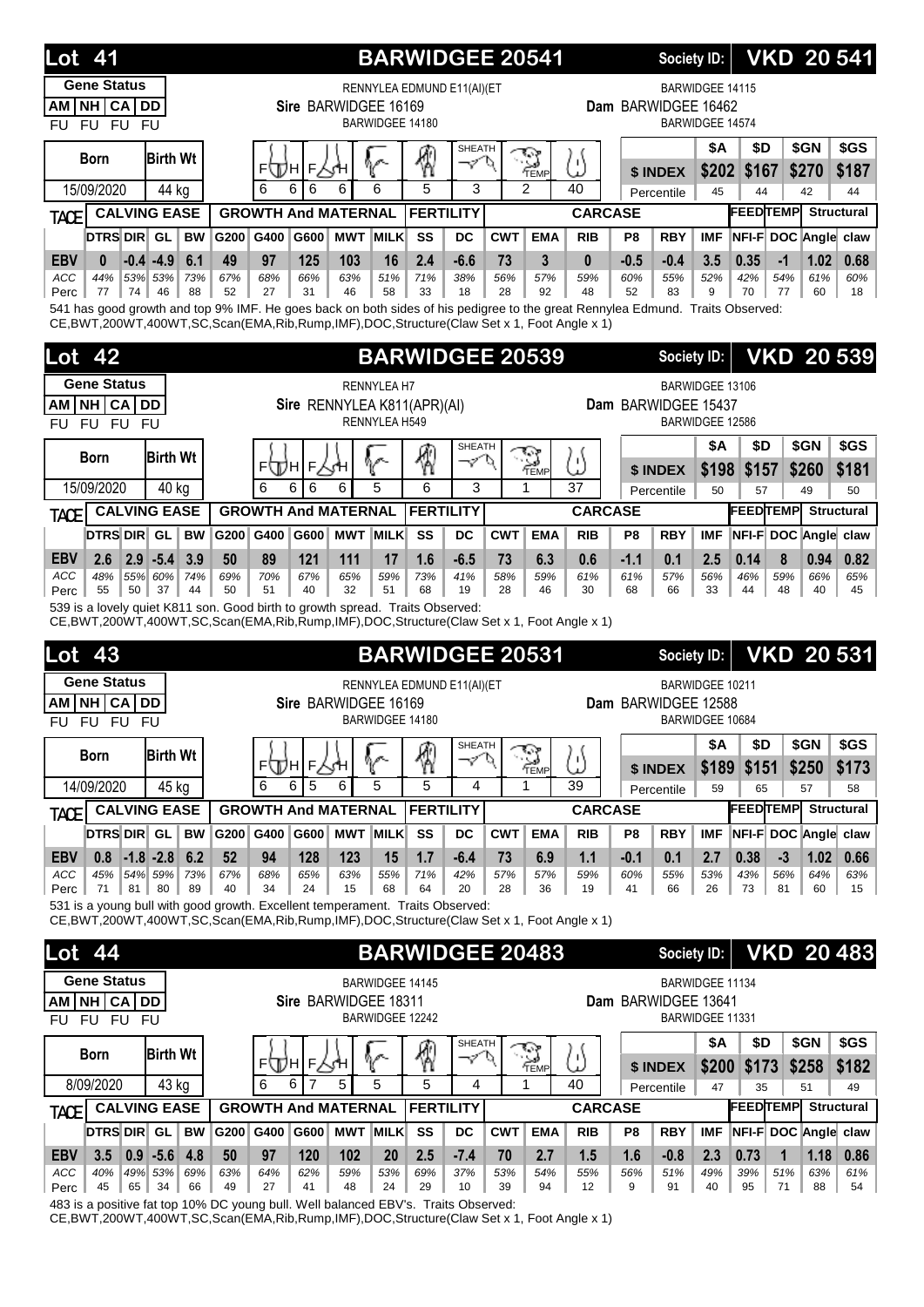| <b>Lot 45</b>                                                                                                                                                                                                                                      |                                      |           |                            |            |                      |                        | <b>BARWIDGEE 20491</b>                             |                             |            |                      |                |                 | <b>Society ID:</b>  |                                    |                        |                                       | <b>VKD 20 491</b> |
|----------------------------------------------------------------------------------------------------------------------------------------------------------------------------------------------------------------------------------------------------|--------------------------------------|-----------|----------------------------|------------|----------------------|------------------------|----------------------------------------------------|-----------------------------|------------|----------------------|----------------|-----------------|---------------------|------------------------------------|------------------------|---------------------------------------|-------------------|
| <b>Gene Status</b><br>NH CA DD<br>AM<br>FU FU FU<br><b>FU</b>                                                                                                                                                                                      |                                      |           |                            |            | Sire BARWIDGEE 16169 | BARWIDGEE 14180        | RENNYLEA EDMUND E11(AI)(ET                         |                             |            |                      |                |                 | Dam BARWIDGEE 14182 | BARWIDGEE 10490                    | TUWHARETOA REGENT D145 |                                       |                   |
| <b>Born</b>                                                                                                                                                                                                                                        | <b>Birth Wt</b>                      |           | ⊧ДА∣⊧∖Ч                    |            |                      |                        | q                                                  | <b>SHEATH</b><br>$\varphi'$ | P          | TEMP                 | ω              |                 | \$ INDEX            | \$Α<br>\$210                       | \$D<br>\$169           | \$GN<br>\$279                         | \$GS<br>\$195     |
| 9/09/2020                                                                                                                                                                                                                                          | 42 kg                                |           | 6<br>6                     | 5          | 6                    | 5                      | 6                                                  | 5                           |            | $\overline{2}$       | 38             |                 | Percentile          | 37                                 | 41                     | 35                                    | 36                |
| <b>TACE</b>                                                                                                                                                                                                                                        | <b>CALVING EASE</b>                  |           | <b>GROWTH And MATERNAL</b> |            |                      |                        | <b>FERTILITY</b>                                   |                             |            |                      | <b>CARCASE</b> |                 |                     |                                    | <b>FEEDTEMP</b>        |                                       | <b>Structural</b> |
| DTRS DIR GL                                                                                                                                                                                                                                        | <b>BW</b>                            | G200      | G400                       | G600       | <b>MWT</b>           | <b>MILK</b>            | SS                                                 | DC                          | <b>CWT</b> | <b>EMA</b>           | <b>RIB</b>     | P <sub>8</sub>  | <b>RBY</b>          | <b>IMF</b>                         |                        | NFI-F DOC Angle claw                  |                   |
| <b>EBV</b><br>$-1.5$                                                                                                                                                                                                                               | 5.8<br>$-0.4 - 4.6$                  | 51        | 96                         | 128        | 113                  | 16                     | 1.3                                                | $-7.5$                      | 80         | 6.9                  | 0.2            | $-1.3$          | 0.2                 | 3.4                                | 0.37                   | $-4$<br>0.98                          | 0.68              |
| ACC<br>49%<br>74<br>Perc<br>86                                                                                                                                                                                                                     | 55% 62%<br>73%<br>51<br>85           | 67%<br>43 | 68%<br>31                  | 66%<br>25  | 63%<br>27            | 55%<br>62              | 70%<br>79                                          | 44%<br>9                    | 57%<br>10  | 58%<br>36            | 60%<br>42      | 61%<br>73       | 56%<br>62           | 54%<br>10                          | 46%<br>72              | 56%<br>63%<br>84<br>50                | 61%<br>18         |
| 491 has good growth and top 10% DC, CWT & IMF. Traits Observed:<br>CE, BWT, 200WT, 400WT, SC, Scan(EMA, Rib, Rump, IMF), DOC, Structure (Claw Set x 1, Foot Angle x 1)                                                                             |                                      |           |                            |            |                      |                        |                                                    |                             |            |                      |                |                 |                     |                                    |                        |                                       |                   |
| Lot<br>46                                                                                                                                                                                                                                          |                                      |           |                            |            |                      |                        | <b>BARWIDGEE 20401</b>                             |                             |            |                      |                |                 | Society ID:         |                                    |                        |                                       | <b>VKD 20 401</b> |
| <b>Gene Status</b>                                                                                                                                                                                                                                 |                                      |           |                            |            |                      | BARWIDGEE 14145        |                                                    |                             |            |                      |                |                 |                     |                                    | TUWHARETOA REGENT D145 |                                       |                   |
| NH CA<br>AM<br>FU FU FU<br><b>FU</b>                                                                                                                                                                                                               | DD                                   |           |                            |            | Sire BARWIDGEE 18311 | BARWIDGEE 12242        |                                                    |                             |            |                      |                |                 | Dam BARWIDGEE 12154 | BARWIDGEE 08442                    |                        |                                       |                   |
|                                                                                                                                                                                                                                                    |                                      |           |                            |            |                      |                        |                                                    | <b>SHEATH</b>               |            |                      |                |                 |                     | \$Α                                | \$D                    | \$GN                                  | \$GS              |
| <b>Born</b>                                                                                                                                                                                                                                        | <b>Birth Wt</b>                      |           | ⊧ДА∣⊧∖५                    |            |                      |                        | q                                                  | マ                           | Ø.         | TEMP                 | ω              |                 | \$ INDEX            | \$213                              | \$175                  | \$280                                 | \$197             |
| 1/09/2020                                                                                                                                                                                                                                          | 44 kg                                |           | $\overline{7}$<br>6        | 6          | 6                    | 5                      | 5                                                  | 3                           |            | $\mathcal{P}$        | 41             |                 | Percentile          | 33                                 | 34                     | 34                                    | 34                |
| TACE                                                                                                                                                                                                                                               | <b>CALVING EASE</b>                  |           | <b>GROWTH And MATERNAL</b> |            |                      |                        | <b>FERTILITY</b>                                   |                             |            |                      | <b>CARCASE</b> |                 |                     |                                    | <b>FEEDTEMP</b>        |                                       | <b>Structural</b> |
| DTRS DIR GL                                                                                                                                                                                                                                        | <b>BW</b>                            | G200 G400 |                            | G600       |                      | <b>MWT MILK</b>        | SS                                                 | DC                          | <b>CWT</b> | <b>EMA</b>           | <b>RIB</b>     | P8              | <b>RBY</b>          | IMF                                |                        | NFI-F DOC Angle claw                  |                   |
| <b>EBV</b><br>0.2<br>0.2                                                                                                                                                                                                                           | $-4$<br>5                            | 50        | 88                         | 114        | 93                   | 16                     | 2.3                                                | $-7.6$                      | 71         | 5.6                  | 0.2            | $-0.2$          | 0                   | 2.8                                | 0.55                   | $-2$<br>1.04                          | 0.96              |
| ACC<br>44%<br>76<br>70<br>Perc                                                                                                                                                                                                                     | 70%<br>52% 59%<br>62<br>71           | 64%<br>47 | 65%<br>54                  | 63%<br>56  | 60%<br>64            | 56%<br>64              | 70%<br>37                                          | 40%<br>8                    | 56%<br>35  | 56%<br>58            | 57%<br>42      | 58%<br>44       | 54%<br>70           | 52%<br>23                          | 44%<br>87              | 54%<br>63%<br>80<br>65                | 63%<br>73         |
| 401 is out of a very good Regent daughter Top 8% DC. Traits Observed:<br>CE, BWT, 200WT, 400WT, SC, Scan(EMA, Rib, Rump, IMF), DOC, Structure (Claw Set x 1, Foot Angle x 1)                                                                       |                                      |           |                            |            |                      |                        |                                                    |                             |            |                      |                |                 |                     |                                    |                        |                                       |                   |
| Lot<br>47                                                                                                                                                                                                                                          |                                      |           |                            |            |                      |                        | <b>BARWIDGEE 20297</b>                             |                             |            |                      |                |                 | Society ID:         |                                    |                        |                                       | <b>VKD 20 297</b> |
| <b>Gene Status</b><br><b>NH</b><br><b>CA</b><br>AM<br>FU FU FU<br><b>FU</b>                                                                                                                                                                        | DD                                   |           |                            |            |                      | BARWIDGEE 14158        | RENNYLEA L211(APR)(ET)<br>Sire BARWIDGEE 17114(ET) |                             |            |                      |                |                 | Dam BARWIDGEE 11217 | BARWIDGEE 09120<br>BARWIDGEE 09341 |                        |                                       |                   |
| <b>Born</b>                                                                                                                                                                                                                                        | <b>Birth Wt</b>                      |           |                            |            |                      |                        |                                                    | SHEATH                      |            |                      |                |                 |                     | │ \$A                              | $\parallel$ \$D        | $\frac{1}{2}$ \$GN $\frac{1}{2}$ \$GS |                   |
|                                                                                                                                                                                                                                                    |                                      |           | ⊧Дн∣⊧∑үн                   |            |                      | r                      | 4                                                  | マヘ                          |            | $\sum_{\text{Temp}}$ | ₩              |                 | \$ INDEX            | \$219                              | \$178                  | \$285                                 | \$204             |
| 26/08/2020                                                                                                                                                                                                                                         | 40 kg                                |           | 6<br>6                     | 6          | 6                    | 5                      | 6                                                  | 5                           |            | $\mathcal{P}$        | 41             |                 | Percentile          | 28                                 | 29                     | 31                                    | 27                |
| <b>TACE</b>                                                                                                                                                                                                                                        | <b>CALVING EASE</b>                  |           | <b>GROWTH And MATERNAL</b> |            |                      |                        | <b>FERTILITY</b>                                   |                             |            |                      | <b>CARCASE</b> |                 |                     |                                    | <b>FEEDTEMP</b>        |                                       | <b>Structural</b> |
| DTRS DIR GL                                                                                                                                                                                                                                        | <b>BW</b>                            | G200 G400 |                            | G600       |                      | <b>MWT MILK</b>        | SS                                                 | DC                          | <b>CWT</b> | <b>EMA</b>           | <b>RIB</b>     | P8              | <b>RBY</b>          | <b>IMF</b>                         |                        | NFI-F DOC Angle claw                  |                   |
| <b>EBV</b><br>4.3<br>ACC<br>43%                                                                                                                                                                                                                    | $6.5 - 3.1$<br>3.6<br>52% 55%<br>74% | 48<br>68% | 86<br>69%                  | 113<br>67% | 96<br>63%            | 19<br>56%              | 3<br>71%                                           | $-7.4$<br>39%               | 66<br>57%  | 7.2<br>58%           | 0.5<br>60%     | $\bf{0}$<br>60% | 0.3<br>55%          | 2.9<br>53%                         | 0.19<br>41%            | 0.92<br>5<br>58%<br>64%               | 0.82<br>63%       |
| 36<br>19<br>Perc                                                                                                                                                                                                                                   | 76<br>37                             | 60        | 61                         | 59         | 59                   | 33                     | 15                                                 | 10                          | 51         | 32                   | 33             | 38              | 58                  | 21                                 | 50                     | 57<br>35                              | 45                |
| 297 is out of a very well performed 2011 drop cow. Top 10% DC good birth to growth spread. Suitable for use over heifers. Traits Observed:<br>CE, BWT, 200WT, 400WT, SC, Scan (EMA, Rib, Rump, IMF), DOC, Structure (Claw Set x 1, Foot Angle x 1) |                                      |           |                            |            |                      |                        |                                                    |                             |            |                      |                |                 |                     |                                    |                        |                                       |                   |
| <b>Lot 48</b>                                                                                                                                                                                                                                      |                                      |           |                            |            |                      |                        | <b>BARWIDGEE 20341</b>                             |                             |            |                      |                |                 | Society ID:         |                                    |                        |                                       | <b>VKD 20 341</b> |
| <b>Gene Status</b>                                                                                                                                                                                                                                 |                                      |           |                            |            |                      | <b>BARWIDGEE 14145</b> |                                                    |                             |            |                      |                |                 |                     | BARWIDGEE 08111                    |                        |                                       |                   |
| AM NH CA DD<br>1% FU FU<br>$1\%$                                                                                                                                                                                                                   |                                      |           |                            |            | Sire BARWIDGEE 18311 | BARWIDGEE 12242        |                                                    |                             |            |                      |                |                 | Dam BARWIDGEE 10662 | BARWIDGEE 08284                    |                        |                                       |                   |
| <b>Born</b>                                                                                                                                                                                                                                        | <b>Birth Wt</b>                      |           |                            |            |                      |                        |                                                    | <b>SHEATH</b>               |            |                      |                |                 |                     | \$Α                                | \$D                    | \$GN                                  | \$GS              |
|                                                                                                                                                                                                                                                    |                                      |           | ⊧⊕н∣⊧Р                     |            |                      | V                      | 1                                                  | -10                         |            | $\sum_{\text{Temp}}$ | ω              |                 | \$ INDEX            | \$180                              | \$161                  | \$225                                 | \$163             |
| 29/08/2020                                                                                                                                                                                                                                         | $\overline{40}$ kg                   |           | 6<br>5                     | 6          | 6                    | 5                      | 6                                                  | 4                           |            | 2                    | 40             |                 | Percentile          | 68                                 | 52                     | 74                                    | 68                |
| <b>TACE</b>                                                                                                                                                                                                                                        | <b>CALVING EASE</b>                  |           | <b>GROWTH And MATERNAL</b> |            |                      |                        | <b>FERTILITY</b>                                   |                             |            |                      | <b>CARCASE</b> |                 |                     |                                    | <b>FEEDTEMP</b>        |                                       | <b>Structural</b> |
| DTRS DIR GL                                                                                                                                                                                                                                        |                                      |           |                            |            |                      |                        |                                                    |                             |            |                      |                |                 |                     |                                    |                        |                                       |                   |
|                                                                                                                                                                                                                                                    | <b>BW</b>                            |           | G200 G400                  | G600       | <b>MWT MILK</b>      |                        | SS                                                 | DC                          | <b>CWT</b> | <b>EMA</b>           | <b>RIB</b>     | P8              | <b>RBY</b>          | <b>IMF</b>                         |                        | NFI-F DOC Angle claw                  |                   |
| <b>EBV</b><br>2.3<br>ACC<br>42%                                                                                                                                                                                                                    | $-2.6 - 3.9$<br>6.4<br>51% 53% 70%   | 53<br>64% | 102<br>65%                 | 131<br>63% | 121<br>60%           | 16<br>56%              | 2.7<br>70%                                         | $-6.6$<br>38%               | 74<br>55%  | 4.8<br>55%           | $-0.5$<br>57%  | $-0.7$<br>57%   | 0.9<br>53%          | 1.3<br>51%                         | 0.41<br>40%            | 1.02<br>$\bf{0}$<br>53%<br>63%        | 0.86<br>63%       |

341 is out of a 2010 drop cow. Plenty of growth. Traits Observed: CE,BWT,200WT,400WT,SC,Scan(EMA,Rib,Rump,IMF),DOC,Structure(Claw Set x 1, Foot Angle x 1)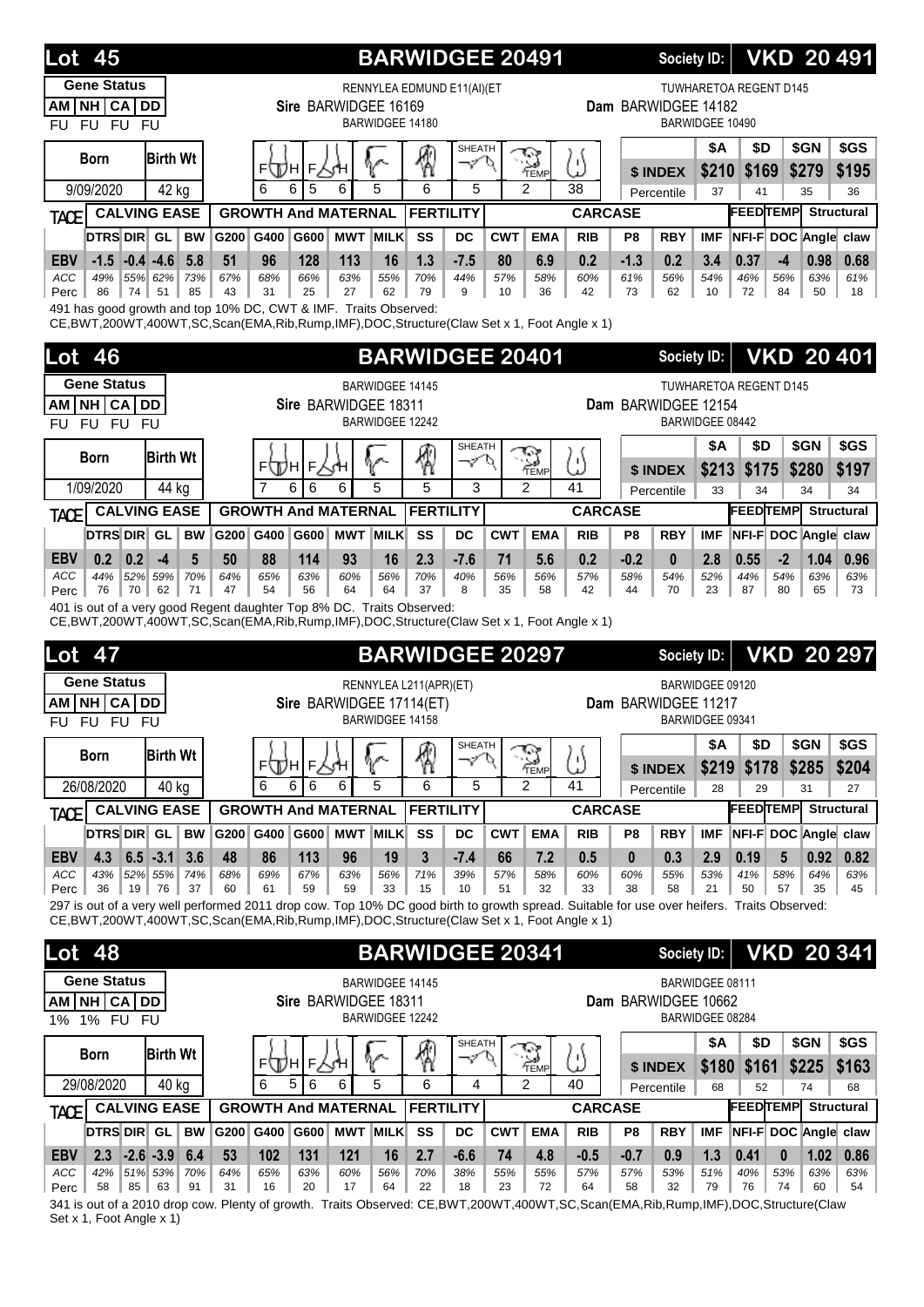| <b>Lot 49</b>                                                                                                                                                                                                             |                         |                            | <b>BARWIDGEE 20319</b> | <b>VKD 20319</b><br><b>Society ID:</b>  |                        |                         |            |                      |                |                |                     |                                    |                                                              |               |            |                         |
|---------------------------------------------------------------------------------------------------------------------------------------------------------------------------------------------------------------------------|-------------------------|----------------------------|------------------------|-----------------------------------------|------------------------|-------------------------|------------|----------------------|----------------|----------------|---------------------|------------------------------------|--------------------------------------------------------------|---------------|------------|-------------------------|
| <b>Gene Status</b><br>NH CA DD<br>AM<br><b>FU</b><br><b>FU</b><br><b>FU</b><br><b>FU</b>                                                                                                                                  |                         |                            | Sire BARWIDGEE 14145   | <b>RENNYLEA C574</b><br>BARWIDGEE 09589 |                        |                         |            |                      |                |                | Dam BARWIDGEE 15529 | BARWIDGEE 13222<br>BARWIDGEE 12250 |                                                              |               |            |                         |
| <b>Birth Wt</b><br><b>Born</b>                                                                                                                                                                                            |                         | F(T)H F.                   |                        |                                         |                        | SHEATH<br>$\mathcal{I}$ |            | 9<br>TEMP            | ω              |                | \$ INDEX            | <b>\$A</b><br>\$209                | \$D<br>\$174                                                 | \$GN<br>\$269 |            | \$GS<br>\$191           |
| 27/08/2020<br>41 kg                                                                                                                                                                                                       |                         | 6<br>7<br>6                | 6                      | 5                                       | 6                      | 4                       |            | 1                    | 37             |                | Percentile          | 38                                 | 35                                                           | 42            |            | 39                      |
| <b>CALVING EASE</b><br>TACE                                                                                                                                                                                               |                         | <b>GROWTH And MATERNAL</b> |                        |                                         | <b>FERTILITY</b>       |                         |            |                      | <b>CARCASE</b> |                |                     |                                    | <b>FEEDTEMP</b><br><b>Structural</b><br>NFI-F DOC Angle claw |               |            |                         |
| <b>DTRS DIR GL</b>                                                                                                                                                                                                        | <b>BW</b><br>G200       | G600<br>G400               | <b>MWT</b>             | <b>MILK</b>                             | SS                     | <b>DC</b>               | <b>CWT</b> | <b>EMA</b>           | <b>RIB</b>     | P <sub>8</sub> | <b>RBY</b>          | <b>IMF</b>                         |                                                              |               |            |                         |
| $-2.5$<br><b>EBV</b><br>6.8<br>1.7<br>ACC<br>47%<br>55% 57%                                                                                                                                                               | 5.1<br>50<br>74%<br>69% | 98<br>129<br>70%<br>68%    | 105<br>66%             | 20<br>59%                               | 0.9<br>73%             | $-6.4$<br>42%           | 76<br>59%  | 4.4<br>61%           | $-0.2$<br>61%  | $-0.7$<br>62%  | $\bf{0}$<br>57%     | 2.4<br>56%                         | 0.05<br>46%                                                  | 5<br>60%      | 1.1<br>66% | $\mathbf 1$<br>66%      |
| 60<br>83<br>13<br>Perc<br>319 is a young sire with good growth (Top 25% 400 & 600 day). Traits Observed:                                                                                                                  | 72<br>46                | 24<br>23                   | 41                     | 28                                      | 90                     | 20                      | 20         | 78                   | 54             | 58             | 70                  | 36                                 | 32                                                           | 59            | 77         | 80                      |
| CE, BWT, 200WT, 400WT, SC, Scan (EMA, Rib, Rump, IMF), DOC, Structure (Claw Set x 1, Foot Angle x 1)                                                                                                                      |                         |                            |                        |                                         |                        |                         |            |                      |                |                |                     |                                    |                                                              |               |            |                         |
| 50<br>Lot                                                                                                                                                                                                                 |                         |                            |                        |                                         | <b>BARWIDGEE 20315</b> |                         |            |                      |                |                |                     | <b>Society ID:</b>                 |                                                              |               |            | <b>VKD 20315</b>        |
| <b>Gene Status</b>                                                                                                                                                                                                        |                         |                            |                        | RENNYLEA L519                           |                        |                         |            |                      |                |                |                     | RENNYLEA C511                      |                                                              |               |            |                         |
| NH CA<br><b>DD</b><br>AM                                                                                                                                                                                                  |                         |                            | Sire BARWIDGEE 18269   | BARWIDGEE 15399                         |                        |                         |            |                      |                |                | Dam BARWIDGEE 12178 | BARWIDGEE 08262                    |                                                              |               |            |                         |
| <b>FU</b><br><b>FU</b><br><b>FU</b><br><b>FU</b>                                                                                                                                                                          |                         |                            |                        |                                         |                        |                         |            |                      |                |                |                     | <b>\$A</b>                         | \$D                                                          | \$GN          |            | \$GS                    |
| <b>Birth Wt</b><br>Born                                                                                                                                                                                                   |                         | F<br>ЩΗ<br>F١              |                        |                                         |                        | SHEATH                  |            | G.<br>TEMP           | ω              |                | \$ INDEX            | \$198                              | \$165                                                        | \$257         |            | \$184                   |
| 27/08/2020<br>40 kg                                                                                                                                                                                                       |                         | 6<br>6<br>7                | 6                      | 5                                       | 5                      | 4                       |            | $\overline{2}$       | 42             |                | Percentile          | 50                                 | 47                                                           | 51            |            | 47                      |
| <b>CALVING EASE</b><br>TACE                                                                                                                                                                                               |                         | <b>GROWTH And MATERNAL</b> |                        |                                         | <b>FERTILITY</b>       |                         |            |                      | <b>CARCASE</b> |                |                     |                                    | <b>FEEDTEMP</b>                                              |               |            | <b>Structural</b>       |
| DTRS DIR GL                                                                                                                                                                                                               | <b>BW</b><br>G200       | G400<br>G600               | <b>MWT MILK</b>        |                                         | SS                     | DC                      | <b>CWT</b> | <b>EMA</b>           | <b>RIB</b>     | P <sub>8</sub> | <b>RBY</b>          | <b>IMF</b>                         | NFI-F DOC Angle                                              |               |            | claw                    |
| <b>EBV</b><br>2.5<br>$-2.8$<br>1.6                                                                                                                                                                                        | 4.3<br>44               | 85<br>109                  | 99                     | 19                                      | 2.6                    | $-6.6$                  | 65         | 9.3                  | $-0.1$         | 0.1            | 0.8                 | 2.9                                | 0.45                                                         | 8             | 1.04       | 0.7                     |
| ACC<br>46%<br>51% 60%<br>53<br>80<br>65<br>Perc                                                                                                                                                                           | 71%<br>65%<br>55<br>78  | 66%<br>64%<br>66<br>69     | 61%<br>54              | 56%<br>39                               | 70%<br>26              | 39%<br>18               | 56%<br>57  | 57%<br>11            | 58%<br>51      | 59%<br>36      | 55%<br>36           | 53%<br>21                          | 44%<br>80                                                    | 50%<br>47     | 60%<br>65  | 59%<br>21               |
| 315 is out of a very good C511 daughter. Good all round bull Traits Observed:<br>CE, BWT, 200WT, 400WT, SC, Scan(EMA, Rib, Rump, IMF), DOC, Structure (Claw Set x 1, Foot Angle x 1)                                      |                         |                            |                        |                                         |                        |                         |            |                      |                |                |                     |                                    |                                                              |               |            |                         |
| Lot<br>51                                                                                                                                                                                                                 |                         |                            |                        |                                         | <b>BARWIDGEE 20269</b> |                         |            |                      |                |                | <b>Society ID:</b>  |                                    |                                                              |               |            | <b>VKD 20 269</b>       |
| <b>Gene Status</b>                                                                                                                                                                                                        |                         |                            |                        | RENNYLEA L519                           |                        |                         |            |                      |                |                |                     |                                    | TE MANIA AFRICA A217                                         |               |            |                         |
| <b>NH</b><br>CA<br>DD<br>AМ<br>FU 50%<br><b>FU</b><br><b>FU</b>                                                                                                                                                           |                         |                            | Sire BARWIDGEE 18117   | BARWIDGEE 12272                         |                        |                         |            |                      |                |                | Dam BARWIDGEE 12114 | BARWIDGEE 08286                    |                                                              |               |            |                         |
|                                                                                                                                                                                                                           |                         |                            | $\sim$                 |                                         |                        | SHEATH                  |            |                      |                |                |                     | \$A                                | \$D                                                          |               |            | $ $ \$GN $ $ \$GS       |
| <b>Birth Wt</b><br><b>Born</b>                                                                                                                                                                                            |                         | ⊧Д⊔∣⊧∑н∣                   |                        | r                                       | 4                      | へん                      |            | ্র<br>TEMP           | ω              |                | \$ INDEX            | \$182                              | \$136                                                        | \$263         |            | \$169                   |
| 24/08/2020                                                                                                                                                                                                                | 37 kg                   | 6<br>6<br>5                | 6                      | 5                                       | 6                      | 4                       |            | $\mathcal{P}$        | 40             |                | Percentile          | 66                                 | 80                                                           | 47            |            | 63                      |
| <b>CALVING EASE</b><br><b>TACE</b>                                                                                                                                                                                        |                         | <b>GROWTH And MATERNAL</b> |                        |                                         | <b>FERTILITY</b>       |                         |            |                      | <b>CARCASE</b> |                |                     |                                    | <b>FEEDTEMP</b>                                              |               |            | <b>Structural</b>       |
| <b>DTRS DIR GL</b>                                                                                                                                                                                                        | <b>BW</b><br>G200       | G400<br>G600               | <b>MWT MILK</b>        |                                         | SS                     | DC                      | <b>CWT</b> | <b>EMA</b>           | <b>RIB</b>     | P8             | <b>RBY</b>          | <b>IMF</b>                         | NFI-F DOC Angle claw                                         |               |            |                         |
| $3.6 - 4.6$<br><b>EBV</b><br>3.3<br>48% 54% 61%                                                                                                                                                                           | 3.7<br>40               | 75<br>98                   | 102                    | 21                                      | 1.8                    | -8                      | 44         | 3.5                  | 0              | 1.1            | $-1.5$              | 4.9                                | 0.55                                                         | 6             | 0.84       | 0.58                    |
| ACC<br>51<br>Perc<br>47<br>44                                                                                                                                                                                             | 72%<br>66%<br>40<br>92  | 67%<br>64%<br>87<br>90     | 62%<br>48              | 57%<br>21                               | 70%<br>59              | 42%<br>6                | 57%<br>98  | 58%<br>88            | 59%<br>48      | 60%<br>15      | 56%<br>98           | 55%<br>1                           | 46%<br>87                                                    | 55%<br>55     | 63%<br>19  | 63%<br>7                |
| 269 is out of a very good Africa daughter. Top 1% IMF & top 6% DC. Suitable for use over heifers. Traits Observed:<br>CE, BWT, 200WT, 400WT, SC, Scan(EMA, Rib, Rump, IMF), DOC, Structure (Claw Set x 1, Foot Angle x 1) |                         |                            |                        |                                         |                        |                         |            |                      |                |                |                     |                                    |                                                              |               |            |                         |
| <b>Lot 52</b>                                                                                                                                                                                                             |                         |                            |                        |                                         | <b>BARWIDGEE 20245</b> |                         |            |                      |                |                |                     | Society ID:                        |                                                              |               |            | <b>VKD 20 245</b>       |
| <b>Gene Status</b>                                                                                                                                                                                                        |                         |                            |                        | <b>BARWIDGEE 14145</b>                  |                        |                         |            |                      |                |                |                     | BARWIDGEE 12205                    |                                                              |               |            |                         |
| NH CA DD<br>AM                                                                                                                                                                                                            |                         |                            | Sire BARWIDGEE 18311   |                                         |                        |                         |            |                      |                |                | Dam BARWIDGEE 14132 |                                    |                                                              |               |            |                         |
| FU FU FU<br><b>FU</b>                                                                                                                                                                                                     |                         |                            |                        | BARWIDGEE 12242                         |                        |                         |            |                      |                |                |                     | BARWIDGEE 12108                    |                                                              |               |            |                         |
| <b>Birth Wt</b><br><b>Born</b>                                                                                                                                                                                            |                         |                            |                        |                                         | 9                      | <b>SHEATH</b><br>へ      |            | $\sum_{\text{Temp}}$ | ω              |                |                     | \$Α                                | \$D                                                          | \$GN          |            | \$GS                    |
| 23/08/2020<br>36 kg                                                                                                                                                                                                       |                         | ⊧⊕н∣⊧⊽н∣<br>5<br>6<br>6    | 6                      | 5                                       | 5                      | 4                       |            | $\overline{2}$       | 38             |                | \$ INDEX            | \$202<br>45                        | \$168<br>43                                                  | \$263<br>47   |            | \$186                   |
| <b>CALVING EASE</b>                                                                                                                                                                                                       |                         | <b>GROWTH And MATERNAL</b> |                        |                                         | <b>FERTILITY</b>       |                         |            |                      | <b>CARCASE</b> |                | Percentile          |                                    | <b>FEEDTEMP</b>                                              |               |            | 45<br><b>Structural</b> |
| <b>TACE</b><br>DTRS DIR GL                                                                                                                                                                                                | <b>BW</b><br>G200       | G400<br>G600               | <b>MWT MILK</b>        |                                         | SS                     | DC                      | <b>CWT</b> | <b>EMA</b>           | <b>RIB</b>     | P <sub>8</sub> | <b>RBY</b>          | <b>IMF</b>                         | NFI-F DOC Angle claw                                         |               |            |                         |
| $4.8 - 5.7$<br><b>EBV</b><br>6.5                                                                                                                                                                                          | 2.8<br>45               | 85<br>108                  | 90                     | 19                                      | 1.7                    | $-7$                    | 58         | 3.6                  | 1.9            | 1.7            | $-1$                | 2.5                                | 0.58                                                         | $-1$          | 1.06       | 0.84                    |
| ACC<br>40%<br>49% 53%<br>33<br>15<br>33<br>Perc                                                                                                                                                                           | 69%<br>63%              | 64%<br>62%<br>65<br>70     | 59%<br>69              | 53%<br>33                               | 68%<br>64              | 37%<br>13               | 54%<br>81  | 54%<br>87            | 56%<br>8       | 56%<br>8       | 52%<br>94           | 50%<br>33                          | 40%<br>89                                                    | 51%<br>78     | 61%<br>69  | 60%<br>50               |
|                                                                                                                                                                                                                           | 21<br>75                |                            |                        |                                         |                        |                         |            |                      |                |                |                     |                                    |                                                              |               |            |                         |

245 is a very positive fat (top 8%) young bull. Ideal for use over heifers. Traits Observed:

CE,BWT,200WT,400WT,SC,Scan(EMA,Rib,Rump,IMF),DOC,Structure(Claw Set x 1, Foot Angle x 1)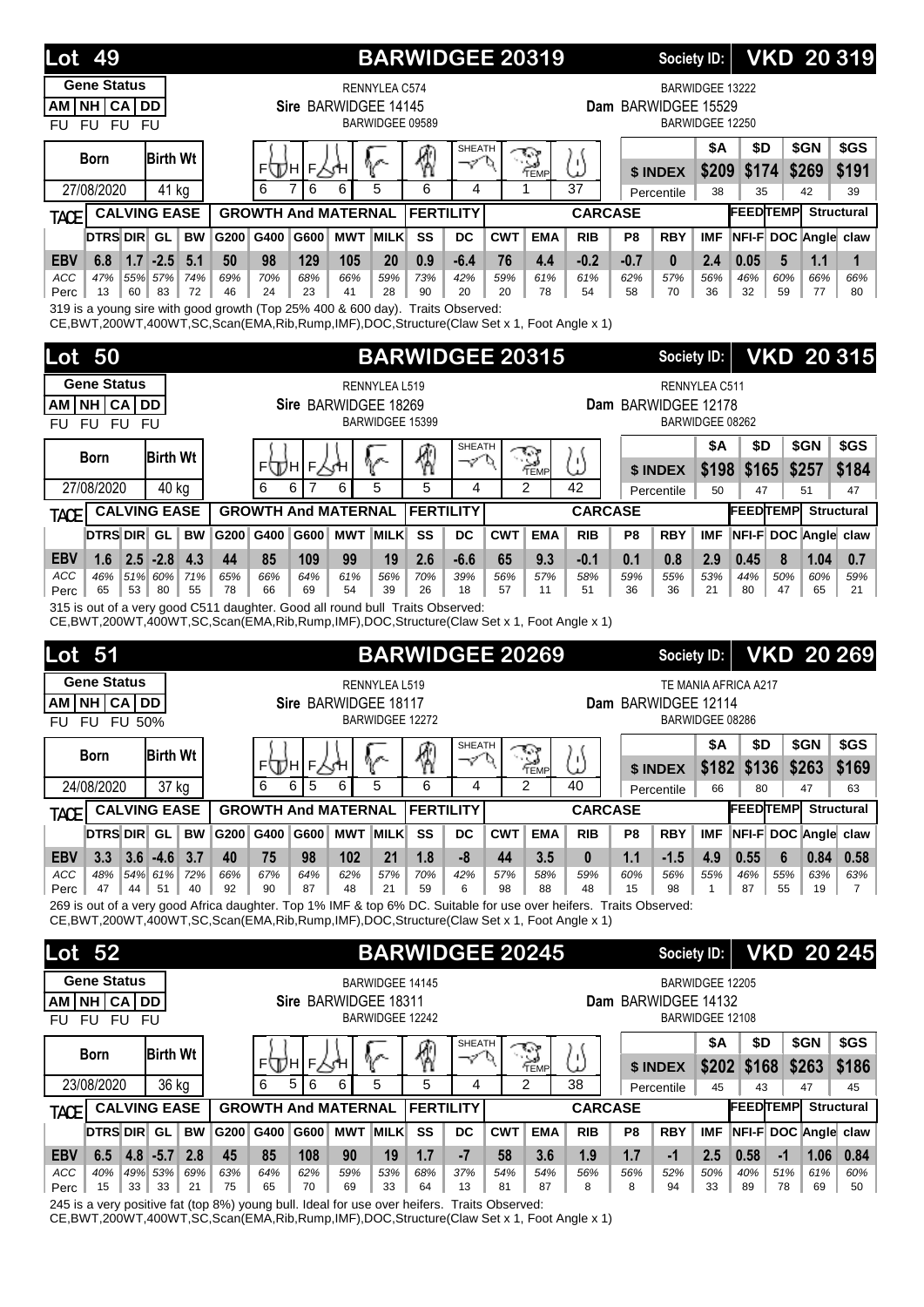| <b>Gene Status</b><br><b>MATAURI REALITY 839</b><br>NH CA DD<br>Sire BARWIDGEE 16139<br>AM.<br>BARWIDGEE 14152<br>FU FU FU<br>FU                                                                                                                                                                                                                             | <b>BARWIDGEE 20177</b>                                                                                                                                                                                                                                            | <b>Society ID:</b>                   | <b>VKD 20177</b>                                |                                    |                         |  |  |  |  |  |  |  |  |  |
|--------------------------------------------------------------------------------------------------------------------------------------------------------------------------------------------------------------------------------------------------------------------------------------------------------------------------------------------------------------|-------------------------------------------------------------------------------------------------------------------------------------------------------------------------------------------------------------------------------------------------------------------|--------------------------------------|-------------------------------------------------|------------------------------------|-------------------------|--|--|--|--|--|--|--|--|--|
|                                                                                                                                                                                                                                                                                                                                                              |                                                                                                                                                                                                                                                                   | Dam BARWIDGEE 18564                  | <b>BARWIDGEE 14119</b><br>BARWIDGEE 15633       |                                    |                         |  |  |  |  |  |  |  |  |  |
| <b>SHEATH</b><br>嘀<br>چي کا<br><b>Birth Wt</b><br>Born<br>V<br>ー<br>;<br>"ТЕМР<br>F<br><b>FULH</b>                                                                                                                                                                                                                                                           | ' ۱ (<br>$\overline{1}$                                                                                                                                                                                                                                           | \$ INDEX                             | <b>\$A</b><br>\$D<br>\$230<br>\$191             | \$GN<br>\$302                      | \$GS<br>\$218           |  |  |  |  |  |  |  |  |  |
| 5<br>5<br>6<br>6<br>6<br>6<br>20/08/2020<br>33 kg<br>4<br>1                                                                                                                                                                                                                                                                                                  | 40                                                                                                                                                                                                                                                                | Percentile                           | 17<br>18                                        | 20                                 | 16                      |  |  |  |  |  |  |  |  |  |
| <b>CALVING EASE</b><br><b>FERTILITY</b><br><b>GROWTH And MATERNAL</b><br>TACE                                                                                                                                                                                                                                                                                | <b>CARCASE</b>                                                                                                                                                                                                                                                    |                                      |                                                 | <b>FEEDTEMP</b>                    | <b>Structural</b>       |  |  |  |  |  |  |  |  |  |
| DTRS DIR GL<br>SS<br><b>BW</b><br>G200<br>G400<br>G600<br><b>MWT MILK</b><br>DC<br><b>CWT</b><br><b>EMA</b><br>6.5<br>$8.2 - 6.7$<br>81<br>74<br>3.2<br>$-7.6$<br>8<br><b>EBV</b><br>1.5<br>44<br>100<br>18<br>61                                                                                                                                            | <b>RIB</b><br>2.7                                                                                                                                                                                                                                                 | <b>RBY</b><br>P8<br>1.1<br>$-0.3$    | <b>IMF</b><br>3.2<br>0.67                       | NFI-F DOC Angle claw<br>18<br>0.98 | 0.68                    |  |  |  |  |  |  |  |  |  |
| ACC<br>44%<br>54% 54%<br>72%<br>66%<br>67%<br>65%<br>62%<br>48%<br>70%<br>37%<br>56%<br>57%<br>8<br>9<br>20<br>84<br>90<br>40<br>70<br>22<br>Perc<br>15<br>$\overline{7}$<br>78<br>76<br>11<br>177 is a first calf from a 2yo heifer and is ideal for use over heifers. Very positive for fat and low MCW he is excellent for all fertility traits. Ideal to | 58%<br>3                                                                                                                                                                                                                                                          | 59%<br>54%<br>15<br>80               | 52%<br>42%<br>14<br>93                          | 61%<br>55%<br>50<br>17             | 61%<br>18               |  |  |  |  |  |  |  |  |  |
| breed low COP females. Very quiet. Traits Observed: CE,BWT,200WT,400WT,SC,Scan(EMA,Rib,Rump,IMF),DOC,Structure(Claw Set x 1, Foot<br>Angle x 1)                                                                                                                                                                                                              |                                                                                                                                                                                                                                                                   |                                      |                                                 |                                    |                         |  |  |  |  |  |  |  |  |  |
| <b>BARWIDGEE 20179</b><br>54<br><b>Lot</b>                                                                                                                                                                                                                                                                                                                   |                                                                                                                                                                                                                                                                   | <b>Society ID:</b>                   |                                                 | <b>VKD 20 179</b>                  |                         |  |  |  |  |  |  |  |  |  |
| <b>Gene Status</b><br>RENNYLEA EDMUND E11(AI)(ET                                                                                                                                                                                                                                                                                                             |                                                                                                                                                                                                                                                                   |                                      |                                                 |                                    |                         |  |  |  |  |  |  |  |  |  |
| NH CA DD<br><b>AM</b><br>Sire BARWIDGEE 14119                                                                                                                                                                                                                                                                                                                | <b>RENNYLEA L519</b><br>Dam BARWIDGEE 18206                                                                                                                                                                                                                       |                                      |                                                 |                                    |                         |  |  |  |  |  |  |  |  |  |
| <b>BARWIDGEE 12422</b><br>FU FU<br>FU.<br>FU                                                                                                                                                                                                                                                                                                                 |                                                                                                                                                                                                                                                                   |                                      | BARWIDGEE 15163                                 |                                    |                         |  |  |  |  |  |  |  |  |  |
| <b>SHEATH</b><br>$\sum_{\text{TEMP}}$<br><b>Birth Wt</b><br>Born<br>ℐ<br>F∕γΉ<br>⊧∖Дн                                                                                                                                                                                                                                                                        | υ۱.                                                                                                                                                                                                                                                               |                                      | <b>\$A</b><br>\$D<br>\$224<br>\$185             | \$GN<br>\$299                      | \$GS<br>\$210           |  |  |  |  |  |  |  |  |  |
| 5<br>6<br>5<br>5<br>5<br>$\mathfrak{p}$<br>6<br>6<br>19/08/2020<br>39 kg                                                                                                                                                                                                                                                                                     | ىد<br>37                                                                                                                                                                                                                                                          | \$ INDEX<br>Percentile               | 23<br>23                                        | 22                                 | 22                      |  |  |  |  |  |  |  |  |  |
| <b>CALVING EASE</b><br><b>GROWTH And MATERNAL</b><br><b>FERTILITY</b><br>TACE                                                                                                                                                                                                                                                                                | <b>CARCASE</b>                                                                                                                                                                                                                                                    |                                      |                                                 | <b>FEEDTEMP</b>                    | <b>Structural</b>       |  |  |  |  |  |  |  |  |  |
| DTRS DIR GL<br>G200<br>G400<br>G600<br><b>MWT MILK</b><br>SS<br>DC<br><b>CWT</b><br><b>EMA</b><br><b>BW</b>                                                                                                                                                                                                                                                  | <b>RIB</b>                                                                                                                                                                                                                                                        | P8<br><b>RBY</b>                     | <b>IMF</b>                                      | NFI-F DOC Angle claw               |                         |  |  |  |  |  |  |  |  |  |
| 6.2<br>$6.2 - 6.4$<br>3.7<br><b>EBV</b><br>49<br>95<br>122<br>109<br>20<br>1.8<br>$-7.8$<br>72<br>6.4                                                                                                                                                                                                                                                        | 0.4                                                                                                                                                                                                                                                               | $-0.4$<br>$-0.2$                     | 3.6<br>0.62                                     | 13<br>0.9                          | 0.64                    |  |  |  |  |  |  |  |  |  |
| <b>ACC</b><br>49%<br>58% 83%<br>55%<br>73%<br>67%<br>68%<br>66%<br>64%<br>71%<br>39%<br>57%<br>58%<br>21<br>23<br>40<br>38<br>35<br>29<br>59<br>$\overline{7}$<br>30<br>44<br>18<br>56<br>33<br>Perc                                                                                                                                                         | 59%<br>36                                                                                                                                                                                                                                                         | 55%<br>60%<br>49<br>77               | 55%<br>45%<br>$\overline{7}$<br>91              | 65%<br>58%<br>31<br>31             | 64%<br>13               |  |  |  |  |  |  |  |  |  |
|                                                                                                                                                                                                                                                                                                                                                              |                                                                                                                                                                                                                                                                   |                                      |                                                 |                                    |                         |  |  |  |  |  |  |  |  |  |
|                                                                                                                                                                                                                                                                                                                                                              | 179 is a first calf from a 2yo heifer. Top 7% for IMF & DC. Good birth to growth spread and top 25% for indexes he is ideal for use over heifers.<br>Traits Observed: GL,CE,BWT,200WT,400WT,SC,Scan(EMA,Rib,Rump,IMF),DOC,Structure(Claw Set x 1, Foot Angle x 1) |                                      |                                                 |                                    |                         |  |  |  |  |  |  |  |  |  |
|                                                                                                                                                                                                                                                                                                                                                              |                                                                                                                                                                                                                                                                   |                                      |                                                 |                                    |                         |  |  |  |  |  |  |  |  |  |
| <b>BARWIDGEE 20259</b><br>55<br>Lot                                                                                                                                                                                                                                                                                                                          |                                                                                                                                                                                                                                                                   | <b>Society ID:</b>                   |                                                 | <b>VKD 20 259</b>                  |                         |  |  |  |  |  |  |  |  |  |
| <b>Gene Status</b><br>AYRVALE BARTEL E7<br><b>NH CA</b><br>Sire BARWIDGEE 18219<br>AΜ<br>DD<br>BARWIDGEE 16494<br>FU FU<br><b>FU</b><br>FU                                                                                                                                                                                                                   |                                                                                                                                                                                                                                                                   | Dam BARWIDGEE 18128                  | <b>LAWSONS LINKEDIN L483</b><br>BARWIDGEE 15253 |                                    |                         |  |  |  |  |  |  |  |  |  |
| <b>SHEATH</b><br>⊗<br>خزاج<br><b>Birth Wt</b><br><b>Born</b><br>V<br>$\mathcal{S}$<br>P.<br>⊧⊕н<br>F∕s⁄H                                                                                                                                                                                                                                                     | ۱۱<br>ىد                                                                                                                                                                                                                                                          |                                      | \$A<br>\$D                                      | \$GN                               | \$GS                    |  |  |  |  |  |  |  |  |  |
| TEMP<br>23/08/2020<br>6<br>5<br>5<br>4<br>5<br>$\mathcal{P}$<br>36 kg<br>6<br>4                                                                                                                                                                                                                                                                              | 44                                                                                                                                                                                                                                                                | \$ INDEX<br>Percentile               | \$248<br>\$201<br>10<br>8                       | \$324<br>10                        | \$236<br>$\overline{7}$ |  |  |  |  |  |  |  |  |  |
| <b>CALVING EASE</b><br><b>GROWTH And MATERNAL</b><br><b>FERTILITY</b><br>TACE                                                                                                                                                                                                                                                                                | <b>CARCASE</b>                                                                                                                                                                                                                                                    |                                      |                                                 | <b>FEEDTEMP</b> Structural         |                         |  |  |  |  |  |  |  |  |  |
| <b>DTRS DIR GL</b><br>G200 G400<br>G600 MWT MILK<br>SS<br><b>EMA</b><br><b>BW</b><br>DC<br><b>CWT</b>                                                                                                                                                                                                                                                        | <b>RIB</b>                                                                                                                                                                                                                                                        | P <sub>8</sub><br><b>RBY</b>         | <b>IMF</b>                                      | NFI-F DOC Angle claw               |                         |  |  |  |  |  |  |  |  |  |
| 47<br>2.1<br>11.1<br><b>EBV</b><br>$7.5 - 2.8$<br>2.3<br>85<br>110<br>74<br>21<br>$-5.7$<br>4.6<br>70<br>66%<br>60%<br>53%<br>56%<br>55%<br>ACC<br>45%<br>54% 56%<br>71%<br>65%<br>63%<br>38%<br>56%<br>80<br>90<br>45<br>30<br>36<br>33<br>$13 \parallel$<br>14<br>64<br>64<br>67<br>17<br>4<br>Perc                                                        | $-0.3$<br>59%<br>57                                                                                                                                                                                                                                               | 0.1<br>0.8<br>56%<br>58%<br>36<br>36 | 2.8<br>0.28<br>54%<br>46%<br>23<br>62           | 18<br>0.7<br>51%<br>61%<br>18<br>4 | 0.7<br>60%<br>21        |  |  |  |  |  |  |  |  |  |
| First calf from a 2yo heifer this very well muscled young bull is top 4% EMA. Excellent birth to growth spread he is ideal for use over heifers. Top<br>8% \$A & \$GS, top 10% \$D & \$GN. Traits Observed: CE,BWT,200WT,400WT,Scan(EMA,Rib,Rump,IMF),DOC,Structure(Claw Set x 1, Foot Angle<br>x 1                                                          |                                                                                                                                                                                                                                                                   |                                      |                                                 |                                    |                         |  |  |  |  |  |  |  |  |  |
| <b>BARWIDGEE 20139</b><br>56<br>Lot                                                                                                                                                                                                                                                                                                                          |                                                                                                                                                                                                                                                                   | Society ID:                          |                                                 | <b>VKD 20 139</b>                  |                         |  |  |  |  |  |  |  |  |  |
| <b>Gene Status</b><br><b>MATAURI REALITY 839</b><br>AM NH CA DD<br>Sire BARWIDGEE 16139                                                                                                                                                                                                                                                                      |                                                                                                                                                                                                                                                                   | Dam BARWIDGEE 18688                  | RENNYLEA L211(APR)(ET)                          |                                    |                         |  |  |  |  |  |  |  |  |  |
| BARWIDGEE 14152<br>FU FU FU<br>FU.                                                                                                                                                                                                                                                                                                                           |                                                                                                                                                                                                                                                                   |                                      | BARWIDGEE 14548                                 |                                    |                         |  |  |  |  |  |  |  |  |  |
| SHEATH<br><b>Birth Wt</b><br><b>Born</b><br>V<br>✓<br>ο<br><b>FWH</b><br>٢Н                                                                                                                                                                                                                                                                                  |                                                                                                                                                                                                                                                                   |                                      | <b>\$A</b><br>\$D                               | \$GN                               | \$GS                    |  |  |  |  |  |  |  |  |  |
| 獨<br><b>S</b><br>FÁ<br>5<br>18/08/2020<br>5<br>6<br>5<br>5<br>36 kg<br>6<br>4<br>1                                                                                                                                                                                                                                                                           | ω<br>41                                                                                                                                                                                                                                                           | \$ INDEX<br>Percentile               | \$202<br>\$243<br>10<br>10                      | \$312<br>15                        | \$232<br>9              |  |  |  |  |  |  |  |  |  |
| <b>CALVING EASE</b><br><b>FERTILITY</b><br><b>GROWTH And MATERNAL</b><br><b>TACE</b>                                                                                                                                                                                                                                                                         | <b>CARCASE</b>                                                                                                                                                                                                                                                    |                                      |                                                 | <b>FEEDTEMP</b>                    | <b>Structural</b>       |  |  |  |  |  |  |  |  |  |
| DTRS DIR GL<br><b>MWT MILK</b><br>SS<br><b>BW</b><br>G200 G400<br>G600<br>DC<br><b>CWT</b><br><b>EMA</b>                                                                                                                                                                                                                                                     | <b>RIB</b>                                                                                                                                                                                                                                                        | <b>RBY</b><br>P8                     | <b>IMF</b>                                      | NFI-F DOC Angle claw               |                         |  |  |  |  |  |  |  |  |  |

139 is a moderate framed young bull, he is a 2 yo heifers first calf with outstanding shape and muscle (top 1% EMA) Low birthweight and good growth he is ideal for use over heifers . Top 10% \$A, \$D,\$GS. Suitable for use over heifers. Traits Observed: CE,BWT,200WT,400WT,SC,Scan(EMA,Rib,Rump,IMF),DOC,Structure(Claw Set x 1, Foot Angle x 1)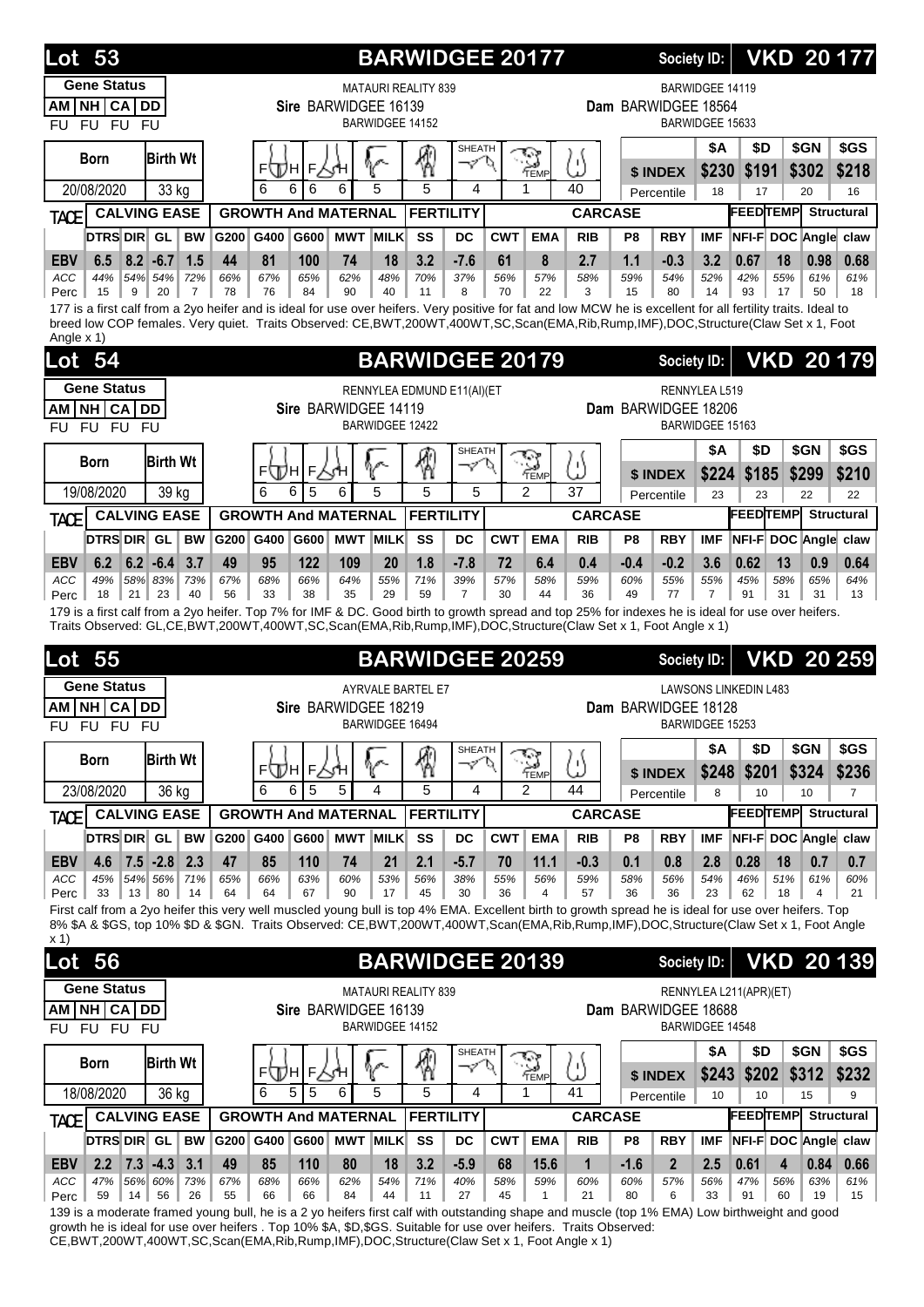| <b>Lot 57</b>                                                                                                                                                                                                                                                                                            |                                    |                  |                                                                     | <b>BARWIDGEE 20143</b>       |                     |                              |                          |                     | <b>VKD 20143</b><br>Society ID: |                        |                                           |                                  |                 |                   |                               |
|----------------------------------------------------------------------------------------------------------------------------------------------------------------------------------------------------------------------------------------------------------------------------------------------------------|------------------------------------|------------------|---------------------------------------------------------------------|------------------------------|---------------------|------------------------------|--------------------------|---------------------|---------------------------------|------------------------|-------------------------------------------|----------------------------------|-----------------|-------------------|-------------------------------|
| <b>Gene Status</b>                                                                                                                                                                                                                                                                                       |                                    |                  | <b>RENNYLEA H7</b>                                                  |                              |                     |                              |                          |                     |                                 |                        |                                           | TE MANIA ULONG U41               |                 |                   |                               |
| NH CA DD<br>AM  <br>FU FU FU<br><b>FU</b>                                                                                                                                                                                                                                                                |                                    |                  | Sire RENNYLEA K811(APR)(AI)<br>RENNYLEA H549                        |                              |                     |                              |                          |                     |                                 | Dam BARWIDGEE 14112    | <b>BARWIDGEE 12222</b>                    |                                  |                 |                   |                               |
| <b>Birth Wt</b><br><b>Born</b>                                                                                                                                                                                                                                                                           |                                    | F<br>⊧∖Дн        | V                                                                   | ₩                            | <b>SHEATH</b><br>ーン |                              | S                        | U)                  |                                 |                        | <b>\$A</b>                                | \$D                              |                 | \$GN              | \$GS                          |
| 18/08/2020<br>38 kg                                                                                                                                                                                                                                                                                      |                                    | 6<br>6           | ⋌⋌н<br>5<br>6                                                       |                              | 4                   | TEMP<br>$\mathfrak{p}$<br>37 |                          |                     |                                 | \$ INDEX<br>Percentile | \$188<br>60                               | \$158<br>55                      |                 | \$236<br>67       | \$172<br>59                   |
| <b>CALVING EASE</b><br><b>TACE</b>                                                                                                                                                                                                                                                                       |                                    |                  | <b>GROWTH And MATERNAL</b>                                          | <b>FERTILITY</b>             |                     |                              |                          | <b>CARCASE</b>      |                                 |                        |                                           | <b>FEEDTEMP</b>                  |                 |                   | <b>Structural</b>             |
| <b>DTRS DIR</b><br><b>BW</b><br>GL                                                                                                                                                                                                                                                                       | G200<br>G400                       | G600             | <b>MWT MILK</b>                                                     | SS                           | DC                  | <b>CWT</b>                   | <b>EMA</b>               | <b>RIB</b>          | P <sub>8</sub>                  | <b>RBY</b>             | <b>IMF</b>                                | NFI-F DOC Angle claw             |                 |                   |                               |
| $2.3 - 6.1$<br><b>EBV</b><br>4.5<br>0.9<br>ACC<br>52%<br>57% 66%<br>74%<br>71<br>55<br>27<br>59<br>Perc<br>143 is out of a very good Temania Ulong daughter. Well balanced EBV's Traits Observed:<br>CE, BWT, 200WT, 400WT, SC, Scan(EMA, Rib, Rump, IMF), DOC, Structure (Claw Set x 1, Foot Angle x 1) | 46<br>86<br>69%<br>70%<br>70<br>63 | 115<br>67%<br>53 | 99<br>14<br>65%<br>60%<br>54<br>78                                  | 1.4<br>73%<br>76             | $-6.7$<br>45%<br>16 | 60<br>60%<br>73              | 6.7<br>61%<br>39         | $-0.3$<br>61%<br>57 | $-1.6$<br>62%<br>80             | 1<br>59%<br>28         | 1.9<br>58%<br>55                          | $-0.27$<br>50%<br>$\overline{7}$ | 5<br>61%<br>57  | 0.96<br>66%<br>45 | 0.94<br>66%<br>70             |
| 58<br>Lot                                                                                                                                                                                                                                                                                                |                                    |                  |                                                                     | <b>BARWIDGEE 20147</b>       |                     |                              |                          |                     |                                 | Society ID:            |                                           |                                  |                 |                   | <b>VKD 20147</b>              |
| <b>Gene Status</b>                                                                                                                                                                                                                                                                                       |                                    |                  | <b>HPCAINTENSITY</b>                                                |                              |                     |                              |                          |                     |                                 |                        | RENNYLEA C511                             |                                  |                 |                   |                               |
| NH CA DD<br>AM                                                                                                                                                                                                                                                                                           |                                    |                  | Sire RENNYLEA L519                                                  |                              |                     |                              |                          |                     |                                 | Dam BARWIDGEE 13151    |                                           |                                  |                 |                   |                               |
| FU FU FU<br><b>FU</b>                                                                                                                                                                                                                                                                                    |                                    |                  | RENNYLEA H414                                                       |                              |                     |                              |                          |                     |                                 |                        | BARWIDGEE 03141                           |                                  |                 |                   |                               |
| <b>Birth Wt</b><br><b>Born</b>                                                                                                                                                                                                                                                                           |                                    | F<br>⊧∖Дн        | V                                                                   | ⊗                            | <b>SHEATH</b><br>マル |                              | ۰,                       | Ľ                   |                                 |                        | <b>\$A</b>                                | \$D                              |                 | \$GN              | \$GS                          |
| 18/08/2020<br>32 kg                                                                                                                                                                                                                                                                                      | 6                                  | 6<br>6           | 5<br>5                                                              | 6                            | 5                   |                              | `⇔<br>TEMP               | 40                  |                                 | \$ INDEX<br>Percentile | \$212<br>35                               | \$182<br>25                      |                 | \$278<br>36       | \$205<br>27                   |
| <b>CALVING EASE</b><br>TACE                                                                                                                                                                                                                                                                              |                                    |                  | <b>GROWTH And MATERNAL</b>                                          | <b>FERTILITY</b>             |                     |                              |                          | <b>CARCASE</b>      |                                 |                        |                                           | <b>FEEDTEMP</b>                  |                 |                   | Structural                    |
| DTRS DIR GL<br><b>BW</b>                                                                                                                                                                                                                                                                                 | G200 G400                          |                  | G600 MWT MILK                                                       | SS                           | DC                  | <b>CWT</b>                   | <b>EMA</b>               | <b>RIB</b>          | P <sub>8</sub>                  | <b>RBY</b>             | <b>IMF</b>                                | NFI-F DOC Angle claw             |                 |                   |                               |
| <b>EBV</b><br>5.7<br>$-5.8$<br>2.2<br>7<br>ACC<br>58%<br>63% 85%<br>75%<br>12<br>25<br>31<br>12<br>Perc                                                                                                                                                                                                  | 36<br>77<br>74%<br>73%<br>97<br>86 | 88<br>74%<br>96  | 83<br>9<br>73%<br>69%<br>97<br>80                                   | 3.5<br>74%<br>$\overline{7}$ | $-9.4$<br>49%<br>2  | 53<br>69%<br>90              | 8.6<br>67%<br>16         | 4.6<br>71%<br>1     | 4.9<br>68%<br>$\mathbf{1}$      | $-1.5$<br>69%<br>98    | 4.4<br>67%<br>2                           | 1.47<br>58%<br>99                | 18<br>64%<br>17 | 0.82<br>74%<br>16 | 0.48<br>74%<br>$\overline{2}$ |
|                                                                                                                                                                                                                                                                                                          |                                    |                  |                                                                     |                              |                     |                              |                          |                     |                                 |                        |                                           |                                  |                 |                   |                               |
| 147 is an L519 son with very positive fat. His dam is by the excellent sire C511. Top 2%DC top 7% SS Ideal for use over heifers. Traits Observed:<br>GL,CE,BWT,200WT,400WT,SC,Scan(EMA,Rib,Rump,IMF),DOC,Structure(Claw Set x 1, Foot Angle x 1),Genomics                                                |                                    |                  |                                                                     |                              |                     |                              |                          |                     |                                 |                        |                                           |                                  |                 |                   |                               |
| 59<br>Lot                                                                                                                                                                                                                                                                                                |                                    |                  |                                                                     | <b>BARWIDGEE 20279</b>       |                     |                              |                          |                     |                                 | <b>Society ID:</b>     |                                           |                                  |                 |                   | <b>VKD 20 279</b>             |
| <b>Gene Status</b>                                                                                                                                                                                                                                                                                       |                                    |                  | ALLOURA GET CRACKING G10                                            |                              |                     |                              |                          |                     |                                 |                        |                                           | <b>BOWMONT JACKPOT J310</b>      |                 |                   |                               |
| <b>NH CA</b><br><b>DD</b><br>AM I<br><b>FU</b><br><b>FU</b><br><b>FU</b><br><b>FU</b>                                                                                                                                                                                                                    |                                    |                  | Sire BARWIDGEE 18339<br>BARWIDGEE 16548                             |                              |                     |                              |                          |                     |                                 | Dam BARWIDGEE 18176    | BARWIDGEE 12296                           |                                  |                 |                   |                               |
|                                                                                                                                                                                                                                                                                                          |                                    |                  |                                                                     |                              | SHEATH              |                              | ক্ষ                      |                     |                                 |                        | <b>\$A</b>                                | \$D                              |                 | \$GN              | \$GS                          |
| <b>Born</b><br><b>Birth Wt</b>                                                                                                                                                                                                                                                                           |                                    | ⊧ДА∣⊧∖Ч          | V                                                                   | 圈                            | マヤ                  |                              | ` <del>\d</del><br>′TEMP | 5)                  |                                 | \$ INDEX               |                                           | \$215 \$170                      |                 | \$296             | \$201                         |
| 24/08/2020<br>30 kg                                                                                                                                                                                                                                                                                      | 6                                  | 5<br>5           | 5<br>5                                                              | 5                            | 4                   |                              | 2                        | 37                  |                                 | Percentile             | 32                                        | 40                               |                 | 24                | 30                            |
| <b>CALVING EASE</b><br><b>TACE</b>                                                                                                                                                                                                                                                                       |                                    |                  | <b>GROWTH And MATERNAL</b>                                          | <b>FERTILITY</b>             |                     |                              |                          | <b>CARCASE</b>      |                                 |                        |                                           | <b>FEEDTEMP</b>                  |                 |                   | <b>Structural</b>             |
| DTRS DIR GL<br><b>BW</b>                                                                                                                                                                                                                                                                                 | G200 G400                          |                  | G600 MWT MILK                                                       | SS                           | DC                  | <b>CWT</b>                   | <b>EMA</b>               | <b>RIB</b>          | P8                              | <b>RBY</b>             | <b>IMF</b>                                | NFI-F DOC Angle claw             |                 |                   |                               |
| $7.4 - 3.2$<br> 1.6<br><b>EBV</b><br>6.4<br>42%<br>53% 55%<br>ACC<br>72%                                                                                                                                                                                                                                 | 43<br>79<br>66%<br>65%             | 100<br>63%       | 80<br>21<br>61%<br>52%                                              | 1.2<br>69%                   | $-6.6$<br>35%       | 64<br>55%                    | 8.2<br>55%               | 1.2<br>57%          | $-0.1$<br>58%                   | $-0.9$<br>53%          | 3.8<br>52%                                | 0.29<br>44%                      | $-2$<br>52%     | 0.8<br>61%        | 0.5<br>61%                    |
| 16<br>13<br>$\overline{7}$<br>74<br>Perc                                                                                                                                                                                                                                                                 | 83<br>82                           | 84               | 84<br>18                                                            | 83                           | 18                  | 60                           | 20                       | 17                  | 41                              | 92                     | 5                                         | 63                               | 79              | 13                | 3                             |
| First calf from a 2yo heifer 279 is a very well put together young sire. Top 5% IMF top 7% Birth weight. Ideal for use over heifers. Traits Observed:<br>CE, BWT, 200WT, 400WT, SC, Scan(EMA, Rib, Rump, IMF), DOC, Structure (Claw Set x 1, Foot Angle x 1)                                             |                                    |                  |                                                                     |                              |                     |                              |                          |                     |                                 |                        |                                           |                                  |                 |                   |                               |
| <b>Lot</b>                                                                                                                                                                                                                                                                                               |                                    |                  |                                                                     |                              |                     |                              |                          |                     |                                 | Society ID:            |                                           |                                  |                 |                   |                               |
| 60<br><b>Gene Status</b>                                                                                                                                                                                                                                                                                 |                                    |                  |                                                                     | <b>BARWIDGEE 20281</b>       |                     |                              |                          |                     |                                 |                        |                                           |                                  |                 |                   | <b>VKD 20 281</b>             |
| AM NH CA DD<br>FU FU FU<br>FU.                                                                                                                                                                                                                                                                           |                                    |                  | ALLOURA GET CRACKING G10<br>Sire BARWIDGEE 18339<br>BARWIDGEE 16548 |                              |                     |                              |                          |                     |                                 | Dam BARWIDGEE 18458    | <b>BARWIDGEE 14145</b><br>BARWIDGEE 12288 |                                  |                 |                   |                               |
|                                                                                                                                                                                                                                                                                                          |                                    |                  |                                                                     |                              | <b>SHEATH</b>       |                              |                          |                     |                                 |                        | \$Α                                       | \$D                              |                 | \$GN              | \$GS                          |
| <b>Birth Wt</b><br><b>Born</b>                                                                                                                                                                                                                                                                           |                                    | ⊧ДА∣⊧Р₹н         | V                                                                   | ⊗                            | マル                  |                              | <b>RAN</b><br>TEMP       | IJ                  |                                 | \$ INDEX               | \$200                                     | \$158                            |                 | \$274             | \$183                         |
| 25/08/2020<br>36 kg                                                                                                                                                                                                                                                                                      | 6                                  | 6<br>5           | 5<br>6                                                              | 5                            | 5                   |                              | 2                        | 35                  |                                 | Percentile             | 48                                        | 56                               |                 | 38                | 48                            |
| <b>CALVING EASE</b><br><b>TACE</b>                                                                                                                                                                                                                                                                       |                                    |                  | <b>GROWTH And MATERNAL</b>                                          | <b>FERTILITY</b>             |                     |                              |                          | <b>CARCASE</b>      |                                 |                        |                                           | <b>FEEDTEMP</b> Structural       |                 |                   |                               |
| <b>DTRS DIR GL</b><br><b>BW</b><br>$-3.7$<br>4.5<br><b>EBV</b><br>6.7<br>4                                                                                                                                                                                                                               | G200 G400<br>49<br>94              | 122              | G600 MWT MILK<br>109<br>20                                          | SS<br>0.5                    | DC<br>$-6.4$        | <b>CWT</b><br>72             | <b>EMA</b><br>5.3        | <b>RIB</b><br>1.8   | P8<br>1.2                       | <b>RBY</b><br>$-2$     | <b>IMF</b><br>3.7                         | NFI-F DOC Angle claw<br>0.46     | 3               | $\mathbf{1}$      | 0.68                          |

281 is a 2yo heifers first calf. Positive fat young bull with moderate birth weight and good growth and top 6% IMF. A really useful sort. Traits Observed: CE,BWT,200WT,400WT,SC,Scan(EMA,Rib,Rump,IMF),DOC,Structure(Claw Set x 1, Foot Angle x 1)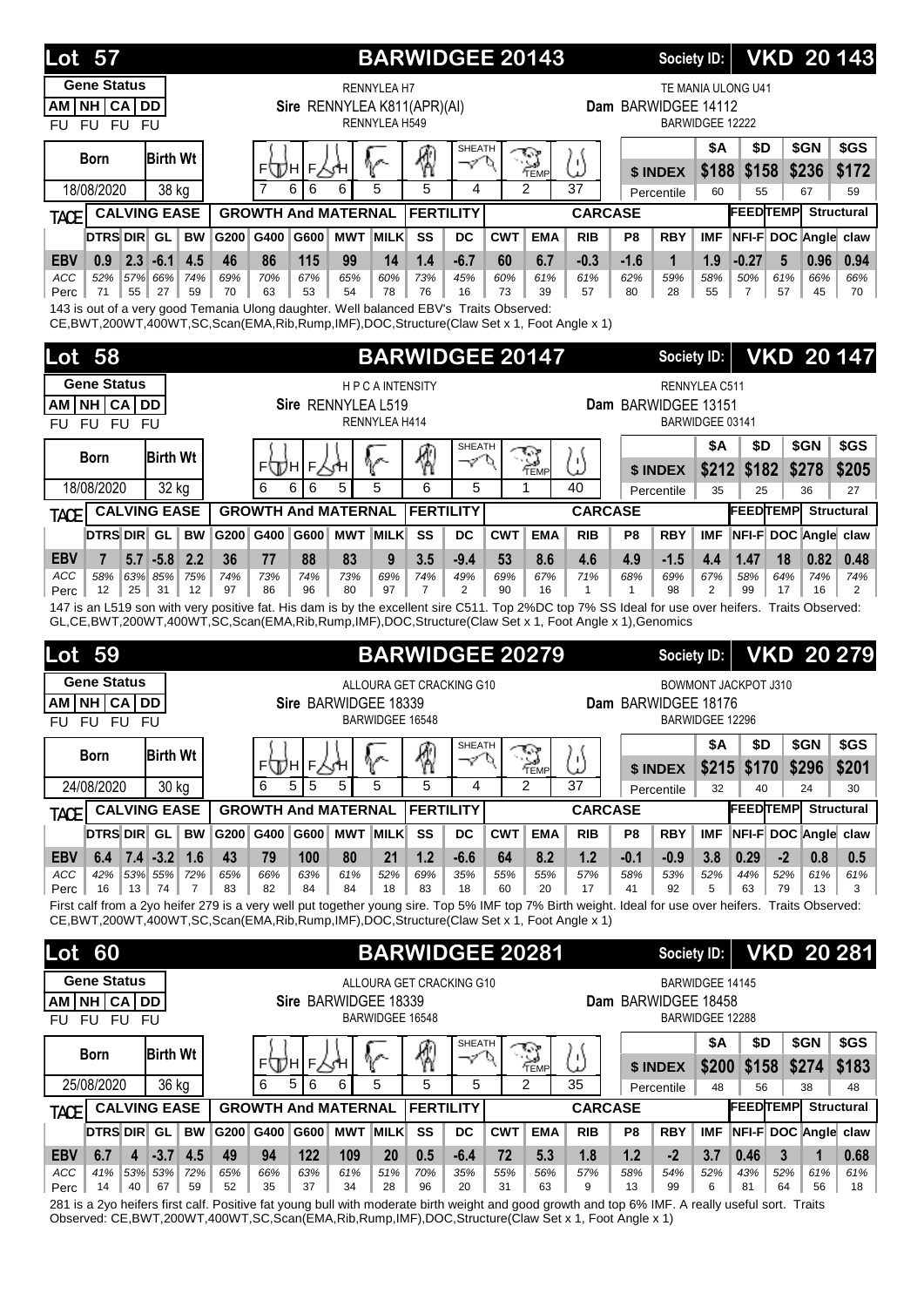| 61<br>Lot                                                                                                                                                                                                                      |            |                                                |                                                       |                                     | <b>BARWIDGEE 20243</b>              |                             |                     |                                    |                                                                   |                          | <b>Society ID:</b>   |                        |                        |                           | <b>VKD 20 243</b>                    |
|--------------------------------------------------------------------------------------------------------------------------------------------------------------------------------------------------------------------------------|------------|------------------------------------------------|-------------------------------------------------------|-------------------------------------|-------------------------------------|-----------------------------|---------------------|------------------------------------|-------------------------------------------------------------------|--------------------------|----------------------|------------------------|------------------------|---------------------------|--------------------------------------|
| <b>Gene Status</b><br>NH CA DD<br>AM<br>FU FU FU<br><b>FU</b>                                                                                                                                                                  |            |                                                | Sire RENNYLEA K811(APR)(AI)                           | <b>RENNYLEA H7</b><br>RENNYLEA H549 |                                     |                             | Dam BARWIDGEE 15341 | BARWIDGEE 13172<br>BARWIDGEE 13179 |                                                                   |                          |                      |                        |                        |                           |                                      |
| <b>Birth Wt</b><br><b>Born</b>                                                                                                                                                                                                 |            | ⊧∖Дн                                           | F                                                     |                                     |                                     | <b>SHEATH</b><br>マ          |                     | - 7<br>TEMP                        | 'n<br>P                                                           |                          | \$ INDEX             | <b>\$A</b><br>\$197    | \$D<br>\$163           | \$GN<br>\$248             | \$GS<br>\$182                        |
| 23/08/2020<br>42 kg                                                                                                                                                                                                            |            | 6<br>6                                         | 5                                                     | 5<br>5                              |                                     | 6<br>4                      |                     | 1                                  | 39                                                                |                          | Percentile           | 51                     | 49                     | 58                        | 50                                   |
| <b>CALVING EASE</b><br><b>TACE</b>                                                                                                                                                                                             |            |                                                | <b>GROWTH And MATERNAL</b><br><b>MWT MILK</b><br>G600 |                                     | <b>FERTILITY</b><br>SS<br><b>DC</b> |                             |                     | <b>CARCASE</b>                     |                                                                   |                          |                      |                        | <b>FEEDTEMP</b>        |                           | <b>Structural</b>                    |
| <b>DTRS DIR GL</b><br><b>BW</b><br>$-0.6 - 4.2$<br>5.3<br><b>EBV</b><br>$-0.2$                                                                                                                                                 | G200<br>53 | G400<br>98                                     | 134<br>117                                            | 17                                  | 2.5                                 | $-7.3$                      | <b>CWT</b><br>79    | <b>EMA</b><br>6.5                  | <b>RIB</b><br>$-0.1$                                              | P <sub>8</sub><br>$-1.8$ | <b>RBY</b><br>0.8    | <b>IMF</b><br>1.7      | $-0.06$                | 1                         | NFI-F DOC Angle claw<br>0.72<br>0.76 |
| 55% 62%<br>ACC<br>49%<br>74%                                                                                                                                                                                                   | 68%        | 69%                                            | 67%<br>65%                                            | 59%                                 | 72%                                 | 41%                         | 58%                 | 59%                                | 61%                                                               | 61%                      | 57%                  | 56%                    | 46%                    | 59%                       | 65%<br>64%                           |
| 79<br>75<br>58<br>76<br>Perc<br>243 is a K811 son with good growth and top 10% DC. Well balanced EBV's Traits Observed:<br>CE, BWT, 200WT, 400WT, SC, Scan(EMA, Rib, Rump, IMF), DOC, Structure (Claw Set x 1, Foot Angle x 1) | 32         | 24                                             | 16<br>22                                              | 50                                  | 29                                  | 10                          | 12                  | 42                                 | 51                                                                | 83                       | 36                   | 64                     | 21                     | 70                        | 5<br>32                              |
| 62<br>Lot                                                                                                                                                                                                                      |            |                                                |                                                       |                                     | <b>BARWIDGEE 20533</b>              |                             |                     |                                    |                                                                   |                          | <b>Society ID:</b>   |                        |                        |                           | <b>VKD 20 533</b>                    |
| <b>Gene Status</b>                                                                                                                                                                                                             |            |                                                |                                                       |                                     |                                     |                             |                     |                                    |                                                                   |                          |                      |                        |                        |                           |                                      |
| NH CA DD<br>AM                                                                                                                                                                                                                 |            | RENNYLEA L519<br>Sire BARWIDGEE 18179          |                                                       |                                     |                                     |                             |                     |                                    |                                                                   |                          | Dam BARWIDGEE 17539  |                        | RENNYLEA L211(APR)(ET) |                           |                                      |
| FU FU FU<br><b>FU</b>                                                                                                                                                                                                          |            |                                                | BARWIDGEE 10646                                       |                                     |                                     |                             |                     |                                    | BARWIDGEE 14542                                                   |                          |                      |                        |                        |                           |                                      |
| <b>Birth Wt</b><br>Born                                                                                                                                                                                                        |            |                                                |                                                       |                                     | \$                                  | <b>SHEATH</b><br>マ          | o                   | <b>RAY</b><br>TEMP                 |                                                                   |                          |                      | <b>\$A</b>             | \$D                    | \$GN                      | \$GS                                 |
| 14/09/2020<br>42 kg                                                                                                                                                                                                            |            | ⊧\Дн<br>6<br>5                                 | F<br>5<br>5                                           | V<br>5                              | 5                                   | 5                           |                     | $\mathfrak{p}$                     | ω<br>38                                                           |                          | \$ INDEX             | \$225                  | \$179                  | \$308                     | \$209                                |
| <b>CALVING EASE</b>                                                                                                                                                                                                            |            |                                                | <b>GROWTH And MATERNAL</b>                            |                                     | <b>FERTILITY</b>                    |                             |                     |                                    | <b>CARCASE</b>                                                    |                          | Percentile           | 22                     | 29<br><b>FEEDTEMP</b>  | 17                        | 23<br><b>Structural</b>              |
| TACE<br><b>DTRS DIR GL</b><br><b>BW</b>                                                                                                                                                                                        |            | G200 G400                                      | G600                                                  | <b>MWT MILK</b>                     | SS                                  | <b>DC</b>                   | <b>CWT</b>          | <b>EMA</b>                         | <b>RIB</b>                                                        | P <sub>8</sub>           | <b>RBY</b>           | <b>IMF</b>             |                        |                           | NFI-F DOC Angle claw                 |
| <b>EBV</b><br>$-1.9$<br>$1.9 - 2.5$<br>6.1                                                                                                                                                                                     | 59         | 105                                            | 139<br>124                                            | 18                                  | 1.8                                 | $-5.5$                      | 75                  | 5.2                                | 0.5                                                               | 0.2                      | $-0.4$               | 3.3                    | 0.25                   | 12                        | 0.72<br>0.62                         |
| 51% 54%<br>71%<br>ACC<br>43%                                                                                                                                                                                                   | 65%        | 66%                                            | 63%<br>61%                                            | 53%                                 | 69%                                 | 34%                         | 55%                 | 56%                                | 58%                                                               | 58%                      | 54%                  | 52%                    | 42%                    | 51%                       | 61%<br>60%                           |
| 88<br>58<br>83<br>88<br>Perc<br>533 is a high growth young bull (top 11% 200,400 & 600 day growth). He has good indexes and excellent structure. Traits Observed:                                                              | 11         | 11                                             | 10<br>14                                              | 43                                  | 59                                  | 34                          | 21                  | 65                                 | 33                                                                | 33                       | 83                   | 12                     | 58                     | 35                        | 5<br>11                              |
| CE, BWT, 200WT, 400WT, SC, Scan(EMA, Rib, Rump, IMF), DOC, Structure(Claw Set x 1, Foot Angle x 1)<br>63<br>Lot                                                                                                                |            |                                                |                                                       |                                     |                                     |                             |                     |                                    |                                                                   |                          | <b>Society ID:</b>   |                        |                        |                           | <b>VKD 20 591</b>                    |
| <b>Gene Status</b>                                                                                                                                                                                                             |            |                                                |                                                       | RENNYLEA L519                       |                                     |                             |                     |                                    |                                                                   |                          |                      | <b>BARWIDGEE 14145</b> |                        |                           |                                      |
| <b>CA</b><br><b>NH</b><br>DD<br>AM<br>FU FU<br><b>FU</b><br><b>FU</b>                                                                                                                                                          |            |                                                | Sire BARWIDGEE 18241                                  | <b>BARWIDGEE 13445</b>              |                                     |                             |                     |                                    |                                                                   |                          | Dam BARWIDGEE 17561  | BARWIDGEE 12560        |                        |                           |                                      |
|                                                                                                                                                                                                                                |            |                                                |                                                       |                                     |                                     | SHEATH                      |                     | مؤدمج                              |                                                                   |                          |                      | \$Α                    | \$D                    | \$GN                      | \$GS                                 |
| <b>Birth Wt</b><br><b>Born</b>                                                                                                                                                                                                 |            | ⊧Д∖н∣⊧∑үн                                      |                                                       | V                                   | 圈                                   | $\varphi'$                  | p                   | <b>PEMP</b>                        | ω                                                                 |                          | \$ INDEX             | \$220                  | \$169                  | \$307                     | \$206                                |
| 25/09/2020<br>43 kg                                                                                                                                                                                                            |            | $\overline{7}$<br>6                            | 6<br>6                                                | 5                                   | 6                                   | 4                           |                     | 1                                  | 39                                                                |                          | Percentile           | 27                     | 42                     | 18                        | 25                                   |
| <b>CALVING EASE</b><br><b>TACE</b>                                                                                                                                                                                             |            |                                                | <b>GROWTH And MATERNAL</b>                            |                                     | <b>FERTILITY</b>                    |                             |                     |                                    | <b>CARCASE</b>                                                    |                          |                      |                        |                        |                           | <b>FEEDTEMP</b> Structural           |
| <b>DTRS DIR GL</b><br><b>BW</b><br>$3.4 - 5.9$<br>4.9<br><b>EBV</b><br>7.1                                                                                                                                                     | 55         | G200 G400<br>108                               | G600<br>145<br>124                                    | <b>MWT MILK</b><br>23               | SS<br>1.7                           | DC<br>$-7.3$                | <b>CWT</b><br>81    | <b>EMA</b><br>$-1.7$               | <b>RIB</b><br>1.6                                                 | P8<br>2.5                | <b>RBY</b><br>$-3.1$ | <b>IMF</b><br>4.1      | 0.48                   | 8                         | NFI-F DOC Angle claw<br>1.02<br>0.96 |
| 69%<br>ACC<br>41%<br>48% 52%                                                                                                                                                                                                   | 64%        | 65%                                            | 63%<br>60%                                            | 52%                                 | 70%                                 | 34%                         | 54%                 | 55%                                | 56%                                                               | 57%                      | 53%                  | 51%                    | 41%                    | 49%                       | 61%<br>61%                           |
| 45<br>30<br>68<br>11<br>Perc<br>591 is the youngest bull in the sale, but is one of the highest growth. Top 5% 600 day, top 7% 400 day. Top 3% IMF and rump fat. Top 10% DC &                                                  | 25         | 7                                              | 5<br>14                                               | 12                                  | 64                                  | 10                          | 9                   | 99                                 | 11                                                                | 3                        | 99                   | 3                      | 82                     | 49                        | 60<br>73                             |
| CWT. Good birth to growth spread and top 20% \$GN. Traits Observed: BWT,200WT,400WT,SC,Scan(EMA,Rib,Rump,IMF),DOC,Structure(Claw<br>Set x 1, Foot Angle x 1)                                                                   |            |                                                |                                                       |                                     |                                     |                             |                     |                                    |                                                                   |                          |                      |                        |                        |                           |                                      |
| <b>Lot</b> 64                                                                                                                                                                                                                  |            |                                                |                                                       |                                     | <b>BARWIDGEE 20571</b>              |                             |                     |                                    |                                                                   |                          | <b>Society ID:</b>   |                        |                        |                           | <b>VKD 20 571</b>                    |
| <b>Gene Status</b>                                                                                                                                                                                                             |            |                                                |                                                       | <b>RENNYLEA H7</b>                  |                                     |                             |                     |                                    |                                                                   |                          |                      |                        |                        |                           |                                      |
| NH CA DD<br>AM                                                                                                                                                                                                                 |            |                                                | Sire RENNYLEA K811(APR)(AI)                           |                                     |                                     |                             |                     |                                    |                                                                   |                          | Dam BARWIDGEE 16222  |                        |                        | CARABAR DOCKLANDS D62(AI) |                                      |
| FU FU FU<br><b>FU</b>                                                                                                                                                                                                          |            |                                                |                                                       | RENNYLEA H549                       |                                     |                             |                     |                                    |                                                                   |                          |                      | BARWIDGEE 12182        |                        |                           |                                      |
| <b>Birth Wt</b><br><b>Born</b>                                                                                                                                                                                                 |            |                                                |                                                       |                                     |                                     | <b>SHEATH</b><br>$\varphi'$ |                     | <b>RA</b><br>TEMP                  |                                                                   |                          |                      | <b>\$A</b>             | \$D                    | \$GN                      | \$GS                                 |
| 19/09/2020<br>35 kg                                                                                                                                                                                                            |            | FЩHI<br>6<br>6                                 | F<br>6<br>6                                           | 6                                   | 5                                   | 4                           |                     | 1                                  | ω<br>38                                                           |                          | \$ INDEX             | \$193                  | \$155                  | \$250                     | \$177                                |
| <b>CALVING EASE</b>                                                                                                                                                                                                            |            | <b>GROWTH And MATERNAL</b><br><b>FERTILITY</b> |                                                       |                                     |                                     |                             |                     |                                    | 55<br>57<br>Percentile<br>59<br><b>FEEDTEMP</b><br><b>CARCASE</b> |                          |                      |                        |                        |                           | 54<br><b>Structural</b>              |
| TACE<br>DTRS DIR GL<br><b>BW</b>                                                                                                                                                                                               |            | G200 G400                                      | G600                                                  | <b>MWT MILK</b>                     | SS                                  | <b>DC</b>                   | <b>CWT</b>          | <b>EMA</b>                         | <b>RIB</b>                                                        | P8                       | <b>RBY</b>           | <b>IMF</b>             |                        |                           | NFI-F DOC Angle claw                 |
| $4.5 - 5.2$<br>3.8<br><b>EBV</b><br>1.1                                                                                                                                                                                        |            |                                                |                                                       |                                     |                                     |                             |                     |                                    |                                                                   |                          |                      |                        |                        |                           |                                      |
|                                                                                                                                                                                                                                | 50         | 93                                             | 127<br>118                                            | 19                                  | 2.1                                 | $-7.4$                      | 78                  | 6.3                                | 0.4                                                               | $-1$                     | $-0.1$               | 2.3                    | 0.14                   | $\boldsymbol{0}$          | 0.96<br>0.84                         |

571 is a young bull with a nice quiet nature. Good birth to growth spread & top 10% DC. Traits Observed: CE,BWT,200WT,400WT,SC,Scan(EMA,Rib,Rump,IMF),DOC,Structure(Claw Set x 1, Foot Angle x 1)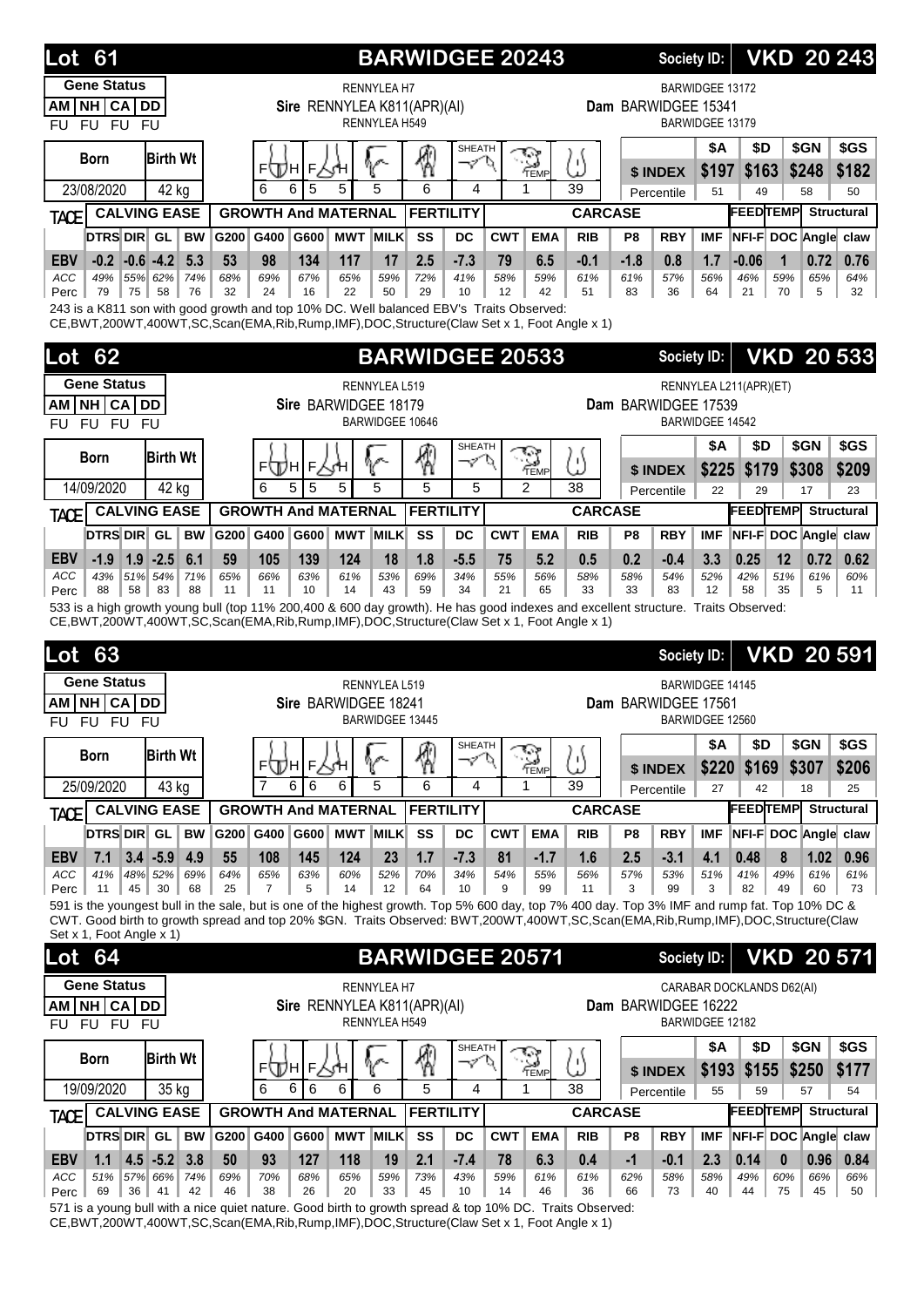| 65<br>Lot                                                                                                                                                                                                                                                                     |           | <b>BARWIDGEE 20451</b>     |                          |                 |                                                    |                              | Society ID:                |                |                     |                        |                    | <b>VKD 20451</b>             |             |                     |                                                            |
|-------------------------------------------------------------------------------------------------------------------------------------------------------------------------------------------------------------------------------------------------------------------------------|-----------|----------------------------|--------------------------|-----------------|----------------------------------------------------|------------------------------|----------------------------|----------------|---------------------|------------------------|--------------------|------------------------------|-------------|---------------------|------------------------------------------------------------|
| <b>Gene Status</b><br>NH CA DD<br>AM<br>FU FU FU<br>FU                                                                                                                                                                                                                        |           |                            | Sire BARWIDGEE 17196(ET) |                 | RENNYLEA L211(APR)(ET)<br><b>BARWIDGEE 14158</b>   |                              |                            |                | Dam BARWIDGEE 17103 |                        | BARWIDGEE 12272    | RENNYLEA K811(APR)(AI)       |             |                     |                                                            |
| <b>Birth Wt</b><br>Born<br>5/09/2020<br>40 kg                                                                                                                                                                                                                                 |           | F<br>⊧∖Дн<br>6<br>5<br>5   | 5                        | 5               | ℛ<br>6                                             | <b>SHEATH</b><br>マ<br>D<br>4 | <b>S</b><br>$\overline{2}$ | ω<br>42        |                     | \$ INDEX<br>Percentile | \$A<br>\$210<br>36 | \$D<br>\$173<br>35           |             | \$GN<br>\$270<br>41 | \$GS<br>\$198<br>33                                        |
| <b>CALVING EASE</b><br><b>TACE</b>                                                                                                                                                                                                                                            |           | <b>GROWTH And MATERNAL</b> |                          |                 | <b>FERTILITY</b>                                   |                              |                            | <b>CARCASE</b> |                     |                        |                    | <b>FEEDTEMP</b>              |             |                     | <b>Structural</b>                                          |
| <b>DTRS DIR</b> GL<br><b>BW</b>                                                                                                                                                                                                                                               | G200      | G400<br>G600               | <b>MWT MILK</b>          |                 | SS<br>DC                                           |                              | <b>CWT</b><br><b>EMA</b>   | <b>RIB</b>     | P8                  | <b>RBY</b>             | <b>IMF</b>         | NFI-F DOC Angle claw         |             |                     |                                                            |
| 1.8<br>5.2<br><b>EBV</b><br>2.1<br>$-1$                                                                                                                                                                                                                                       | 50        | 91<br>122                  | 116                      | 17              | 4.3<br>$-9.8$                                      |                              | 7.9<br>69                  | $-0.3$         | $-1$                | 0.8                    | 3                  | 0.31                         | 17          | 0.7                 | 0.66                                                       |
| ACC<br>44%<br>53% 54%<br>73%<br>56<br>95<br>74<br>Perc<br>63                                                                                                                                                                                                                  | 66%<br>50 | 67%<br>64%<br>44<br>37     | 61%<br>24                | 50%<br>53       | 70%<br>35%<br>2<br>$\mathbf{1}$                    |                              | 55%<br>55%<br>41<br>23     | 57%<br>57      | 57%<br>66           | 53%<br>36              | 50%<br>18          | 42%<br>65                    | 54%<br>21   | 63%<br>4            | 61%<br>15                                                  |
| 451 is top 1% for DC & top 2% SS, they are very impressive fertility figures!! Well balanced EBV's and good structure. A good self replacing herd<br>improver bull. Traits Observed: CE,BWT,200WT,400WT,SC,Scan(EMA,Rib,Rump,IMF),DOC,Structure(Claw Set x 1, Foot Angle x 1) |           |                            |                          |                 |                                                    |                              |                            |                |                     |                        |                    |                              |             |                     |                                                            |
|                                                                                                                                                                                                                                                                               |           |                            |                          |                 |                                                    |                              |                            |                |                     |                        |                    |                              |             |                     |                                                            |
| 66<br>Lot                                                                                                                                                                                                                                                                     |           |                            |                          |                 | <b>BARWIDGEE 20109</b>                             |                              |                            |                |                     | Society ID:            |                    |                              |             |                     | <b>VKD 20109</b>                                           |
| <b>Gene Status</b><br>NH CA DD                                                                                                                                                                                                                                                |           |                            |                          |                 | TE MANIA BERKLEY B1(AI)                            |                              |                            |                | Dam BARWIDGEE 17353 |                        |                    | RENNYLEA K811(APR)(AI)       |             |                     |                                                            |
| AM<br>FU FU FU<br>FU                                                                                                                                                                                                                                                          |           |                            |                          |                 | Sire ALLOURA GET CRACKING G10<br>ALLOURA JEDDA Z15 |                              |                            |                |                     |                        | BARWIDGEE 13253    |                              |             |                     |                                                            |
|                                                                                                                                                                                                                                                                               |           |                            |                          |                 |                                                    | <b>SHEATH</b>                |                            |                |                     |                        | <b>\$A</b>         | \$D                          |             | \$GN                | \$GS                                                       |
| <b>Birth Wt</b><br><b>Born</b>                                                                                                                                                                                                                                                |           | ⊧∖Дн<br>F                  | ďΗ                       |                 | 4                                                  | マ<br>P                       | ୁ<br>କଳ                    | ω              |                     | \$ INDEX               | \$208              | \$174                        |             | \$275               | \$191                                                      |
| 14/08/2020<br>31 kg                                                                                                                                                                                                                                                           |           | 6<br>6                     | 6                        | 5               | 6                                                  | 3                            | 1                          | 40             |                     | Percentile             | 39                 | 35                           |             | 38                  | 40                                                         |
| <b>CALVING EASE</b><br><b>TACE</b>                                                                                                                                                                                                                                            |           | <b>GROWTH And MATERNAL</b> |                          |                 | <b>FERTILITY</b>                                   |                              |                            | <b>CARCASE</b> |                     |                        |                    | <b>FEEDTEMP</b>              |             |                     | <b>Structural</b>                                          |
| DTRS DIR GL<br><b>BW</b>                                                                                                                                                                                                                                                      | G200      | G400<br>G600               | <b>MWT MILK</b>          |                 | SS<br>DC                                           |                              | <b>CWT</b><br><b>EMA</b>   | <b>RIB</b>     | P8                  | <b>RBY</b>             | <b>IMF</b>         | NFI-F DOC Angle claw         |             |                     |                                                            |
| <b>EBV</b><br>5.8<br>$6.7 - 6.2$<br>4.5<br>53%<br>59% 69%<br><b>ACC</b><br>72%                                                                                                                                                                                                | 47<br>71% | 82<br>101<br>71%<br>71%    | 98<br>69%                | 18<br>65%       | 2.2<br>$-9$<br>70%<br>44%                          |                              | 67<br>9.7<br>67%<br>65%    | 1.2<br>70%     | 0.9<br>67%          | $-0.6$<br>66%          | 3.4<br>65%         | 0.57<br>58%                  | $-2$<br>60% | 1.16<br>73%         | 1.18<br>73%                                                |
| 21<br>18<br>26<br>59<br>Perc                                                                                                                                                                                                                                                  | 62        | 83<br>73                   | 54                       | 40              | 41<br>3                                            |                              | 50<br>9                    | 17             | 18                  | 87                     | 10                 | 88                           | 79          | 86                  | 96                                                         |
|                                                                                                                                                                                                                                                                               |           |                            |                          |                 |                                                    |                              |                            |                |                     |                        |                    |                              |             |                     |                                                            |
| This Get Cracking son has excellent carcass (top 10% EMA & IMF) Traits Observed:<br>BWT,200WT,400WT,SC,Scan(EMA,Rib,Rump,IMF),DOC,Structure(Claw Set x 1, Foot Angle x 1),Genomics                                                                                            |           |                            |                          |                 |                                                    |                              |                            |                |                     |                        |                    |                              |             |                     |                                                            |
|                                                                                                                                                                                                                                                                               |           |                            |                          |                 |                                                    |                              |                            |                |                     |                        |                    |                              |             |                     |                                                            |
| 67<br>Lot                                                                                                                                                                                                                                                                     |           |                            |                          |                 | <b>BARWIDGEE 20113</b>                             |                              |                            |                |                     | Society ID:            |                    |                              |             |                     |                                                            |
| <b>Gene Status</b><br><b>CA</b><br><b>DD</b><br>NH I<br>АM                                                                                                                                                                                                                    |           |                            | Sire BARWIDGEE 18193     | RENNYLEA L519   |                                                    |                              |                            |                | Dam BARWIDGEE 15537 |                        | BARWIDGEE 11200    |                              |             |                     |                                                            |
| FU FU<br><b>FU</b><br>FU                                                                                                                                                                                                                                                      |           |                            |                          | BARWIDGEE 13151 |                                                    |                              |                            |                |                     |                        | BARWIDGEE 10150    |                              |             |                     |                                                            |
| <b>Birth Wt</b><br><b>Born</b>                                                                                                                                                                                                                                                |           |                            |                          |                 |                                                    | SHEATH<br>へ                  |                            |                |                     |                        | \$Α                | \$D                          |             | \$GN                | \$GS                                                       |
|                                                                                                                                                                                                                                                                               |           | ⊧∰н∣⊧√;н<br>5<br>5<br>6    | 6                        | V<br>5          | 圈<br>5                                             | 4                            | $\sum_{\text{Temp}}$<br>1  | ω<br>39        |                     | \$ INDEX               |                    | $$178$ \$148                 |             | \$244               | \$161                                                      |
| 16/08/2020<br>44 kg<br><b>CALVING EASE</b>                                                                                                                                                                                                                                    |           | <b>GROWTH And MATERNAL</b> |                          |                 | <b>FERTILITY</b>                                   |                              |                            | <b>CARCASE</b> |                     | Percentile             | 70                 | 68<br><b>FEEDTEMP</b>        |             | 61                  | 69<br><b>Structural</b>                                    |
| <b>TACE</b><br>DTRS DIR GL<br><b>BW</b>                                                                                                                                                                                                                                       | G200 G400 |                            | G600 MWT MILK            |                 | SS<br>DC                                           |                              | <b>CWT</b><br><b>EMA</b>   | <b>RIB</b>     | P8                  | <b>RBY</b>             | <b>IMF</b>         | NFI-F DOC Angle claw         |             |                     |                                                            |
| $3.2$ -6.2 -3.8<br>$\vert 7.1 \vert$<br><b>EBV</b>                                                                                                                                                                                                                            | 53        | 102<br>130                 | 129                      | 14              | 1.9<br>$-5.9$                                      |                              | 6<br>73                    | 0.7            | $-0.6$              | $-0.2$                 | 3.4                | 0.56                         | 21          | 0.84                | 0.66                                                       |
| ACC<br>44%<br>52% 55%<br>73%<br>48<br>95<br>65<br>96                                                                                                                                                                                                                          | 65%<br>32 | 66%<br>64%<br>16<br>21     | 61%<br>10                | 54%<br>76       | 69%<br>39%<br>54<br>27                             |                              | 55%<br>56%<br>29<br>51     | 57%<br>28      | 58%<br>55           | 54%<br>77              | 52%<br>10          | 43%<br>88                    | 53%<br>13   | 61%<br>19           | 61%                                                        |
| Perc<br>113 is a high growth bull with good structure. Not recommended for use over heifers. Traits Observed:                                                                                                                                                                 |           |                            |                          |                 |                                                    |                              |                            |                |                     |                        |                    |                              |             |                     | 15                                                         |
| CE, BWT, 200WT, 400WT, SC, Scan(EMA, Rib, Rump, IMF), DOC, Structure (Claw Set x 1, Foot Angle x 1)                                                                                                                                                                           |           |                            |                          |                 |                                                    |                              |                            |                |                     |                        |                    |                              |             |                     |                                                            |
| 68<br>Lot                                                                                                                                                                                                                                                                     |           |                            |                          |                 | <b>BARWIDGEE 20235</b>                             |                              |                            |                |                     | <b>Society ID:</b>     |                    |                              |             |                     |                                                            |
| <b>Gene Status</b>                                                                                                                                                                                                                                                            |           |                            |                          |                 | BARWIDGEE 14145                                    |                              |                            |                |                     |                        |                    | <b>LAWSONS DINKY-DI Z191</b> |             |                     |                                                            |
| AM NH CA DD                                                                                                                                                                                                                                                                   |           |                            | Sire BARWIDGEE 18311     |                 |                                                    |                              |                            |                | Dam BARWIDGEE 10332 |                        |                    |                              |             |                     |                                                            |
| FU FU FU<br>FU                                                                                                                                                                                                                                                                |           |                            |                          |                 | BARWIDGEE 12242                                    |                              |                            |                |                     |                        | BARWIDGEE 08508    |                              |             |                     |                                                            |
| <b>Birth Wt</b><br><b>Born</b>                                                                                                                                                                                                                                                |           | ⊧∖Дн                       | $F_{2}$<br>ςΉ            |                 | 4                                                  | <b>SHEATH</b><br>-91<br>σ    |                            | ω              |                     |                        | <b>\$A</b>         | \$D                          |             | \$GN                | \$GS                                                       |
| 22/08/2020<br>34 kg                                                                                                                                                                                                                                                           |           | 5<br>6<br>6                | 6                        | V<br>5          | 5                                                  | 3                            | $\sum_{\text{Temp}}$<br>1  | 41             |                     | \$ INDEX<br>Percentile | \$201<br>46        | \$166<br>45                  |             | \$253<br>54         | \$184<br>47                                                |
| <b>CALVING EASE</b><br><b>TACEI</b>                                                                                                                                                                                                                                           |           | <b>GROWTH And MATERNAL</b> |                          |                 | <b>FERTILITY</b>                                   |                              |                            | <b>CARCASE</b> |                     |                        |                    | <b>FEEDTEMP</b>              |             |                     | <b>VKD 20113</b><br><b>VKD 20 235</b><br><b>Structural</b> |
| DTRS DIR GL<br><b>BW</b>                                                                                                                                                                                                                                                      | G200      | G400                       | G600 MWT MILK            |                 | SS<br><b>DC</b>                                    |                              | <b>CWT</b><br><b>EMA</b>   | <b>RIB</b>     | P8                  | <b>RBY</b>             | <b>IMF</b>         | NFI-F DOC Angle claw         |             |                     |                                                            |
| 5.4<br>6.4<br>$-4$<br>3.7<br><b>EBV</b><br>ACC<br>44%<br>51% 59%<br>70%                                                                                                                                                                                                       | 49<br>64% | 87<br>117<br>65%<br>63%    | 93<br>60%                | 20<br>55%       | 2.6<br>$-6.6$<br>70%<br>40%                        |                              | 65<br>3.1<br>55%<br>56%    | 0.3<br>57%     | $\mathbf{0}$<br>58% | $\bf{0}$<br>53%        | 1.5<br>51%         | 0.25<br>43%                  | $-3$<br>54% | 1.04<br>64%         | 0.82<br>64%                                                |

235 is out of a 2010 drop Dinki Di cow. Well balanced EBV's and suitable for use over heifers. Traits Observed: CE,BWT,200WT,400WT,SC,Scan(EMA,Rib,Rump,IMF),DOC,Structure(Claw Set x 1, Foot Angle x 1)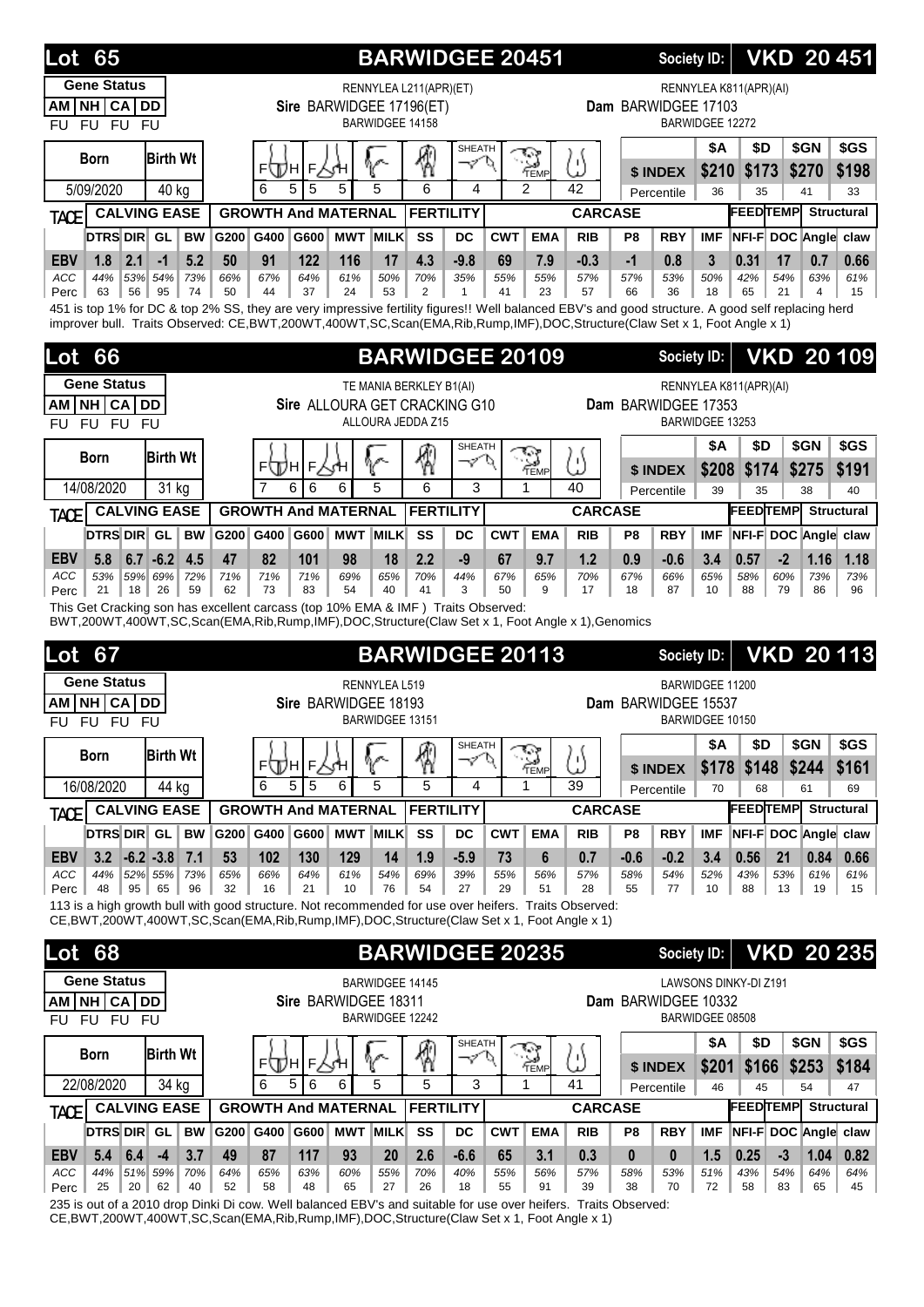| 69<br>Lot                                                                                                                                                                                                                                                                      |                                      |           |                            |                      |                 |             | <b>BARWIDGEE 20351</b>                      |               |            |                       |                      |                | Society ID:         |                                    |                            |                            | <b>VKD 20 351</b> |
|--------------------------------------------------------------------------------------------------------------------------------------------------------------------------------------------------------------------------------------------------------------------------------|--------------------------------------|-----------|----------------------------|----------------------|-----------------|-------------|---------------------------------------------|---------------|------------|-----------------------|----------------------|----------------|---------------------|------------------------------------|----------------------------|----------------------------|-------------------|
| <b>Gene Status</b><br>AM NH CA DD<br>FU FU FU<br>FU                                                                                                                                                                                                                            |                                      |           |                            | Sire BARWIDGEE 18339 |                 |             | ALLOURA GET CRACKING G10<br>BARWIDGEE 16548 |               |            |                       |                      |                | Dam BARWIDGEE 18436 | BARWIDGEE 16139<br>BARWIDGEE 16528 |                            |                            |                   |
| Born                                                                                                                                                                                                                                                                           | <b>Birth Wt</b>                      |           | F١<br>UL H                 | F                    |                 | V           | 賓                                           | SHEATH<br>Í   |            | چي کا<br>ୁ⊿)<br>′TEMP | 'Η<br>$\overline{1}$ |                | \$ INDEX            | <b>\$A</b>                         | \$D<br>\$243 \$194         | \$GN<br>\$336              | \$GS<br>\$233     |
| 29/08/2020                                                                                                                                                                                                                                                                     | 34 kg                                |           | 6<br>6                     | 6                    | 6               | 5           | 6                                           | 4             |            | 1                     | 41                   |                | Percentile          | 10                                 | 15                         | $\overline{7}$             | 8                 |
| <b>TACE</b>                                                                                                                                                                                                                                                                    | <b>CALVING EASE</b>                  |           | <b>GROWTH And MATERNAL</b> |                      |                 |             | <b>FERTILITY</b>                            |               |            |                       | <b>CARCASE</b>       |                |                     |                                    | <b>FEEDTEMP</b>            |                            | <b>Structural</b> |
| DTRS DIR GL                                                                                                                                                                                                                                                                    | <b>BW</b>                            | G200      | G400                       | G600                 | <b>MWT MILK</b> |             | SS                                          | DC            | <b>CWT</b> | <b>EMA</b>            | <b>RIB</b>           | P8             | <b>RBY</b>          | <b>IMF</b>                         | NFI-F DOC Angle claw       |                            |                   |
| 5.9<br><b>EBV</b><br>6.1<br>ACC<br>40%                                                                                                                                                                                                                                         | 3.1<br>$-4$<br>52% 52%<br>72%        | 47<br>65% | 86<br>66%                  | 107<br>63%           | 76<br>60%       | 19<br>49%   | 2.3<br>68%                                  | $-6.7$<br>33% | 66<br>54%  | 9.1<br>55%            | 1.7<br>57%           | 0.5<br>57%     | $-0.9$<br>53%       | 4.4<br>52%                         | 0.6<br>42%                 | $-1$<br>0.92<br>50%<br>60% | 0.56<br>60%       |
| 20<br>22<br>Perc                                                                                                                                                                                                                                                               | 62<br>26                             | 66        | 61                         | 73                   | 88              | 33          | 37                                          | 16            | 51         | 13                    | 10                   | 26             | 92                  | $\overline{2}$                     | 90                         | 77<br>35                   | 6                 |
| 351 is a positive fat high indexing young sire. First calf from a 2yo heifer he is top 2% IMF, top 8% \$GS, top 7% \$GN, top 10% \$A. Ideal for use<br>over heifers. Traits Observed: CE,BWT,200WT,400WT,SC,Scan(EMA,Rib,Rump,IMF),DOC,Structure(Claw Set x 1, Foot Angle x 1) |                                      |           |                            |                      |                 |             |                                             |               |            |                       |                      |                |                     |                                    |                            |                            |                   |
| 70<br>Lot                                                                                                                                                                                                                                                                      |                                      |           |                            |                      |                 |             | <b>BARWIDGEE 20443</b>                      |               |            |                       |                      |                | Society ID:         |                                    |                            |                            | <b>VKD 20443</b>  |
| <b>Gene Status</b>                                                                                                                                                                                                                                                             |                                      |           |                            |                      |                 |             | ALLOURA GET CRACKING G10                    |               |            |                       |                      |                |                     |                                    | ALLOURA GET CRACKING G10   |                            |                   |
| NH CA DD<br>AM                                                                                                                                                                                                                                                                 |                                      |           |                            | Sire BARWIDGEE 18171 |                 |             | <b>BARWIDGEE 15395</b>                      |               |            |                       |                      |                | Dam BARWIDGEE 18336 |                                    |                            |                            |                   |
| FU FU FU<br>FU                                                                                                                                                                                                                                                                 |                                      |           |                            |                      |                 |             |                                             |               |            |                       |                      |                |                     | BARWIDGEE 16372                    | \$D                        |                            | \$GS              |
| <b>Born</b>                                                                                                                                                                                                                                                                    | <b>Birth Wt</b>                      |           | F<br>WН                    | F                    |                 |             | 嘀                                           | SHEATH<br>マ   |            | <b>S</b><br>Temp      | υ١<br>Ł              |                | \$ INDEX            | \$Α                                | \$218 \$171                | \$GN<br>\$305              | \$201             |
| 4/09/2020                                                                                                                                                                                                                                                                      | 39 kg                                |           | 6<br>6                     | 6                    | 7               | 6           | 5                                           | 3             |            | 3                     | 37                   |                | Percentile          | 28                                 | 38                         | 18                         | 30                |
| <b>TACE</b>                                                                                                                                                                                                                                                                    | <b>CALVING EASE</b>                  |           | <b>GROWTH And MATERNAL</b> |                      |                 |             | <b>FERTILITY</b>                            |               |            |                       | <b>CARCASE</b>       |                |                     |                                    | <b>FEEDTEMP</b>            |                            | <b>Structural</b> |
| <b>DTRS DIR GL</b>                                                                                                                                                                                                                                                             | <b>BW</b>                            | G200      | G400                       | G600                 | <b>MWT</b>      | <b>MILK</b> | SS                                          | DC            | <b>CWT</b> | <b>EMA</b>            | <b>RIB</b>           | P8             | <b>RBY</b>          | <b>IMF</b>                         | NFI-F DOC Angle claw       |                            |                   |
| <b>EBV</b><br>1.9                                                                                                                                                                                                                                                              | $2.8 - 2.6$<br>5.5                   | 59        | 96                         | 125                  | 128             | 14          | 1.5                                         | $-7.4$        | 76         | 7.4                   | 0.3                  | 0.6            | $-1.2$              | 3.8                                | 0.45                       | 1.14<br>$-3$               | 0.56              |
| ACC<br>49%<br>51<br>62<br>Perc                                                                                                                                                                                                                                                 | 57% 68%<br>73%<br>82<br>80           | 72%<br>10 | 72%<br>29                  | 73%<br>30            | 71%<br>11       | 65%<br>81   | 71%<br>72                                   | 42%<br>10     | 68%<br>20  | 66%<br>29             | 72%<br>39            | 68%<br>24      | 68%<br>96           | 66%<br>5                           | 58%<br>80                  | 53%<br>66%<br>82<br>83     | 65%<br>6          |
| First calf from a 2yo heifer. Top 5% IMF, Top 10% DC & 200 day growth. Traits Observed:                                                                                                                                                                                        |                                      |           |                            |                      |                 |             |                                             |               |            |                       |                      |                |                     |                                    |                            |                            |                   |
| CE, BWT, 200WT, 400WT, SC, Scan(EMA, Rib, Rump, IMF), DOC, Structure (Claw Set x 1, Foot Angle x 1), Genomics                                                                                                                                                                  |                                      |           |                            |                      |                 |             |                                             |               |            |                       |                      |                |                     |                                    |                            |                            |                   |
| <b>Lot 71</b>                                                                                                                                                                                                                                                                  |                                      |           |                            |                      |                 |             | <b>BARWIDGEE 20299</b>                      |               |            |                       |                      |                | Society ID:         |                                    |                            |                            | <b>VKD 20 299</b> |
| <b>Gene Status</b>                                                                                                                                                                                                                                                             |                                      |           |                            |                      | RENNYLEA C574   |             |                                             |               |            |                       |                      |                |                     |                                    | RENNYLEA EDMUND E11(AI)(ET |                            |                   |
| CA<br><b>NHI</b><br><b>AM</b><br>FU FU FU<br>FU                                                                                                                                                                                                                                | <b>DD</b>                            |           |                            | Sire BARWIDGEE 14145 |                 |             | BARWIDGEE 09589                             |               |            |                       |                      |                | Dam BARWIDGEE 14168 | BARWIDGEE 12328                    |                            |                            |                   |
|                                                                                                                                                                                                                                                                                |                                      |           |                            |                      |                 |             |                                             | <b>SHEATH</b> |            |                       |                      |                |                     | \$Α                                | \$D                        | \$GN                       | \$GS              |
| <b>Born</b>                                                                                                                                                                                                                                                                    | <b>Birth Wt</b>                      |           | ⊧∕Дн                       | F人∕H                 |                 | V           | 圈                                           | $\varphi'$    | O          | $\sum_{\text{Temp}}$  | /۱<br>ىد             |                | \$ INDEX            | \$197                              | \$162                      | \$253                      | \$180             |
| 22/08/2020                                                                                                                                                                                                                                                                     | 35 kg                                |           | 6<br>6                     | 6                    | 6               | 5           | 6                                           | 5             |            | $\overline{2}$        | 35                   |                | Percentile          | 51                                 | 50                         | 54                         | 52                |
| <b>TACE</b>                                                                                                                                                                                                                                                                    | <b>CALVING EASE</b>                  |           | <b>GROWTH And MATERNAL</b> |                      |                 |             | <b>FERTILITY</b>                            |               |            |                       | <b>CARCASE</b>       |                |                     |                                    | <b>FEEDTEMP</b>            |                            | <b>Structural</b> |
| DTRS DIR GL                                                                                                                                                                                                                                                                    | <b>BW</b>                            | G200 G400 |                            | G600                 | <b>MWT MILK</b> |             | SS                                          | <b>DC</b>     | <b>CWT</b> | <b>EMA</b>            | <b>RIB</b>           | P <sub>8</sub> | <b>RBY</b>          | <b>IMF</b>                         | NFI-F DOC Angle claw       |                            |                   |
| 5.3<br><b>EBV</b><br>ACC<br>51%                                                                                                                                                                                                                                                | $3.5 - 5.1$<br>3.9<br>56% 64%<br>74% | 47<br>68% | 91<br>69%                  | 120<br>67%           | 107<br>66%      | 20<br>60%   | 1.6<br>71%                                  | $-8.6$<br>44% | 67<br>59%  | 1.4<br>59%            | 2.3<br>60%           | 1.9<br>61%     | $-1.3$<br>57%       | 2.4<br>57%                         | 0.23<br>48%                | 19<br>1.16<br>61%<br>65%   | 0.88<br>65%       |
| 26<br>44<br>Perc                                                                                                                                                                                                                                                               | 42<br>44                             | 65        | 45                         | 42                   | 37              | 28          | 68                                          | 4             | 48         | 98                    | 5                    | 6              | 96                  | 36                                 | 55                         | 16<br>86                   | 58                |
| 299 is out of a very good Edmund daughter. Top 4%DC top 6% fat. Well balanced EBV's. Suitable for use over heifers. Traits Observed:<br>BWT,200WT,400WT,SC,Scan(EMA,Rib,Rump,IMF),DOC,Structure(Claw Set x 1, Foot Angle x 1)                                                  |                                      |           |                            |                      |                 |             |                                             |               |            |                       |                      |                |                     |                                    |                            |                            |                   |
|                                                                                                                                                                                                                                                                                |                                      |           |                            |                      |                 |             |                                             |               |            |                       |                      |                |                     |                                    |                            |                            | <b>VKD 20481</b>  |
| 72<br>Lot                                                                                                                                                                                                                                                                      |                                      |           |                            |                      |                 |             | <b>BARWIDGEE 20481</b>                      |               |            |                       |                      |                | <b>Society ID:</b>  |                                    |                            |                            |                   |
| <b>Gene Status</b><br>AM NH CA DD                                                                                                                                                                                                                                              |                                      |           |                            | Sire BARWIDGEE 18339 |                 |             | ALLOURA GET CRACKING G10                    |               |            |                       |                      |                | Dam BARWIDGEE 18602 |                                    | RENNYLEA L211(APR)(ET)     |                            |                   |
| FU FU FU<br>FU.                                                                                                                                                                                                                                                                |                                      |           |                            |                      |                 |             | BARWIDGEE 16548                             |               |            |                       |                      |                |                     | BARWIDGEE 13105                    |                            |                            |                   |
|                                                                                                                                                                                                                                                                                |                                      |           |                            |                      |                 |             |                                             | <b>SHEATH</b> |            |                       |                      |                |                     | \$Α                                | \$D                        | \$GN                       | \$GS              |
| <b>Born</b>                                                                                                                                                                                                                                                                    | <b>Birth Wt</b>                      |           | F<br>JDН                   | F<br>∧ਾਮ             |                 |             | 9                                           | マ             |            | ্র<br>TEMP            | /۰۱<br>ىد            |                | \$ INDEX            |                                    | $$215$ \$165               | \$311                      | \$201             |
| 8/09/2020                                                                                                                                                                                                                                                                      | 34 kg                                |           | 6<br>6                     | 6                    | 6               | 5           | 5                                           | 4             |            | $\overline{2}$        | 34                   |                | Percentile          | 32                                 | 46                         | 16                         | 30                |
| <b>TACE</b>                                                                                                                                                                                                                                                                    | <b>CALVING EASE</b>                  |           | <b>GROWTH And MATERNAL</b> |                      |                 |             | <b>FERTILITY</b>                            |               |            |                       | <b>CARCASE</b>       |                |                     |                                    | <b>FEEDTEMP</b> Structural |                            |                   |
| <b>DTRS DIR GL</b>                                                                                                                                                                                                                                                             | <b>BW</b>                            | G200 G400 |                            | G600                 | <b>MWT MILK</b> |             | SS                                          | <b>DC</b>     | <b>CWT</b> | <b>EMA</b>            | <b>RIB</b>           | P <sub>8</sub> | <b>RBY</b>          | <b>IMF</b>                         | NFI-F DOC Angle claw       |                            |                   |
| <b>EBV</b><br>6.5<br>ACC<br>48%                                                                                                                                                                                                                                                | $10$ -1.1<br>1.4<br>55% 66%<br>73%   | 43<br>70% | 80<br>70%                  | 99<br>71%            | 84<br>69%       | 19<br>62%   | $-0.3$<br>70%                               | $-6.7$<br>39% | 69<br>65%  | 9.3<br>62%            | 2.1<br>69%           | $-0.6$<br>65%  | $-1.9$<br>65%       | 4.7<br>63%                         | 0.67<br>54%                | $-1$<br>1.02<br>52%<br>69% | 0.68<br>69%       |
| 15<br>3<br>Perc                                                                                                                                                                                                                                                                | 94<br>6                              | 83        | 80                         | 85                   | 80              | 38          | 99                                          | 16            | 41         | 11                    | 6                    | 55             | 99                  | $\mathbf{1}$                       | 93                         | 77<br>60                   | 18                |

481 is a 2yo heifers first calf . Top 1% IMF, top 3% CE, Top 6% BW and rib fat. Well muscled easy doing young sire, ideal for use over heifers. Top 16% \$GN. Traits Observed: CE,BWT,200WT,400WT,SC,Scan(EMA,Rib,Rump,IMF),DOC,Structure(Claw Set x 1, Foot Angle x 1),Genomics